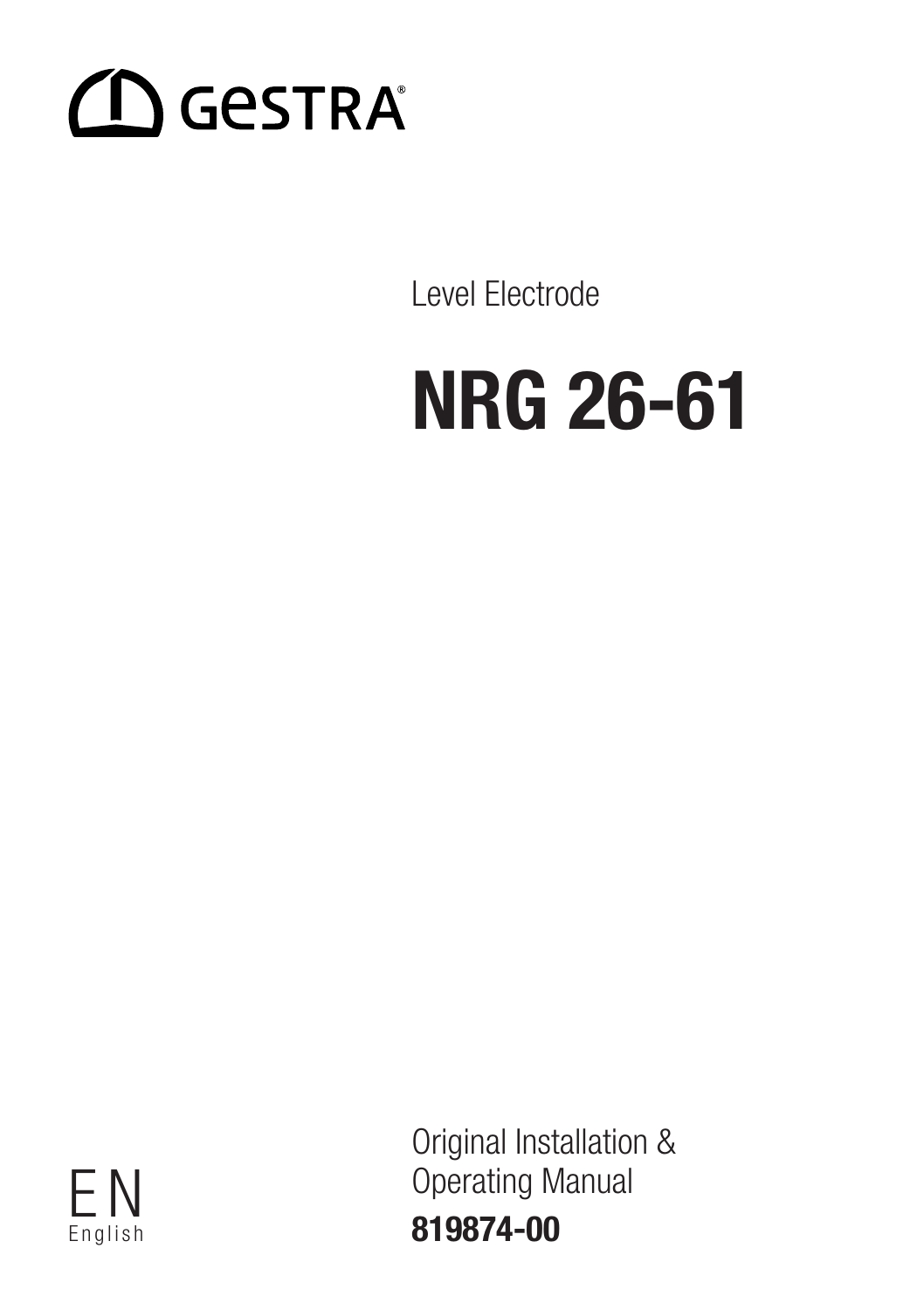# **Contents**

| Pin assignment of the CAN bus connector and coupling for non pre-wired |  |
|------------------------------------------------------------------------|--|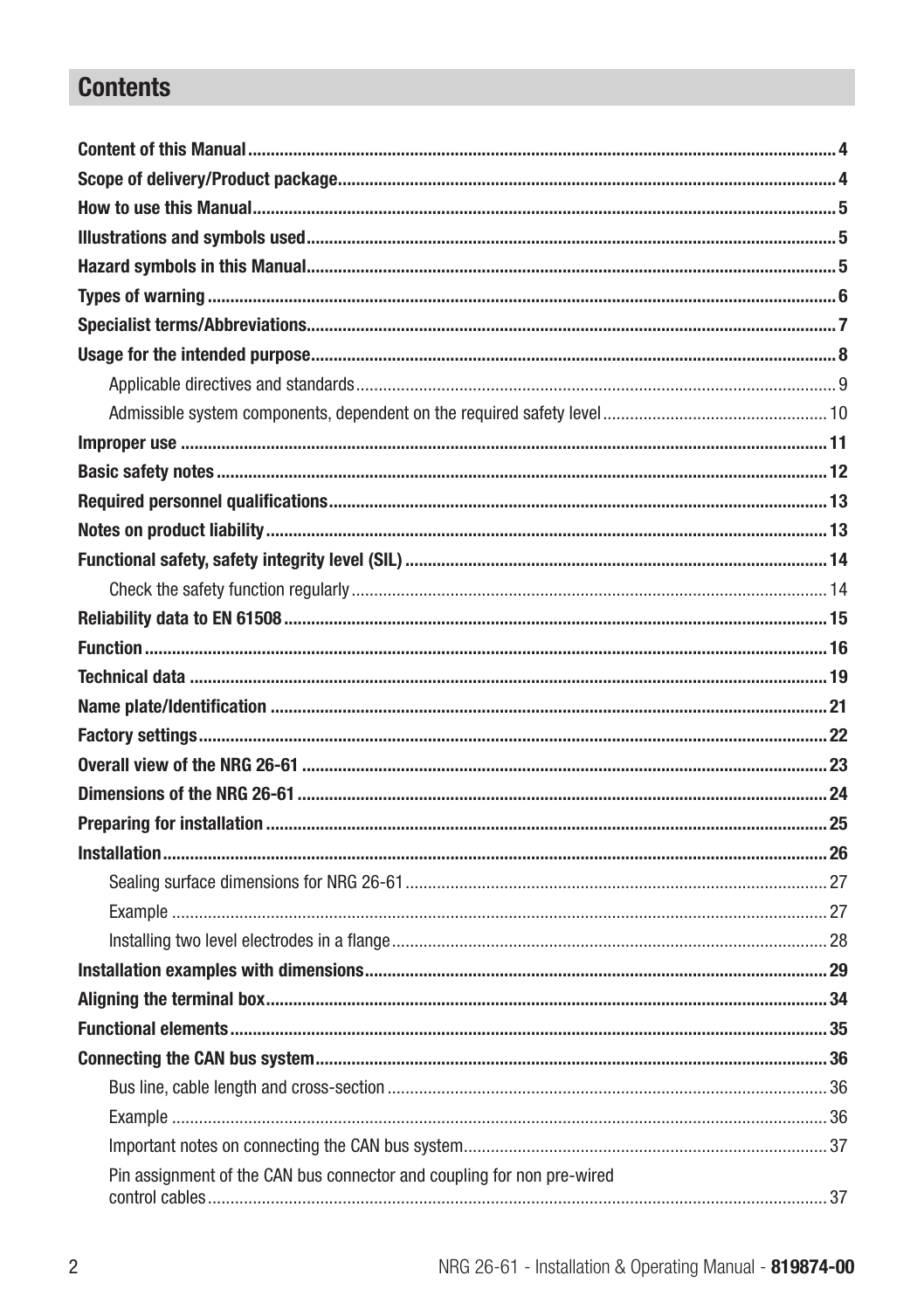# **Contents**

| Calibration to the lower bound of the active measuring range "CAL.L" (0 % calibration value)  43  |  |
|---------------------------------------------------------------------------------------------------|--|
| Independent rapid calibration at a water level of > 25 % of the active measuring range "CAL.P" 43 |  |
| Calibration to the upper bound of the active measuring range "CAL.H" (100 % calibration value) 44 |  |
|                                                                                                   |  |
|                                                                                                   |  |
|                                                                                                   |  |
|                                                                                                   |  |
|                                                                                                   |  |
|                                                                                                   |  |
|                                                                                                   |  |
|                                                                                                   |  |
|                                                                                                   |  |
|                                                                                                   |  |
|                                                                                                   |  |
|                                                                                                   |  |
|                                                                                                   |  |
|                                                                                                   |  |
|                                                                                                   |  |
|                                                                                                   |  |
|                                                                                                   |  |
|                                                                                                   |  |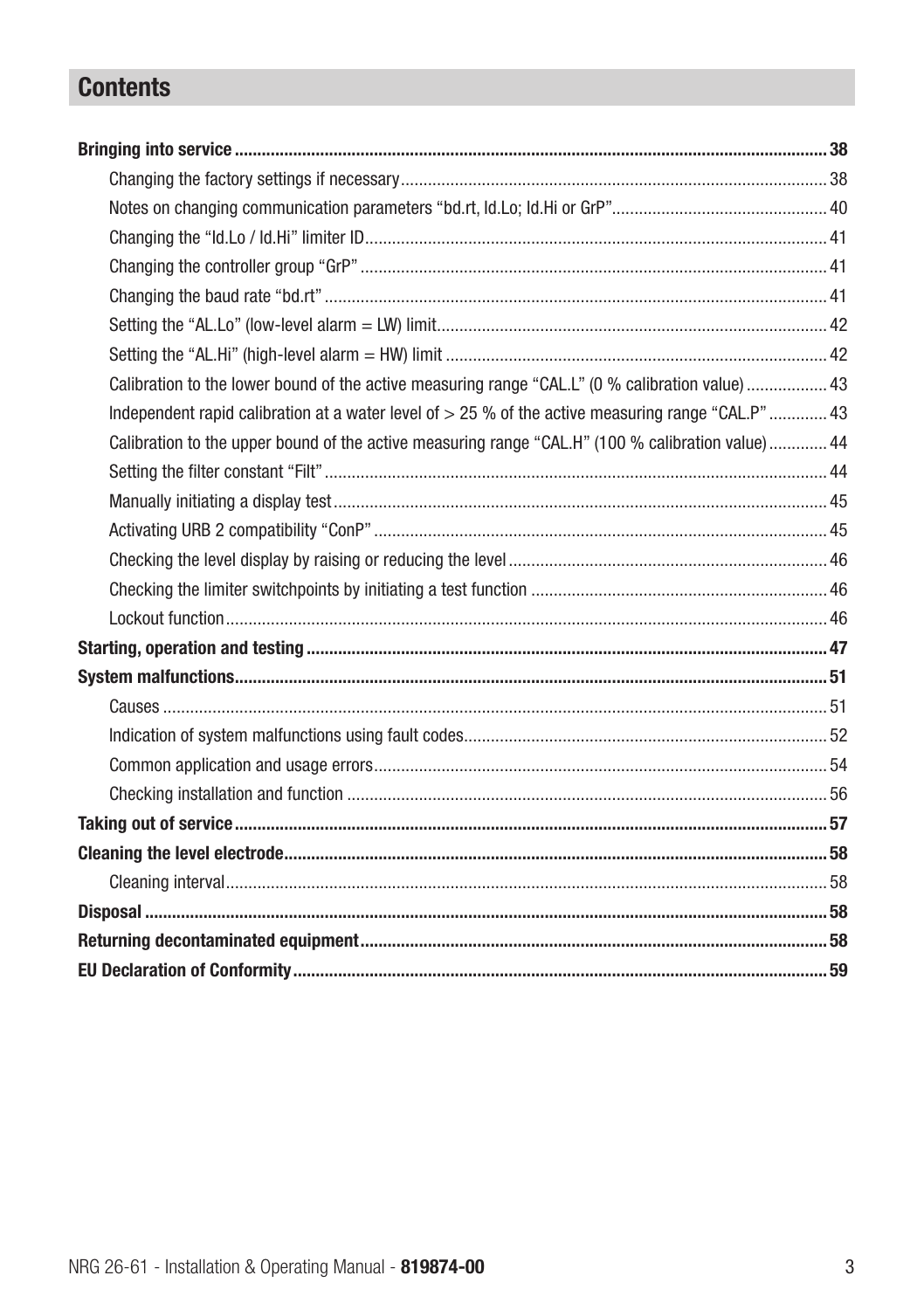### Content of this Manual

### Product:

Level Electrode NRG 26-61

### First edition:

BAN 819874-00/08-2019cm

### © Copyright

All rights reserved. Any misuse, particularly reproduction and dissemination to third parties, is not permitted. The General Terms & Conditions of GESTRA AG apply.

# Scope of delivery/Product package

- 1 x level electrode NRG 26-61
- 1 x sealing ring D 27 x 32, form D, DIN 7603-2.4068, bright annealed
- 1 x Installation & Operating Manual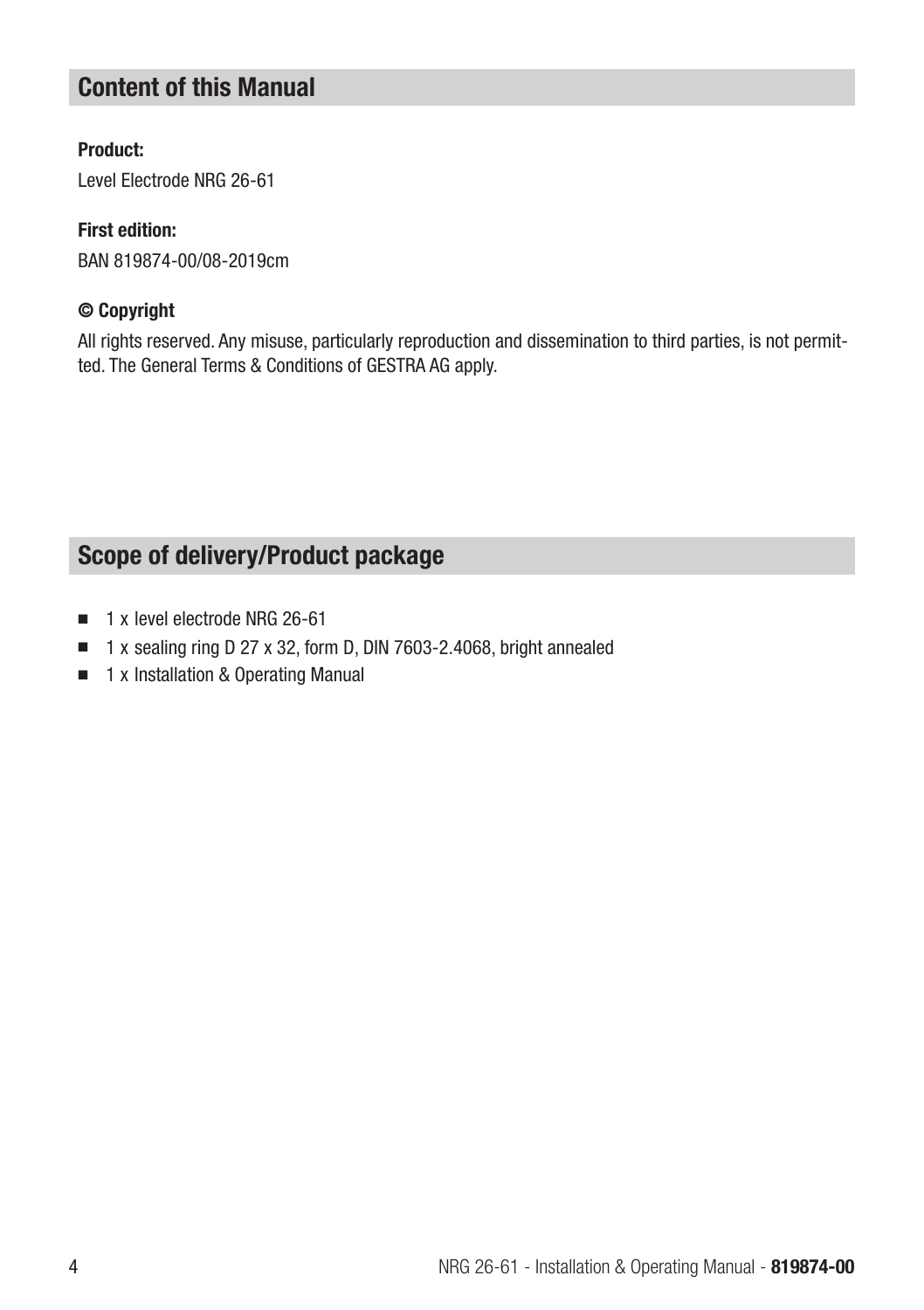### How to use this Manual

This Installation & Operating Manual describes the correct use of the NRG 26-61 level electrode. It applies to persons who integrate this equipment in control systems, install, bring into service, operate, maintain and dispose of this equipment. Anyone carrying out the above-mentioned activities must have read this Installation & Operating Manual and understood its contents.

- Read this Manual in full and follow all instructions.
- Please also read the instructions for use of any accessories.
- The Installation & Operating Manual is part of the product package. Keep it in an easily accessible location.

### Availability of this Installation & Operating Manual

- Make sure this Installation & Operating Manual is always available to the operator.
- If you pass on or sell the equipment to a third party, please also hand over the Installation & Operating Manual.

### Illustrations and symbols used

- 1. Action to be taken
- 2.
- Lists
	- ◆ Bullet points in lists

**A** Keys to illustrations



Additional information



Read the relevant Installation & Operating Manual

### Hazard symbols in this Manual



Danger zone/Dangerous situation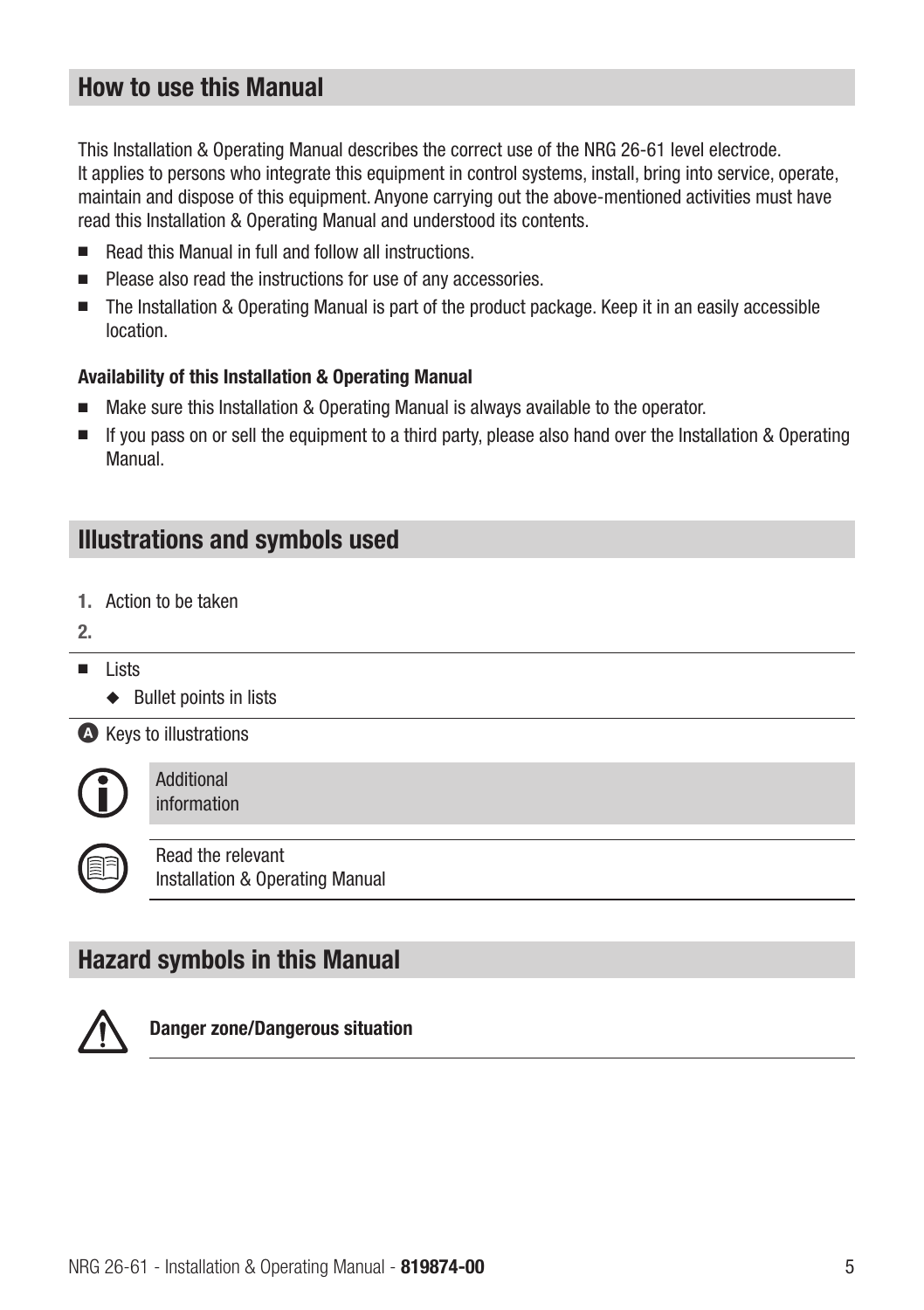# Types of warning

# **A DANGER**

Warning of a dangerous situation that results in death or serious injury.

# **WARNING**

Warning of a dangerous situation that may possibly result in death or serious injury.

# $\bigwedge$  CAUTION

Warning of a situation that may result in minor or moderate injury.

# $\land$  attention

Warning of a situation that results in damage to property or the environment.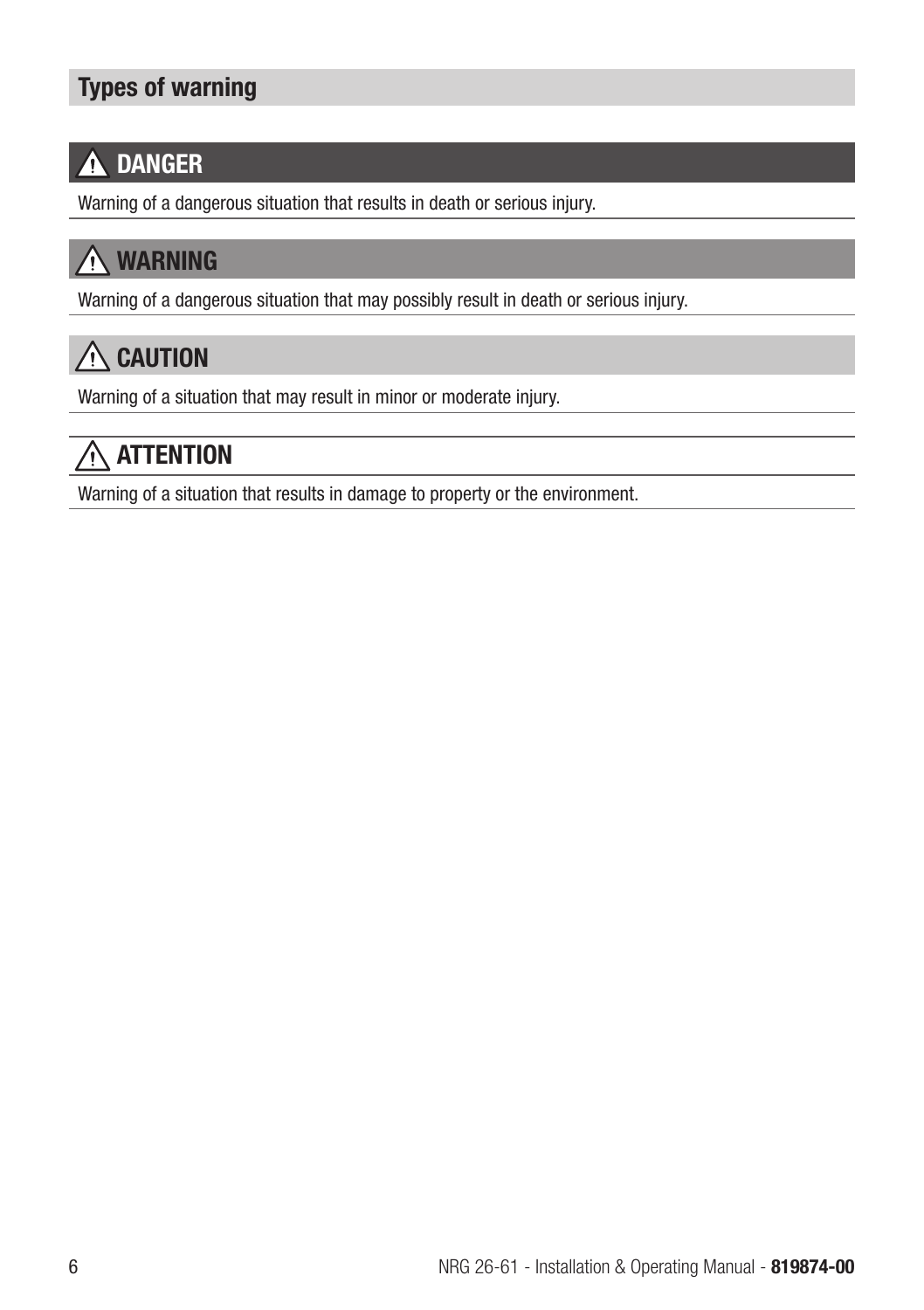### Specialist terms/Abbreviations

Here, we explain some abbreviations, specialist terms, etc., which are used in this Manual.

#### IEC 61508

International standard IEC 61508 describes both the type of risk assessment and actions taken to provide appropriate safety functions.

### SIL (safety integrity level)

Safety integrity levels SIL 1 to 4 are used to quantify risk reduction. SIL 4 is the highest level of risk reduction. International standard IEC 61508 forms the basis for establishing, testing and operating technical safety systems.

### CAN (Controller Area Network) bus

Data transmission standard and interface for connecting electronic equipment, sensors and control systems. Data can be sent and received.

### NRG .. / URS .. / URB .. / SRL .. / etc.

Equipment and type designations of GESTRA AG, see page 10.

### **SELV**

Safety Extra Low Voltage

### Operating point (of the plant)

The operating point describes the operating parameters within which a plant or boiler is operated in its nominal range. In a pressurised steam plant, for example, these parameters would be output, pressure and temperature.

The design data may be a lot more stringent, however.

A boiler that is operated at 10 bar and 180°C may be designed for a pressure of 60 bar and a temperature of 275 °C, for example, which is not necessarily its operating point.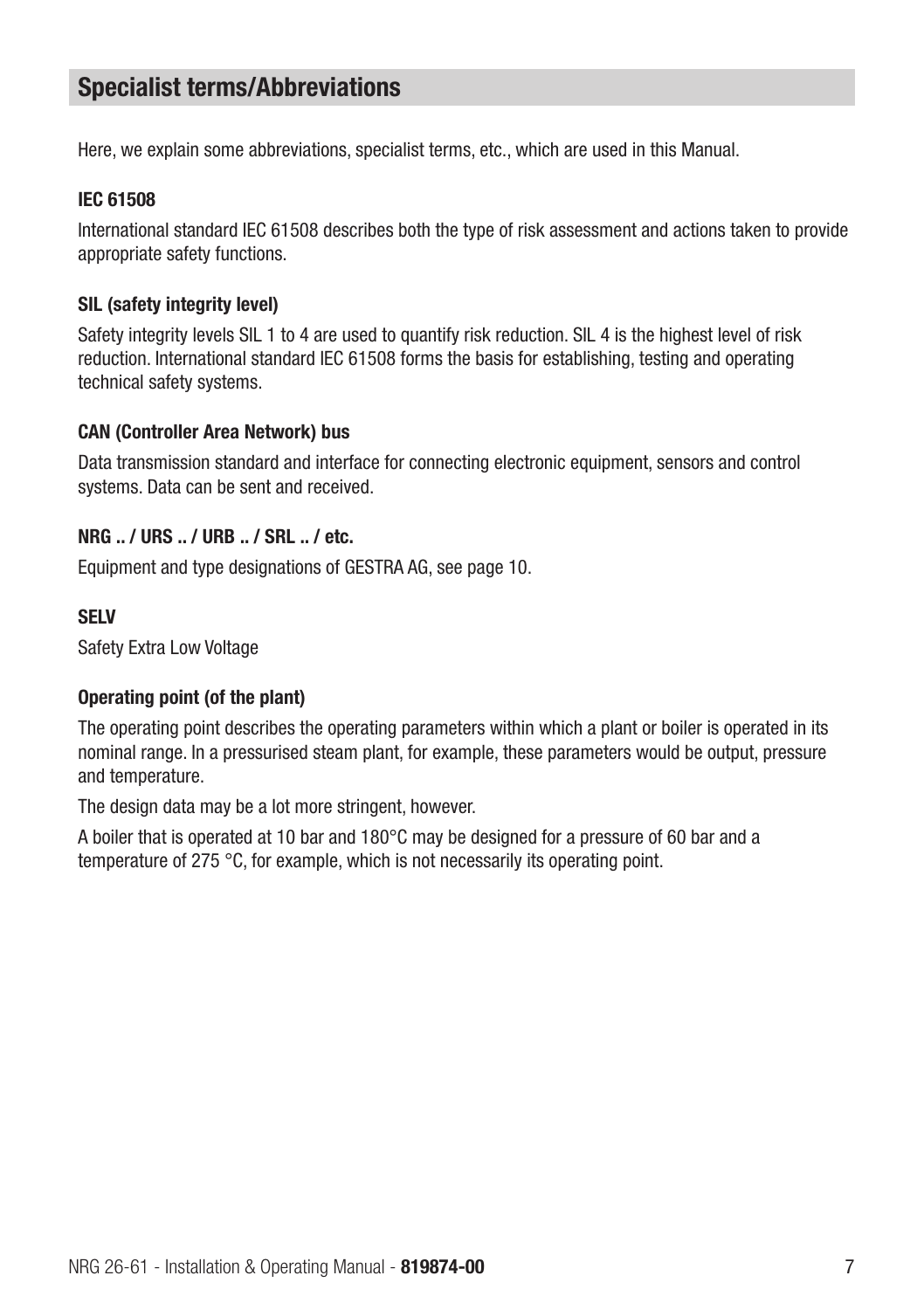### Usage for the intended purpose

### Use as a safety high-level (HW) limiter and low-level (LW) limiter

The NRG 26-61 level electrode is used in conjunction with the URS 60 / URS 61 safety control unit as a safety high-level limiter and low-level limiter for pressurised steam and hot-water plants.

- Safety high-level limiters prevent the defined maximum high water (HW) level from being exceeded. e.g. by switching off the feedwater supply.
- Low-level limiters react when the water drops below the set minimum level (LW), e.g. by switching off the heating.



#### Safety notes for use as an LW limiter

- Since the electrode measures continuously using capacitance, the low-level limiter function of the NRG 26-61 may only be used in combination with a conductive NRG 16-60 level electrode.
- Always use the NRG 16-60 level electrode as the first low-level electrode.

### Additional use as a level control system

In addition, the NRG 26-61 level electrode can be used with an NRR 2-60 / NRR 2-61 level controller for continuously measuring the water level in pressurised steam and hot-water plants or in condensate and feedwater tanks.

- In combination with the NRR 2-60 / NRR 2-61 level controller, the electrode can be used as a level control system with MIN/MAX alarm, for example.
- The limiter functions can be disabled independently and by an infinitely variable measurement signal.

### Influences of the test fluid

■ The NRG 26-61 level electrode can be used in fluids with different conductivity. However, a conductivity of less than 100 μS/cm has a major influence on the measured capacitance, which is why recalibration of the measuring range (see page 43) at the operating point\* and after a cold start is extremely important.

*\* Operating point of the plant, see page 7.*

- To achieve the best possible reproducibility and maintain high-quality measurements (see "Technical data" on page 19), the sensor must be installed in a protective tube (see "Installation examples with dimensions" on page 29 ff.).
- This is the only way to ensure safe use as a level limiter with a SIL 2 rating at the stated values.
- If the dielectric constant of the test fluid differs considerably from that of the usual water used  $(Er = 80)$ , it may be necessary to adjust the measuring frequency. For this, please contact the GESTRA AG Service department.

#### Visual display and operation

■ Viewing and operation take place using the URB 60 or SPECTOR*control* operating terminal.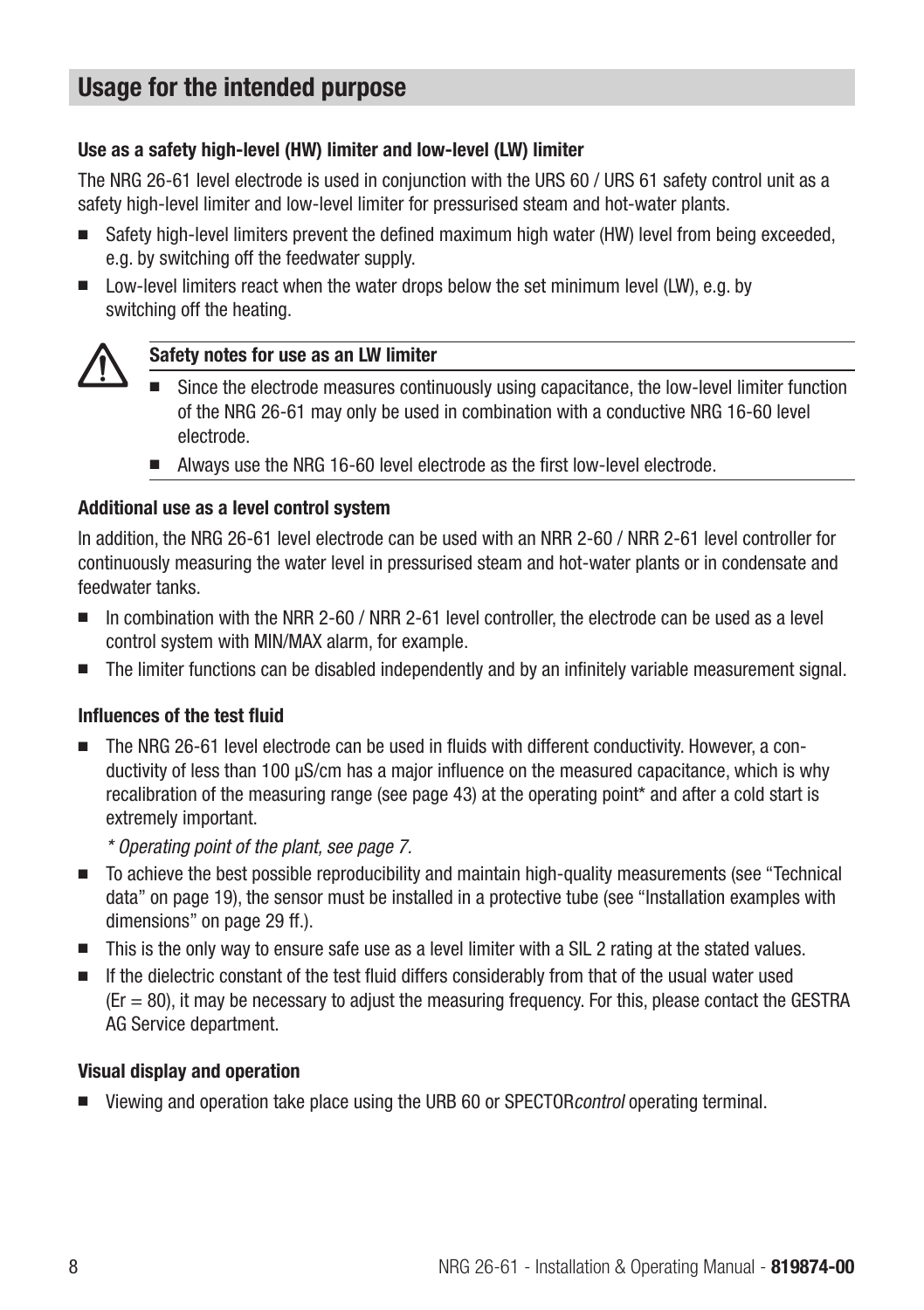### Usage for the intended purpose

### Applicable directives and standards

The NRG 26-61 level electrode has been tested and approved for use in the scope governed by the following directives and standards:

### Directives:

- Directive 2014/68/EU EU Pressure Equipment Directive
- Directive 2014/35/EU Low Voltage Directive
- Directive 2014/30/FU FMC Directive
- Directive 2011/65/FU RoHS II Directive

### Standards:

- EN 12953-09 Shell boilers, requirements for limiting devices
- EN 12952-11 Water-tube boilers, requirements for limiting devices
- EN 60730-1 Automatic electrical controls Part 1:

General requirements

■ EN 61508 Functional safety of electronic systems

### Standards documents:

■ VdTÜV Bulletin BP WASS 0100-RL Requirements for water level control and limiting equipment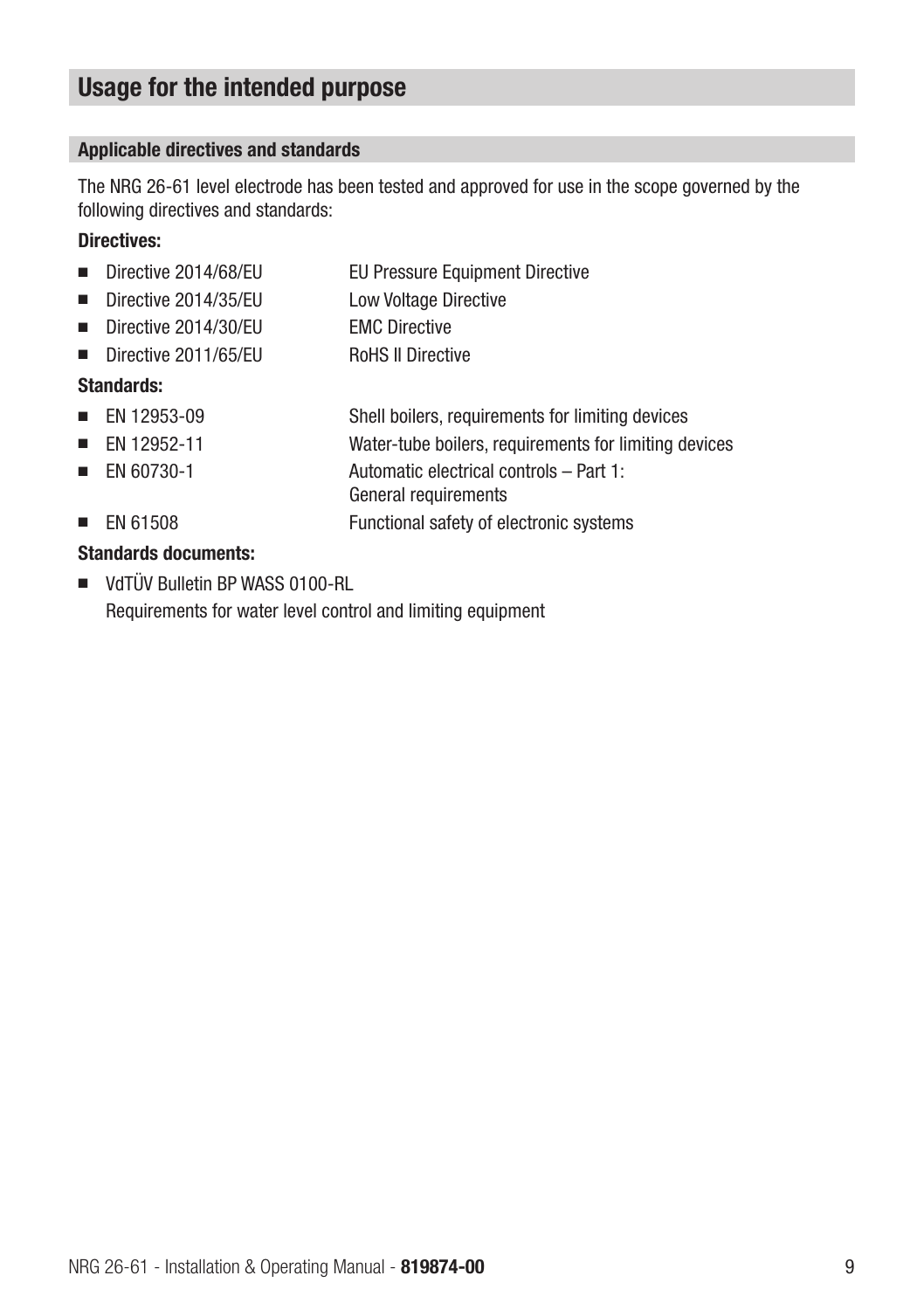### Usage for the intended purpose

### Admissible system components, dependent on the required safety level

In accordance with EU Pressure Equipment Directive 2014/68/EU and standards EN 12952, EN 12953 and EN 61508, and the technical rules of VdTÜV Bulletin BP WASS 0100-RL, the level electrode can be operated with the following system components, as suitable for the required safety integrity level.

|                                          | <b>Level control and</b><br>limiter electrode | <b>Safety control</b><br>unit for limiters | <b>Control unit as</b><br>level controller and<br>limit indicator | <b>Operating unit</b>                    |
|------------------------------------------|-----------------------------------------------|--------------------------------------------|-------------------------------------------------------------------|------------------------------------------|
| SIL <sub>2</sub><br>to<br>EN 61508       | NRG 26-61                                     | <b>URS 60</b><br><b>URS 61</b>             |                                                                   | <b>URB 60,</b><br><b>SPECTOR</b> control |
| <b>Without</b><br>SIL as per EN<br>61508 | NRG 26-61                                     |                                            | NRR 2-60<br>NRR 2-61                                              | <b>URB 60,</b><br><b>SPECTOR</b> control |

### Fig. 1

### Key to Fig. 1:

- NRG = level electrode
- URS = SPECTORconnect safety control unit
- $URB =$  visual display and operating unit
- SRL = monitoring unit
- NRR = level controller, continuous



To ensure the proper use of equipment during all types of use, please also read the Installation & Operating Manuals for the system components used.

■ You will find the latest Installation & Operating Manuals for the system components named in Fig. 1 on our website:

http://www.gestra.com/documents/brochures.html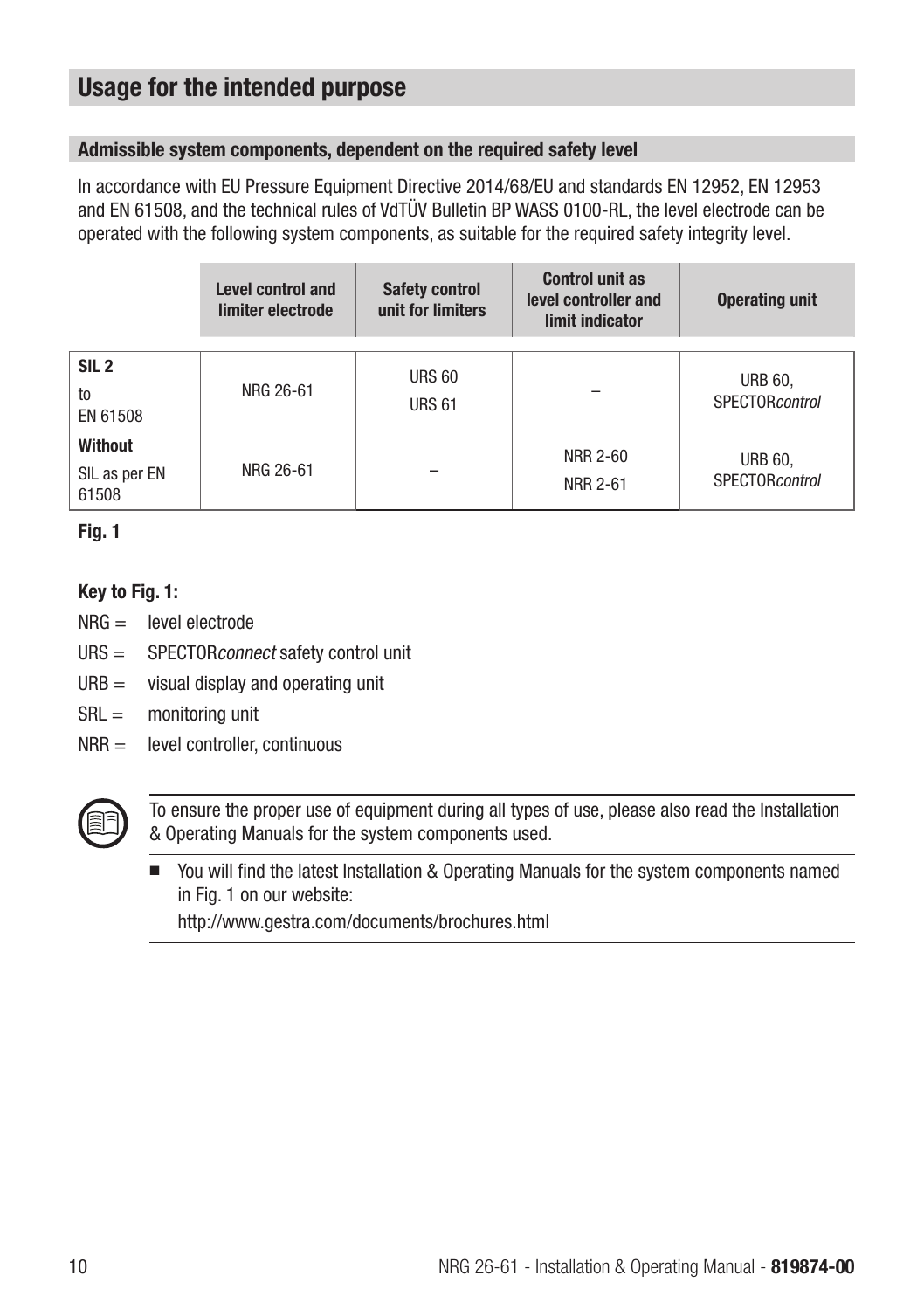### Improper use



### There is a danger of death due to explosion if the equipment is used in potentially explosive atmospheres.

Do not use the equipment in potentially explosive atmospheres.



Do not bring any equipment into service that does not have its own specific name plate.

The name plate indicates the technical features of the equipment.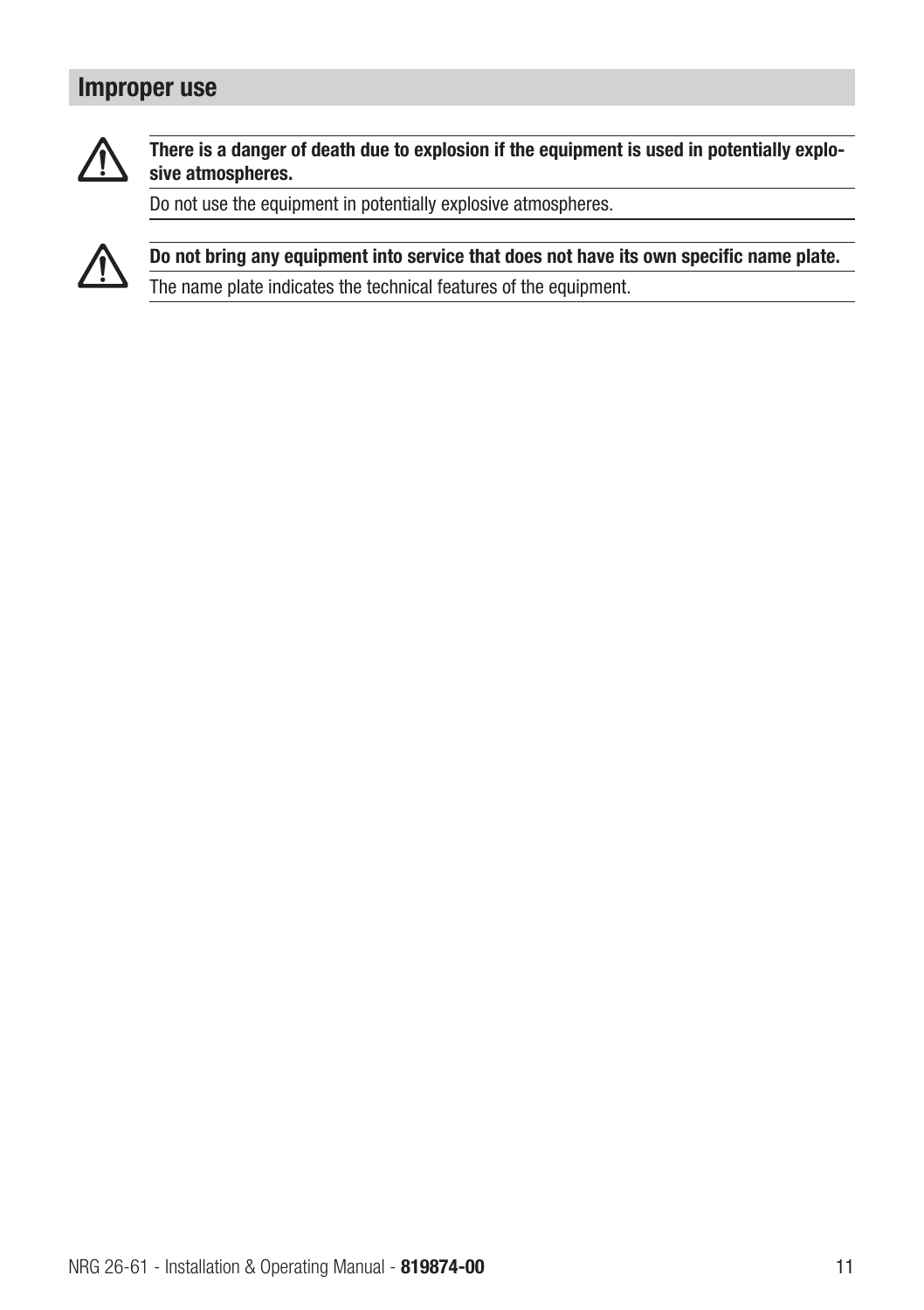### Basic safety notes



Danger to life from scalding if the level electrode is removed under pressure. Steam or hot water can spurt forcefully out of the equipment.

Only remove the level electrode at 0 bar boiler pressure.



### Risk of severe burns if work is performed on a level electrode that has not been allowed to cool. The level electrode becomes very hot during operation.

- Always allow the level electrode to cool.
- Perform all installation and maintenance work only on a level electrode that has been allowed to cool.



#### There is a risk of electric shock during work on electrical systems.

- Always switch off the voltage to the plant before performing connection work.
- Check that the plant is not carrying live voltage before commencing work.



### Danger to life from a faulty NRG 26-61 level electrode due to the sudden escape of hot steam or hot water.

Shocks and impacts during transport or installation can result in damage to or leaks in the NRG 26-61 level electrode, causing pressurised hot steam or hot water to escape through the pressure relief hole.

- To prevent damage during transport and installation, do not expose the electrode rod to major shocks or impacts.
- Before and after installation, check that the level electrode is completely undamaged.
- Check that the level electrode is tight when bringing into service.



### Attempts to repair the equipment will cause the plant to become unsafe.

- The NRG 26-61 level electrode may only be repaired by the manufacturer, GESTRA AG.
- Only replace faulty equipment with identical equipment from GESTRA AG.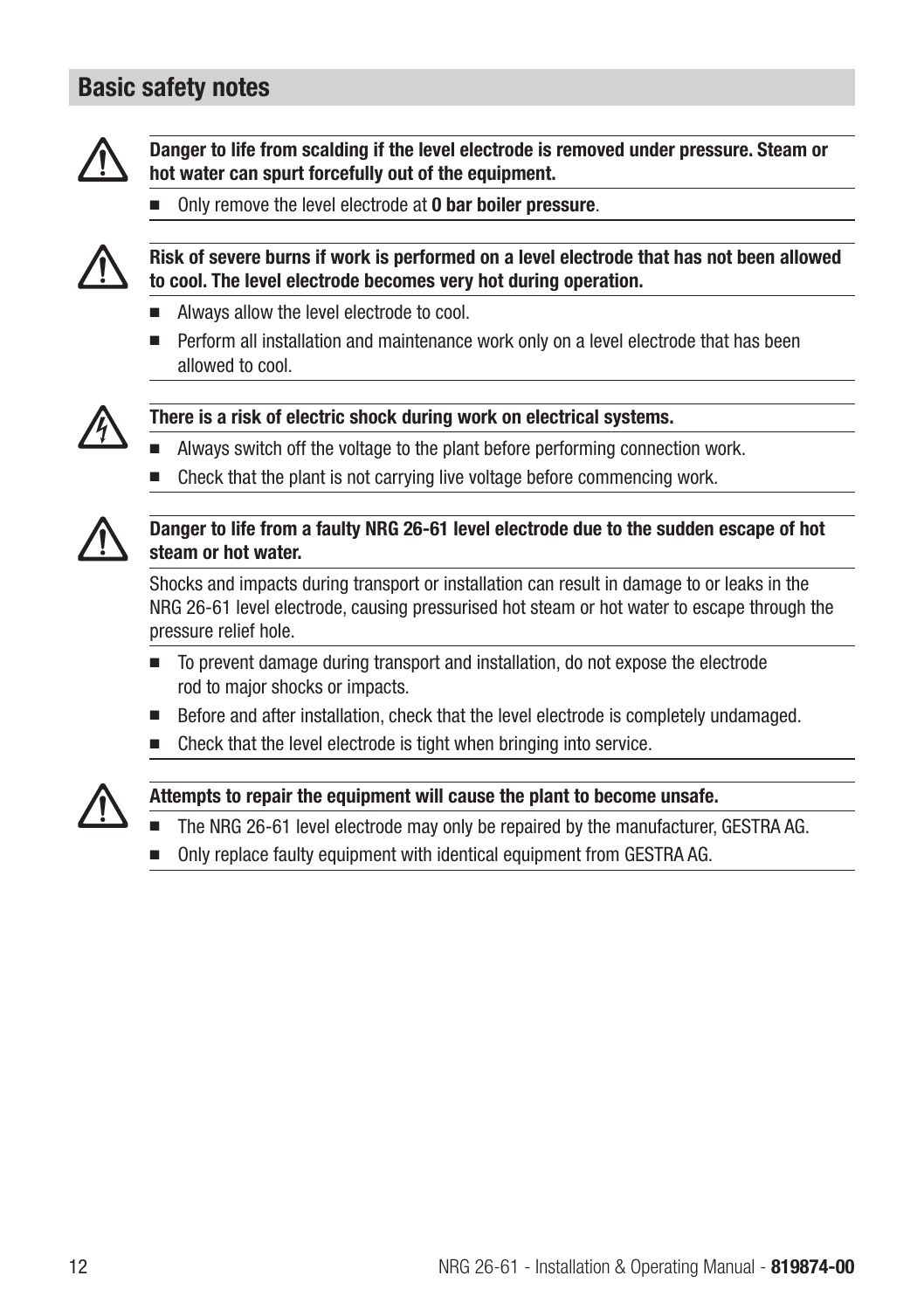# Required personnel qualifications

| <b>Activity</b>                                             |                           | <b>Personnel</b>                                                                                                                                                                                               |
|-------------------------------------------------------------|---------------------------|----------------------------------------------------------------------------------------------------------------------------------------------------------------------------------------------------------------|
|                                                             |                           |                                                                                                                                                                                                                |
| Integration in control system                               | Specialist staff          | Plant designer                                                                                                                                                                                                 |
| Installation/electrical<br>connection/bringing into service | Specialist staff          | The unit is an item of equipment with a<br>safety function (EU Pressure Equipment<br>Directive) and may only be installed, electri-<br>cally connected and brought into service by<br>suitable, trained staff. |
| Operation                                                   | Boiler service technician | Staff trained by the plant operator.                                                                                                                                                                           |
| Maintenance work                                            | Specialist staff          | Maintenance and conversions may only be<br>performed by authorised staff who have<br>undergone specific training.                                                                                              |
| Retrofit                                                    | Specialist staff          | Persons trained by the plant operator to work<br>with pressure and temperature.                                                                                                                                |

### Fig. 2

### Notes on product liability

We the manufacturer cannot accept any liability for damages resulting from improper use of the equipment.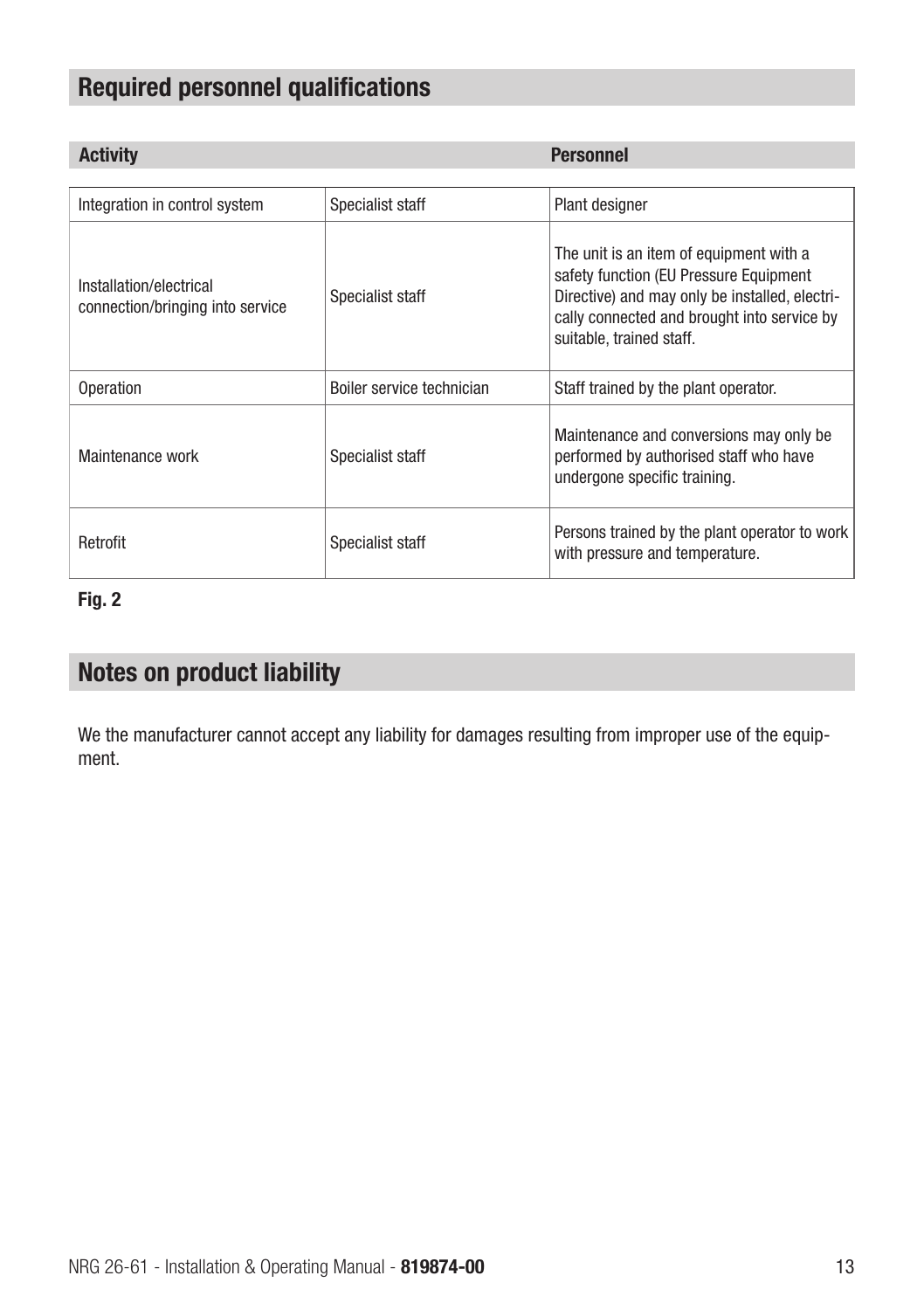### Functional safety, safety integrity level (SIL)

In combination with the URS 60 / URS 61 safety control unit, the NRG 26-61 level electrode is suitable for safety functions up to SIL 2.

It is an element of a safety circuit up to SIL 2 as per EN 61508 in the SPECTOR*connect* system, and can transmit alarm notifications.

When combined with the accessories, you will have a type B subsystem. The technical and safety characteristics in Fig. 4 are based solely on the NRG 26-61 level electrode.

### Breakdown of safety function failure rates (safety shutoff)



### Fig. 3

The CANopen interface is a "Black Channel" type, and can be ignored during calculation due to the low failure rate of < 1FIT.

### Check the safety function regularly

Check the limiter function of the level electrode at least once a year by bringing the system to the minimum and/or maximum water level  $(T1 = 1$  year), see page 46.

The test function is initiated on site using the rotary knob integrated in the terminal box, see page 50. In addition, the test function can be initiated remotely on the URS 60 / URS 61 or the external URB 60 or SPECTORcontrol operating units.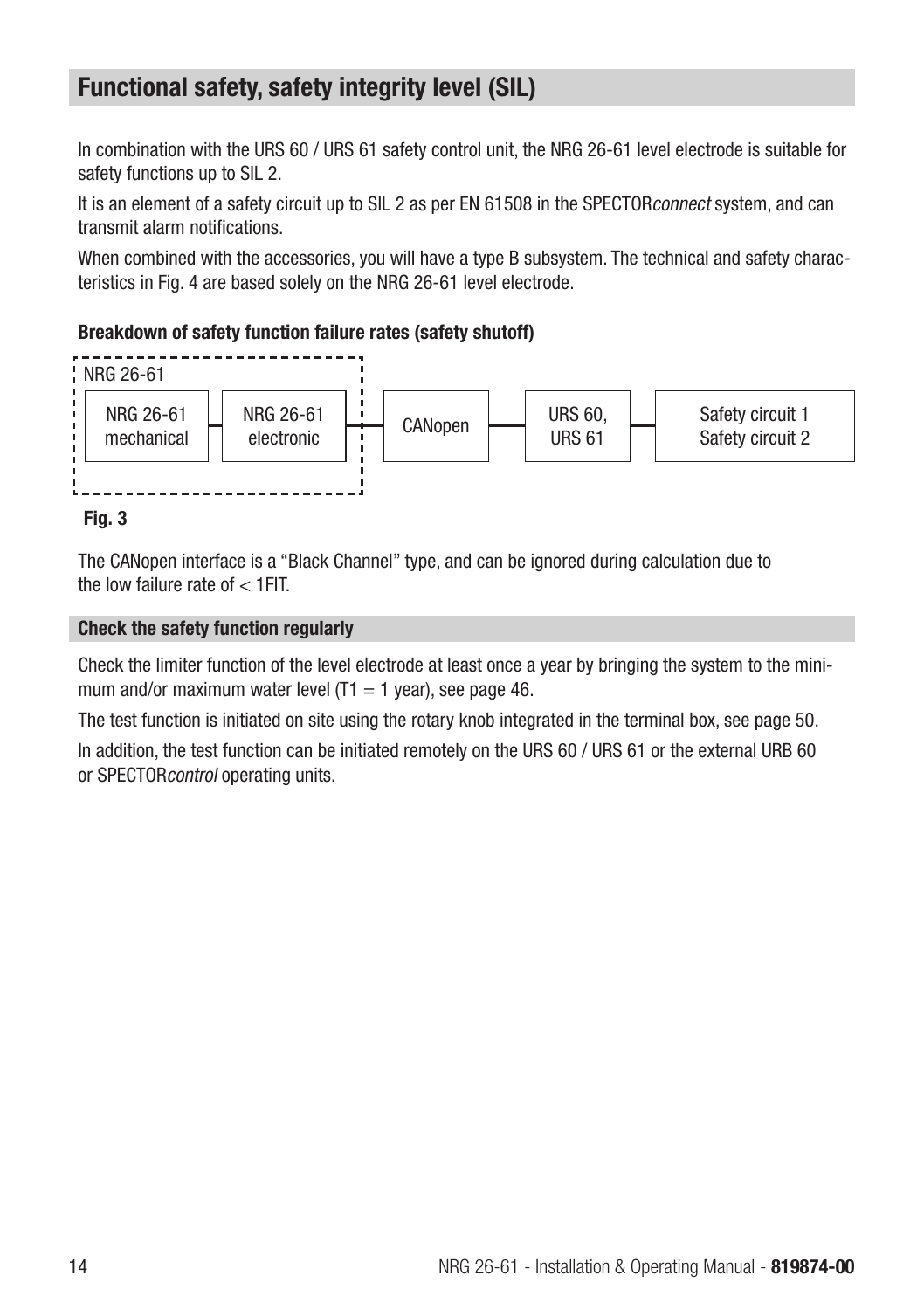# Reliability data to EN 61508

| <b>Description</b>                                                           | <b>Characteristic values</b>       |
|------------------------------------------------------------------------------|------------------------------------|
| Safety integrity level                                                       | SIL <sub>2</sub>                   |
| Architecture                                                                 | 1001                               |
| Type of equipment                                                            | Type B                             |
| Hardware error tolerance                                                     | $HFT = 0$                          |
| Overall failure rate for dangerous undetected failures                       | $\lambda_{DU} = 20 * 10^{-9}$ 1/h  |
| Overall failure rate for dangerous detected failures                         | $\lambda_{DD}$ = < 2000 * 10-9 1/h |
| Safe failure fraction                                                        | SFF > 99.0 %                       |
| <b>Test interval</b>                                                         | $T1 = 1$ year                      |
| Probability of failure on demand                                             | $PFD < 100 * 10^{-6}$              |
| Diagnostic coverage. Percentage of dangerous failures<br>detected by a test. | DC > 98.0 %                        |
| Mean time to failure                                                         | $MTTF_D > 30$ a                    |
| Diagnostic interval                                                          | $T2 = 1$ hour                      |
| Performance level (to ISO 13849)                                             | $PL = d$                           |
| Probability of failure per hour                                              | $PFH < 20 * 10^{-9}$ 1/h           |
| Ambient temperature as a basis for calculation                               | Tu = $60^{\circ}$ C                |
| Mean time to repair                                                          | $MTTR = 0$ (no repair)             |
| Fraction of undetected dangerous failures that have a<br>common cause        | beta $= 2\%$                       |
| Fraction of detected dangerous failures that have a com-<br>mon cause        | beta $d = 1$ %                     |

### Fig. 4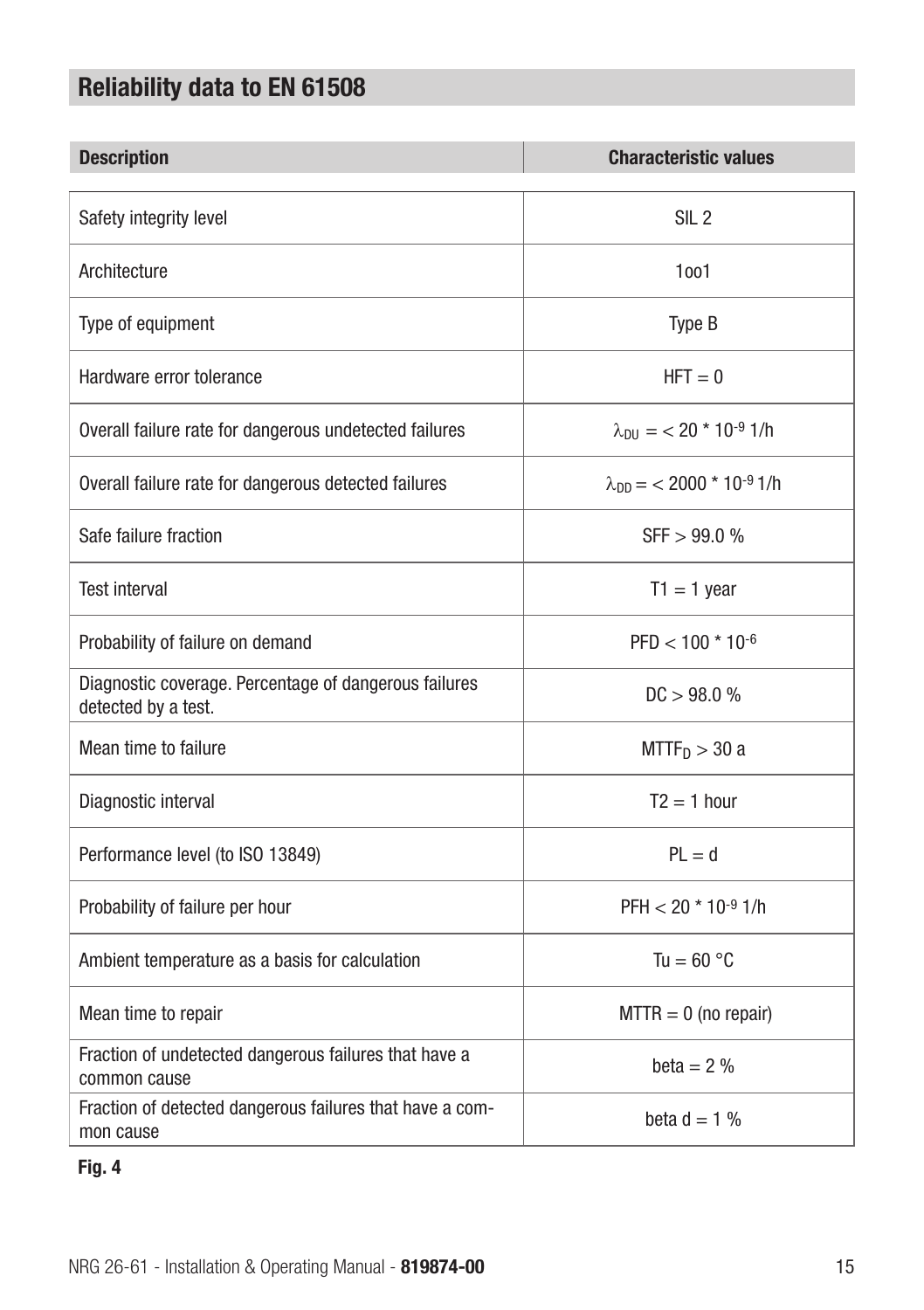### Function

The NRG 26-61 level electrode works using the capacitance measurement principle and converts the water level information into a data telegram. The 0 - 100 % measuring range can be scaled based on the effective length of the electrode rod.

### Automatic self-test

An automatic self-test cyclically monitors the safety and function of the level electrode and measured value acquisition.

The data are transferred to the URS 60 / URS 61 safety control unit in the form of a Black Channel data telegram in the CANopen protocol via an ISO 11898 CAN bus.

### These data telegrams contain the following information:

- Measured level value as raw data
- Measured level value scaled between  $0 100 %$ , as a 16-bit data word in high resolution
- Measure level value scaled in 1 % stages without decimal places
- Limiter LW/HW alarm limits
- Status or error information
	- ◆ Fault indications in the event of faults in electronic or mechanical parts
	- ◆ Temperature in the level electrode terminal box
- LW/HW limiter test command

### Limiter functions

If the water exceeds the set high-level point, the URS 60 or URS 61 safety control unit initiates a safety shutoff. This "High Water (HW)" switchpoint can be adjusted solely using the rotary knob on the NRG 26-61 level electrode.

If the water falls below the set low-level point, the URS 60 or URS 61 safety control unit initiates a safety shutoff. This "Low Water (LW)" switchpoint can be adjusted solely using the rotary knob on the NRG 26-61 level electrode.

The level electrode works using the capacitance measurement principle and is equipped with numerous self-monitoring mechanisms. Faults in the electrical connection or electronic measuring equipment trigger fault indications and safety shutoffs.

The level electrode is installed inside pressurised steam plants, tanks or feed lines in pressurised hot-water plants. A protective tube provided on site keeps it functioning reliably (see page 29 "Installation examples").

A capacitance NRG 26-61 level electrode and a conductive NRG 1x-60 or NRG 1x-61 level electrode can be installed in the same protective tube or level pot.



### Safety notes for use as an LW limiter

- Since the electrode measures continuously using capacitance, the low-level limiter function of the NRG 26-61 may only be used in combination with a conductive NRG 16-60 level electrode.
- Always use the NRG 16-60 level electrode as the first low-level electrode.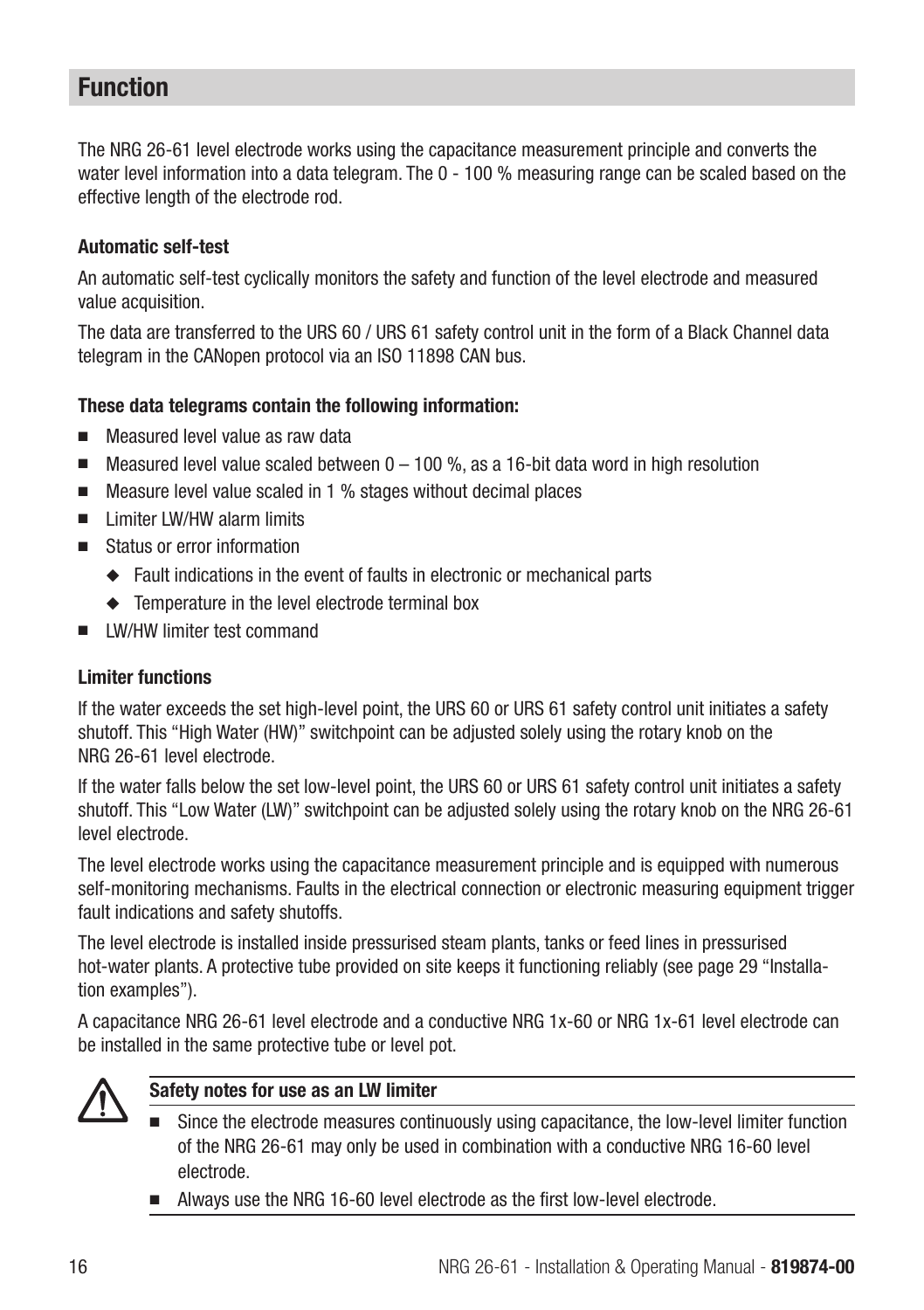### Function

### Use as a limiter in external mounted level pots

If a level electrode is installed in a lockable level pot outside the boiler, the connecting pipes must be flushed regularly. An SRL 6-60 monitoring unit is additionally required to monitor the flushing times and flushing process.

If the steam pipe is  $\geq 40$  mm and the water pipe is  $\geq 100$ mm, installation is regarded as internal. In this case, upstream monitoring of flushing processes is not required.

### Display and signals, see page 47 / 51 \*

The NRG 26-61 level electrode has a green 4-digit, 7-segment display for showing readings, status information and fault codes. A red and green LED indicate the operating status.

### Behaviour when switched on \*

"LO.LE" and "HI.LE" (low and high-level alarm, LW and HW) are shown alternately on the display.



This is due to the factory-set alarm limits "AL.Lo" and "AL.Hi". When bringing into service for the first time, you will therefore be asked to change the alarm limits to suitable values for your specific plant.

To set the "AL.Lo" and "AL.Hi" alarm limits, see page 42.

#### Behaviour in normal operation (no alarm, no faults) \*

The display shows the scaled level reading  $(3 \text{ digits} + 1 \text{ decimal place})$ , e.g. 050.3

The scale of the  $0 - 100$  % measuring range is factory-set at a maximum for the electrode length used. This way, meaningful measurements results of the level can be obtained immediately after installation.

### Adjusting the measuring range when bringing into service (CAL.L, CAL.P or CAL.H)

When bringing into service, however, the measuring range should be adapted in line with your sight glass. Do this using the parameters CAL.L, CAL.P or CAL.H, see page 43 - 44. This is the only way to gain all the benefits of a high measurement resolution in the sight glass range.



When the equipment is brought into service for the first time, the "AL.Lo" and "AL.Hi" alarm limits are set to Max/Min values, which is why the warning messages "LO.LE" and "HI.LE" are shown alternately on the display.

First, set the "AL.Lo" and "AL.Hi" alarm limits to suitable values for your specific plant, see page 42.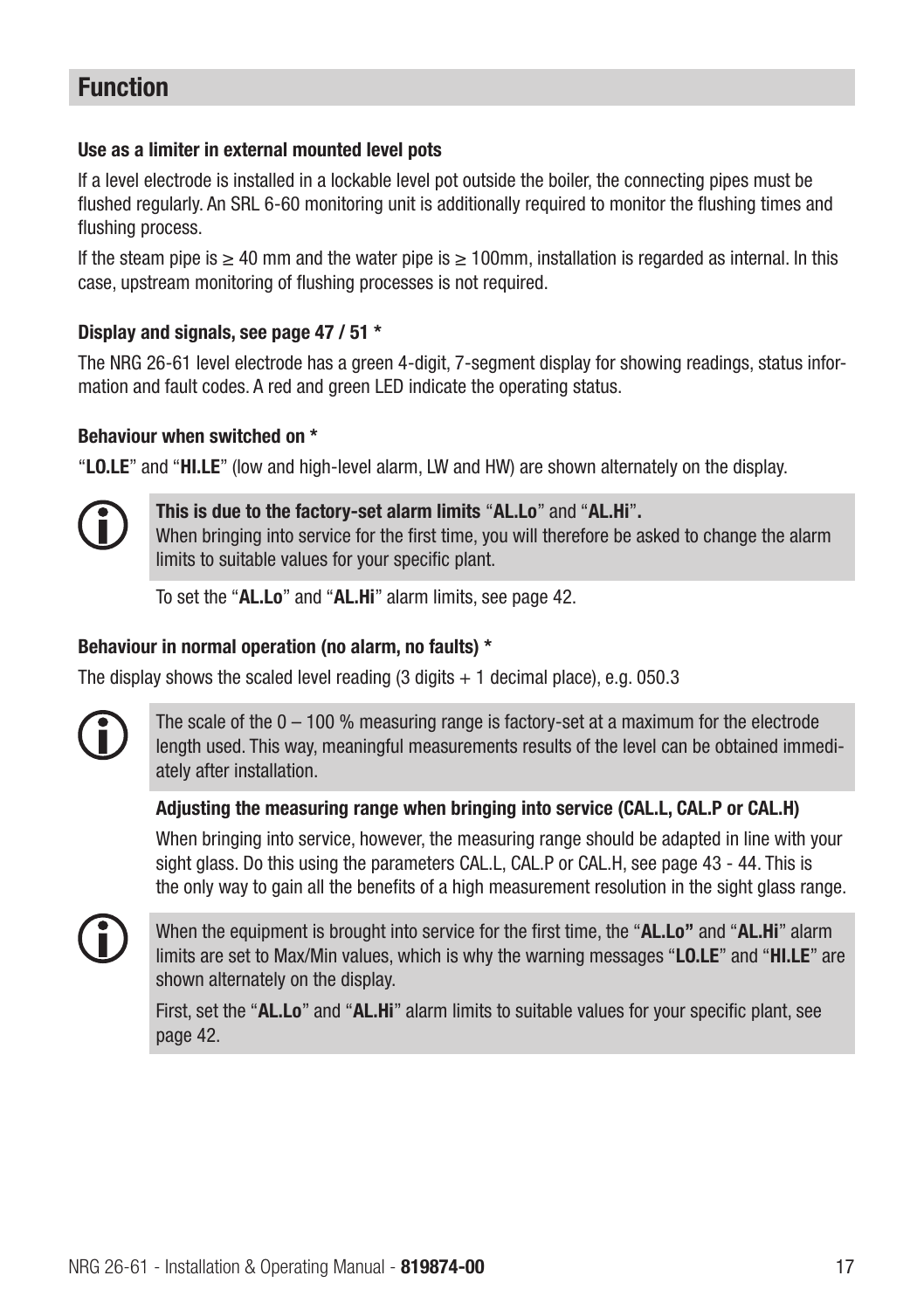### Function

### Behaviour in the event of an alarm (the level has strayed beyond a limit value) \*

"LO.LE" (for LW) or "HI.LE" (for HW) are shown on the display, alternating with the actual level value.

The alarm state is transferred to the URS 60 or URS 61 safety control unit via CAN data telegram. There, once the time delay has elapsed, the alarm signal triggers the safety shutoff in the safety control unit. The URS 60 / URS 61 safety control unit does not automatically lock the safety contacts.

### Behaviour in the event of malfunctions \*

A fault code, e.g. E.005, appears permanently in the display. Fault codes, see page 52.

The faulty state is transferred to the URS 60 or URS 61 safety control unit via CAN data telegram. The fault indication causes the unit to executed an undelayed safety shutoff. The URS 60 / URS 61 safety control unit does not automatically lock the safety contacts.



### Electrode alarms and faults cannot be acknowledged.

When the alarm or fault is cancelled the display also goes blank, and the URS 60 / URS 61 safety control unit closes the safety contacts once more.

### Simulating the alarm state \*

The triggering of an alarm can be simulated by pressing the rotary knob of the NRG 26-61, pressing the appropriate button on the URS 60 / URS 61, or using the URB 60. The equipment will then behave as if a normal alarm had been triggered.



The tables on pages 48 - 50 clearly show the relationship between the equipment status, the display and the alarm LEDS.

### Setting parameters and changing factory settings

If necessary, you can adapt the electrode parameters to suit conditions at the plant. You can set parameters and change factory settings using a rotary knob on the terminal box, see page 38 ff.

### Level control functions

In addition, the NRG 26-61 level electrode can be used in conjunction with an NRR 2-60 / NRR 2-61 level controller to form a level control system. The controller parameters are set solely on the URB 60 visual display and operating unit.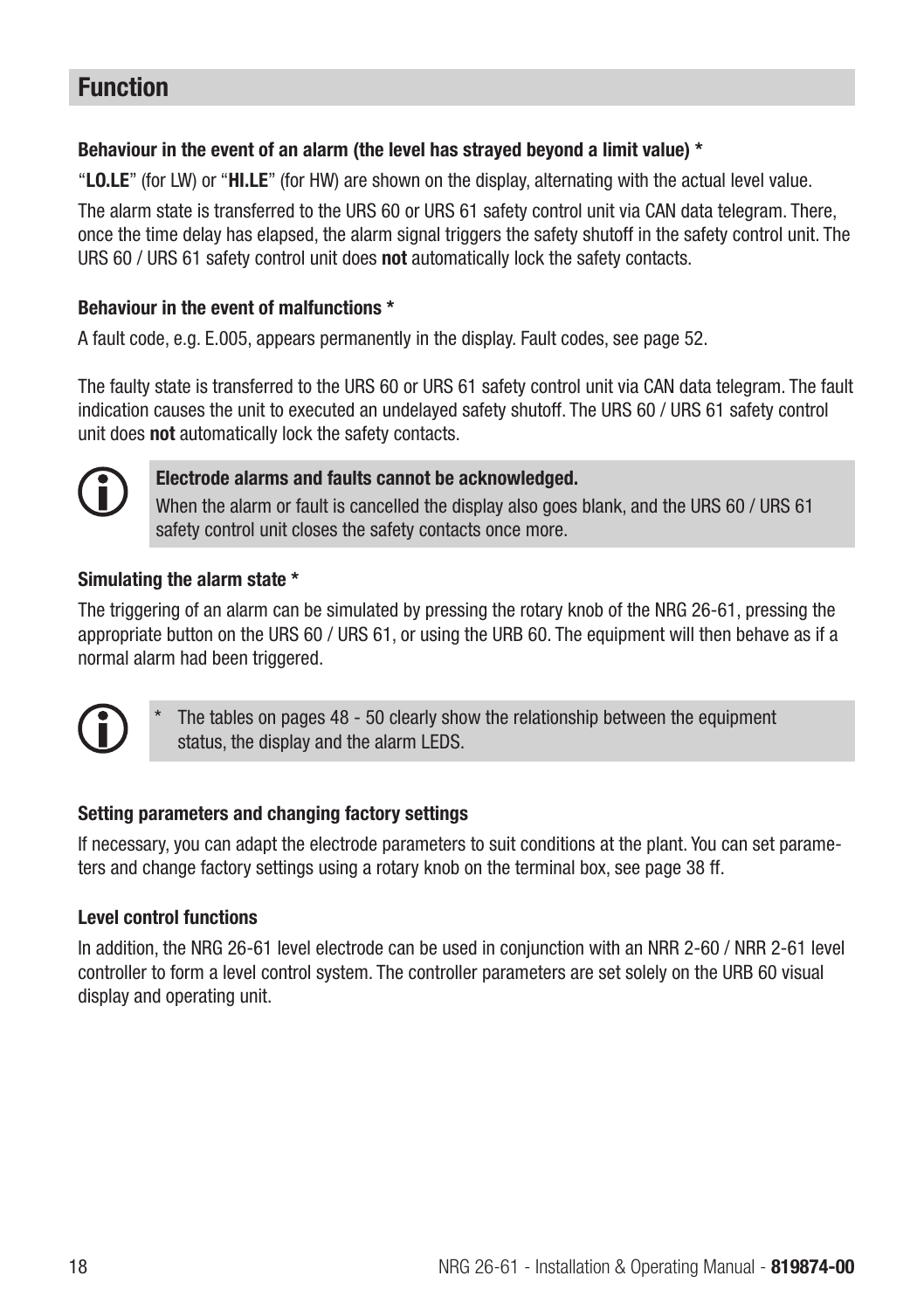### Technical data

#### Model and mechanical connection

■ Thread G34 A, EN ISO 228-1, see Fig. 8

#### Nominal pressure rating, admissible service pressure and temperature

| 32 bar (g) at 238 $^{\circ}$ C |  |
|--------------------------------|--|
|                                |  |
| 3.2581 G AISi12, powder-coated |  |
| 1.4301 X5 CrNi 18-10           |  |
| <b>PTFF</b>                    |  |
| 1.4571, X6CrNiMoTi17-12-2      |  |
|                                |  |

#### pH value

 $\blacksquare$  Maximum admissible  $=$  10

#### Max. electrode length at 238 °C, all measurements in mm

| <b>Max electrode length:</b> | 373  | 477  | 583  | 688  | 794  | 899  | 1004 |
|------------------------------|------|------|------|------|------|------|------|
| <b>Measuring range:</b>      | 300  | 400  | 500  | 600  | 700  | 800  | 900  |
| <b>Max electrode length:</b> | 1110 | 1214 | 1319 | 1423 | 1528 | 1636 | 2156 |
| <b>Measuring range:</b>      | 1000 | 1100 | 1200 | 1300 | 1400 | 1500 | 2000 |



Do not shorten the electrode rod.

### Measurement quality

The information below applies to a compensated fluid conductivity range from 100 – 10000 uS/cm based on 25 °C.

**■ Reading error:**  $+/-1$  % from the set measuring range at the operating point  $\blacksquare$  Limit error:  $+ 1 \%$  from MAX (AL.Hi)  $-1$  % from MIN (AL.Lo) ■ MAX hysteresis:  $-3\%$  from limit value ■ MIN hysteresis:  $+3\%$  from limit value ■ Resolution of reading on display: 0.1 % ■ Resolution for internal processing: 15 bits with sign (16 bits)

### Supply voltage

 $\blacksquare$  24 V DC +/-20 %

#### Power consumption

■ Max 7 VA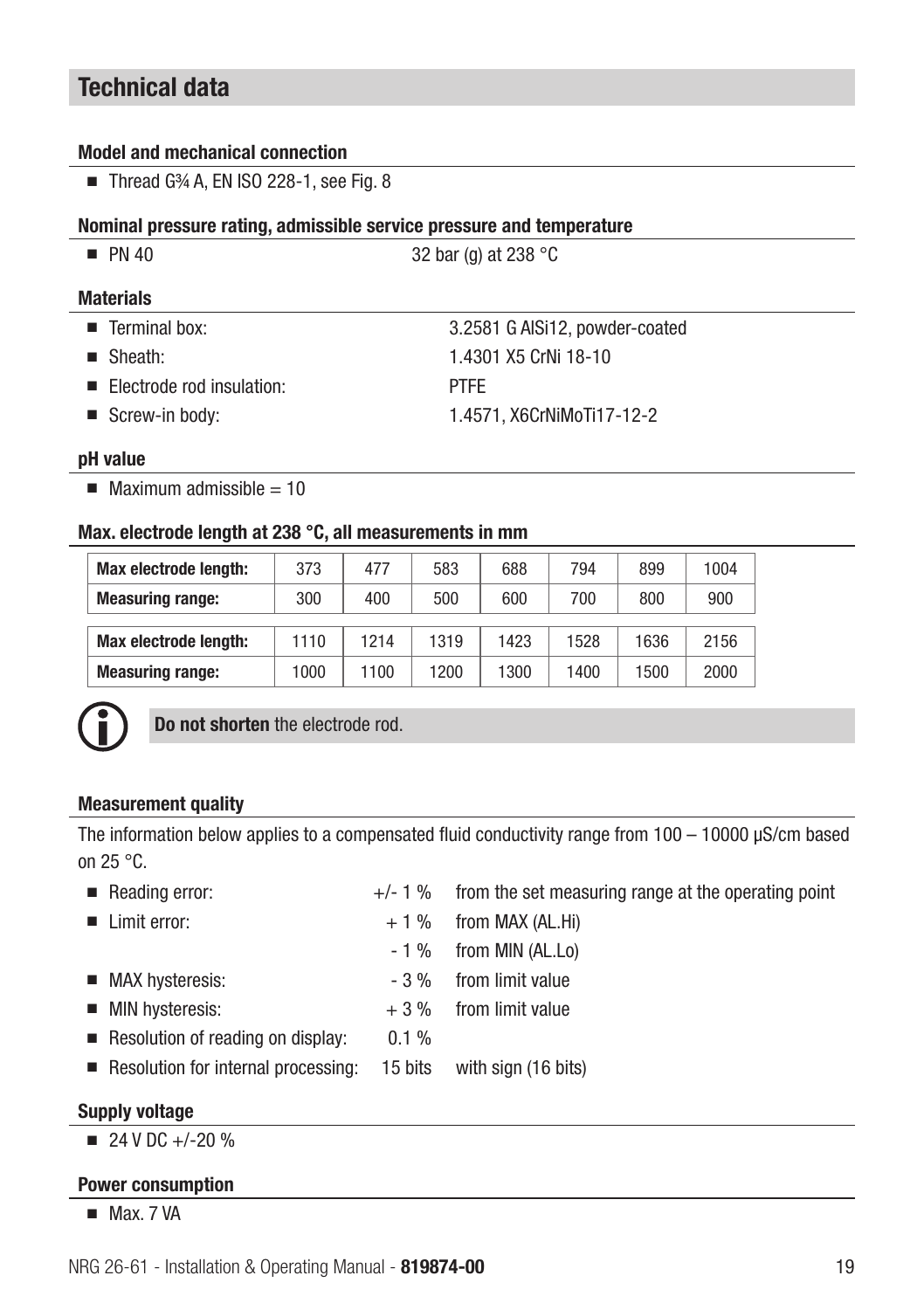### Technical data

### Current input

■ Max 0.3 A

### Internal fuse

■ T<sub>2</sub>A

### Safety cutout at excessive ambient temperature

**The cutout at excessive ambient temperature takes place at Tamb.** = 75 °C

### Input/output

- Interface for CAN bus to ISO 11898, CANopen, insulated
- M12 CAN bus connector, 5-pole, A-coded
- M12 CAN bus socket, 5-pole, A-coded

### Indicators and controls

- 1 x green 4-digit, 7-segment display for showing status information
- 1 x red LED for indicating an alarm
- 1 x green LED for indicating OK
- 1 x rotary knob IP65 with button for menu navigation and test function

### Protection class

■ III Safety Extra Low Voltage (SELV)

### IP rating to EN 60529

■ IP 65

### Admissible ambient conditions

| ■ Service temperature:       | $0^{\circ}$ C $-70^{\circ}$ C |                |
|------------------------------|-------------------------------|----------------|
| Storage temperature:         | $-40\degree C - 80\degree C$  |                |
| ■ Transport temperature:     | $-40\degree C - 80\degree C$  |                |
| $\blacksquare$ Air humidity: | $10 \% - 95 \%$               | non-condensing |

### **Weight**

■ Approx. 2.1 kg

### Admissible installation positions

- Vertical
- Oblique to a maximum inclination of 45°. In this case, the length of the electrode rod is limited to 688 mm maximum.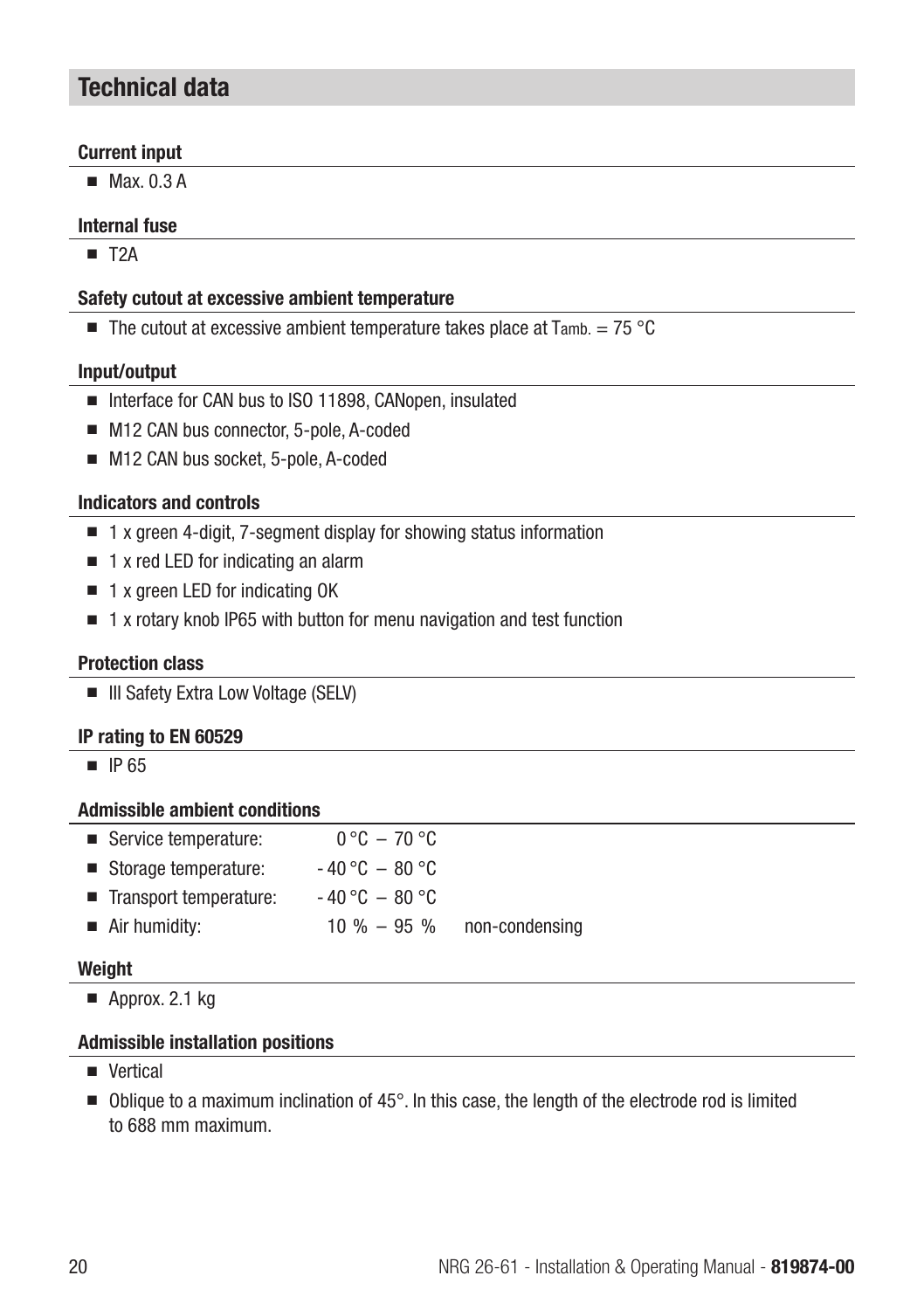### Name plate/Identification





The date of production is stamped on the screw-in body of every level electrode.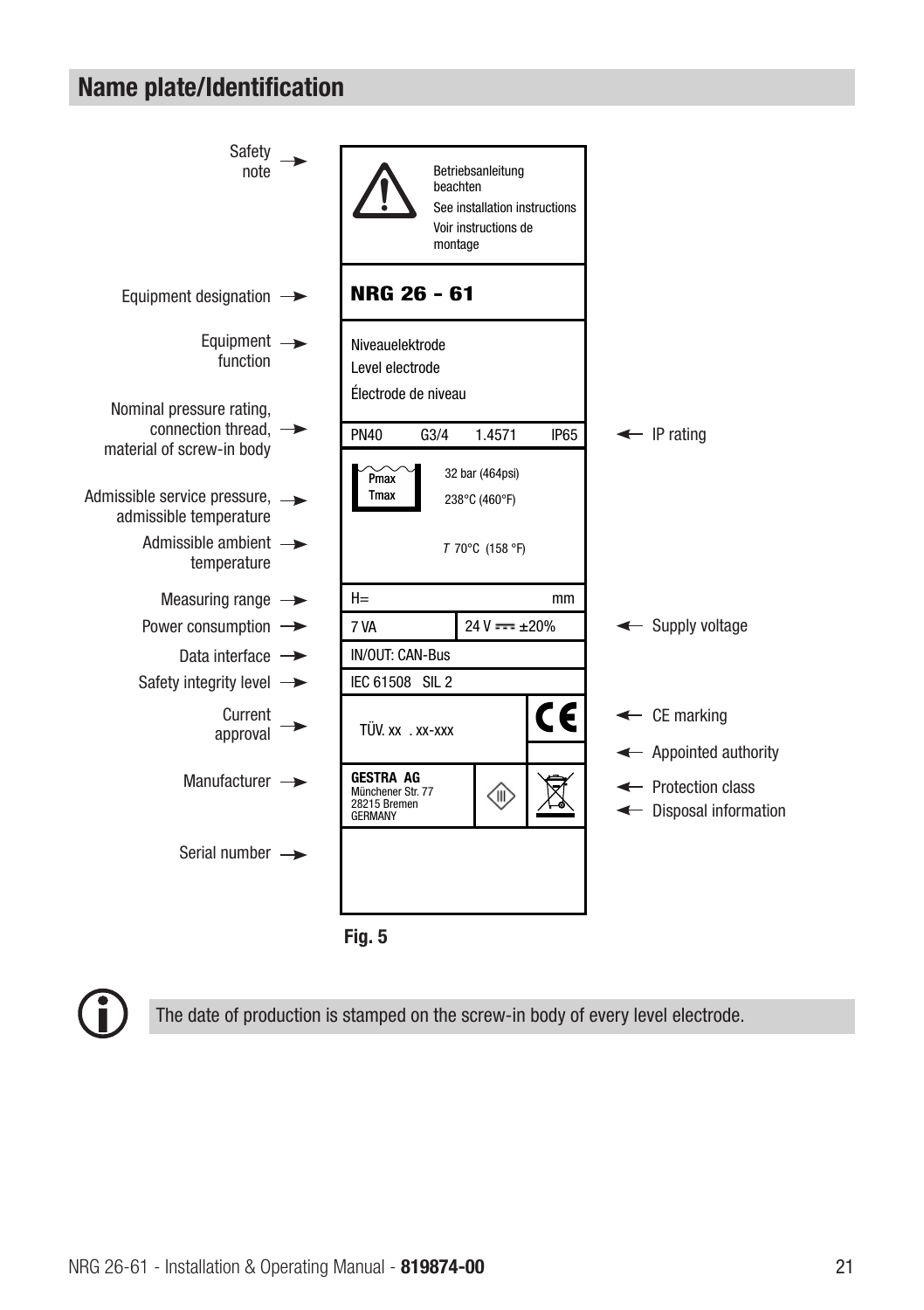# Factory settings

The NRG 26-61 level electrode is delivered ex-works with the following settings:

|                                     | <b>Display in</b> | <b>Parameter values</b> |               |                                                   |
|-------------------------------------|-------------------|-------------------------|---------------|---------------------------------------------------|
| <b>Parameter</b>                    | menu              | <b>NRG 26-61</b>        |               | <b>Unit</b>                                       |
| Limiter ID                          | Id.Lo             | 0002                    |               |                                                   |
| Limiter ID                          | Id.Hi             | 0005                    |               |                                                   |
| Controller group                    | GrP               | 0001                    |               |                                                   |
| <b>Baud rate</b>                    | bd.rt             | 0050                    |               | KBit/s                                            |
| Alarm limit                         | AL.Lo             | 100                     | $\frac{0}{0}$ |                                                   |
| Alarm limit                         | AL.Hi             | $\theta$                |               | $\frac{0}{0}$                                     |
| Lower bound calibration             | CAL               | variable                | $0\%$         | Raw value (hex)<br>approx. 50 mV<br>on ADC        |
| Measuring range section calibration | CAL.P             | variable                | 25%           | Raw value (hex)                                   |
| Upper bound calibration             | CAL.H             | variable                | 100 %         | Raw value (hex)<br>approx. 2.0 V on<br><b>ADC</b> |
| Filter constant                     | FiLt              | 0005                    | seconds       |                                                   |
| Compatibility mode                  | ConP              | 0FF                     |               |                                                   |

Fig. 6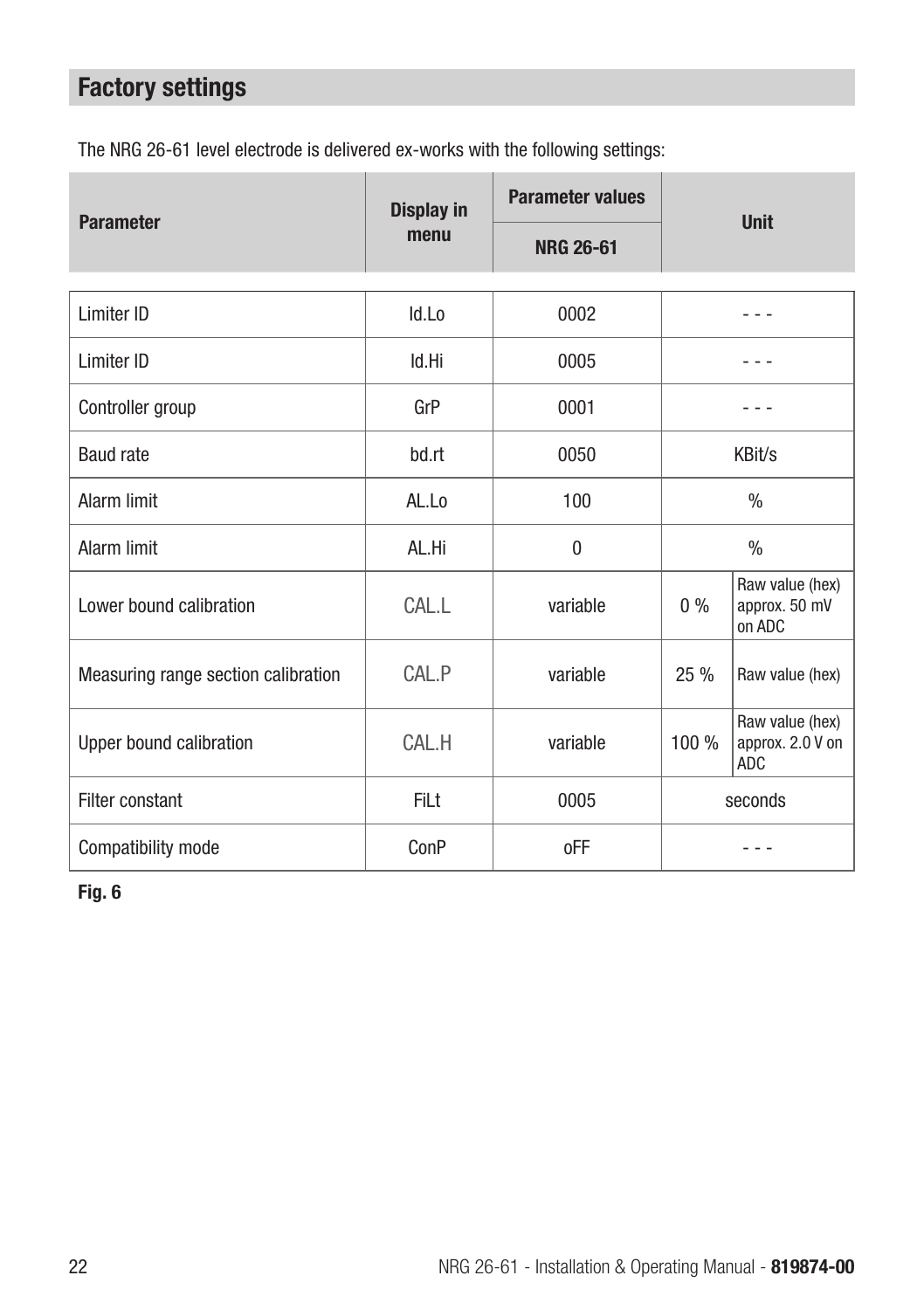### Overall view of the NRG 26-61



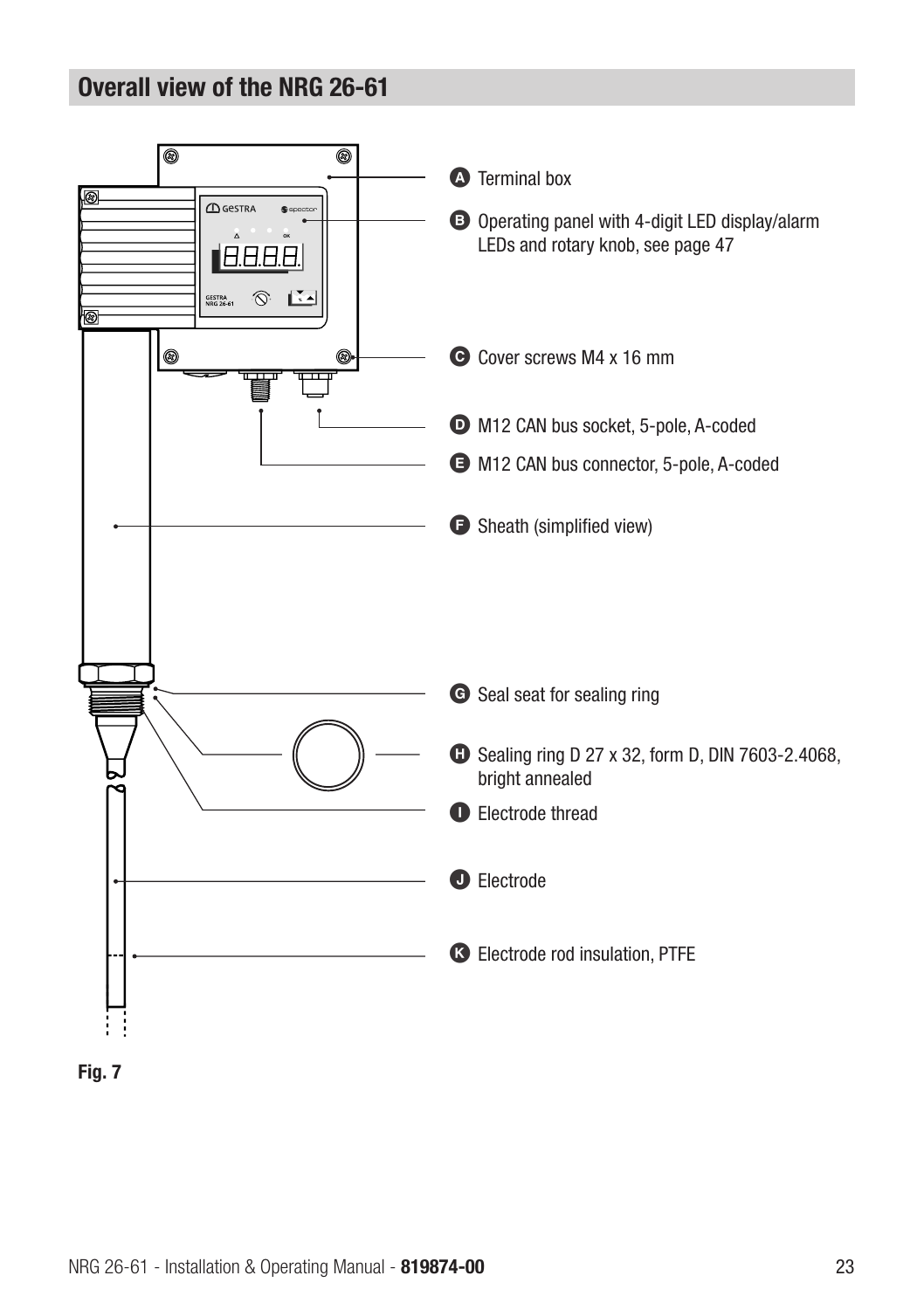# Dimensions of the NRG 26-61

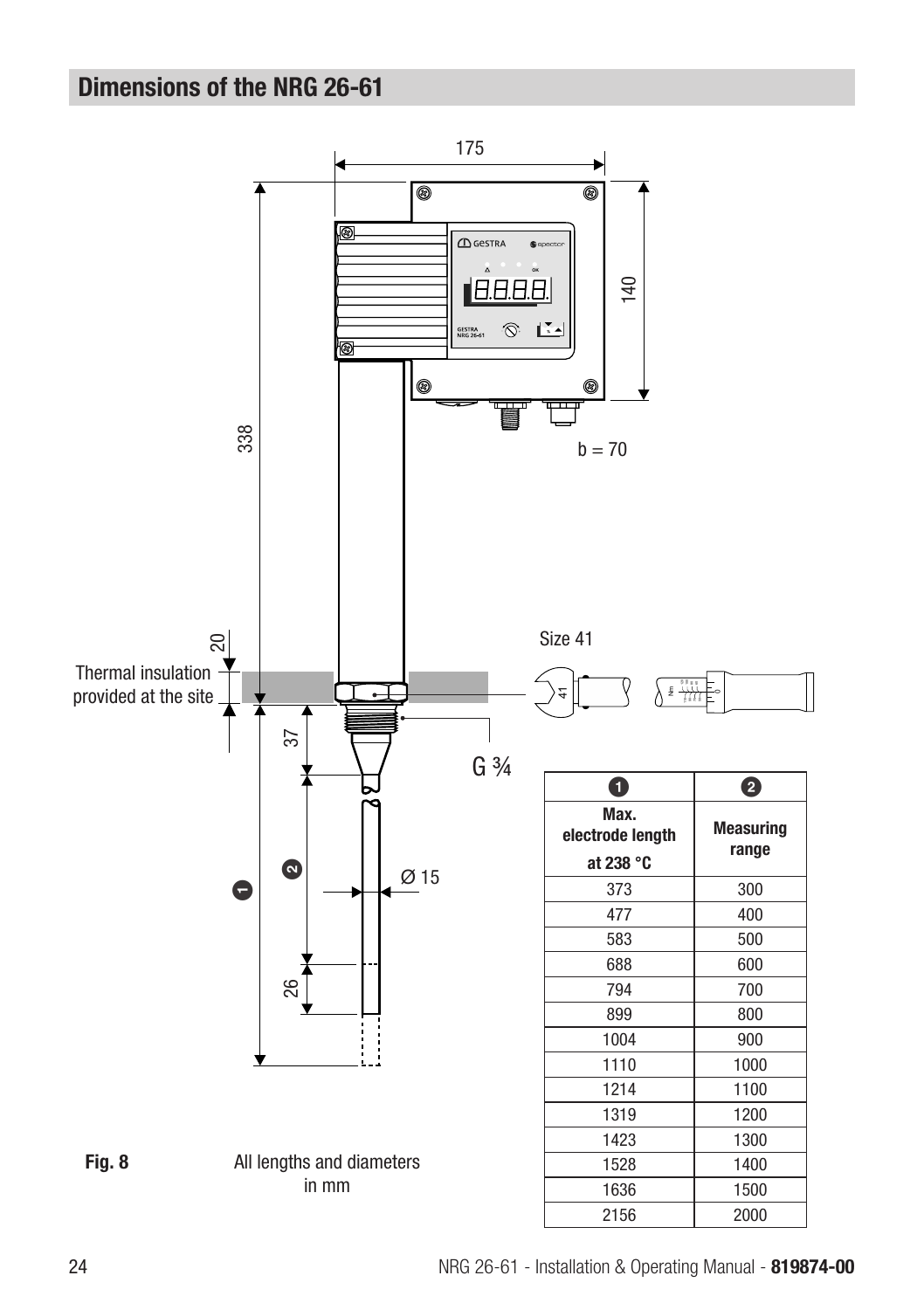### Preparing for installation



If the equipment is to be installed outdoors, outside the protection of a building, environmental influences may adversely affect function.

- Pay attention to the admissible ambient conditions in the technical data, see page 20.
- Do not operate the equipment if the temperature is below freezing.
	- ◆ At temperatures below freezing, use a suitable heat source (e.g. control cabinet heater, etc.).
- Connect all plant parts to a central earthing point to prevent equalisation currents.
- Use a cover to protect the equipment from direct sunlight, condensation and heavy rain.
- Use UV-resistant cable ducts for routing the connecting cable.
- Take further measures to protect the equipment from lightning, insects and animals, and salty air.

### You will need the following tools:

■ Torque wrench (with size 41 open-ended spanner attachment), see page 24: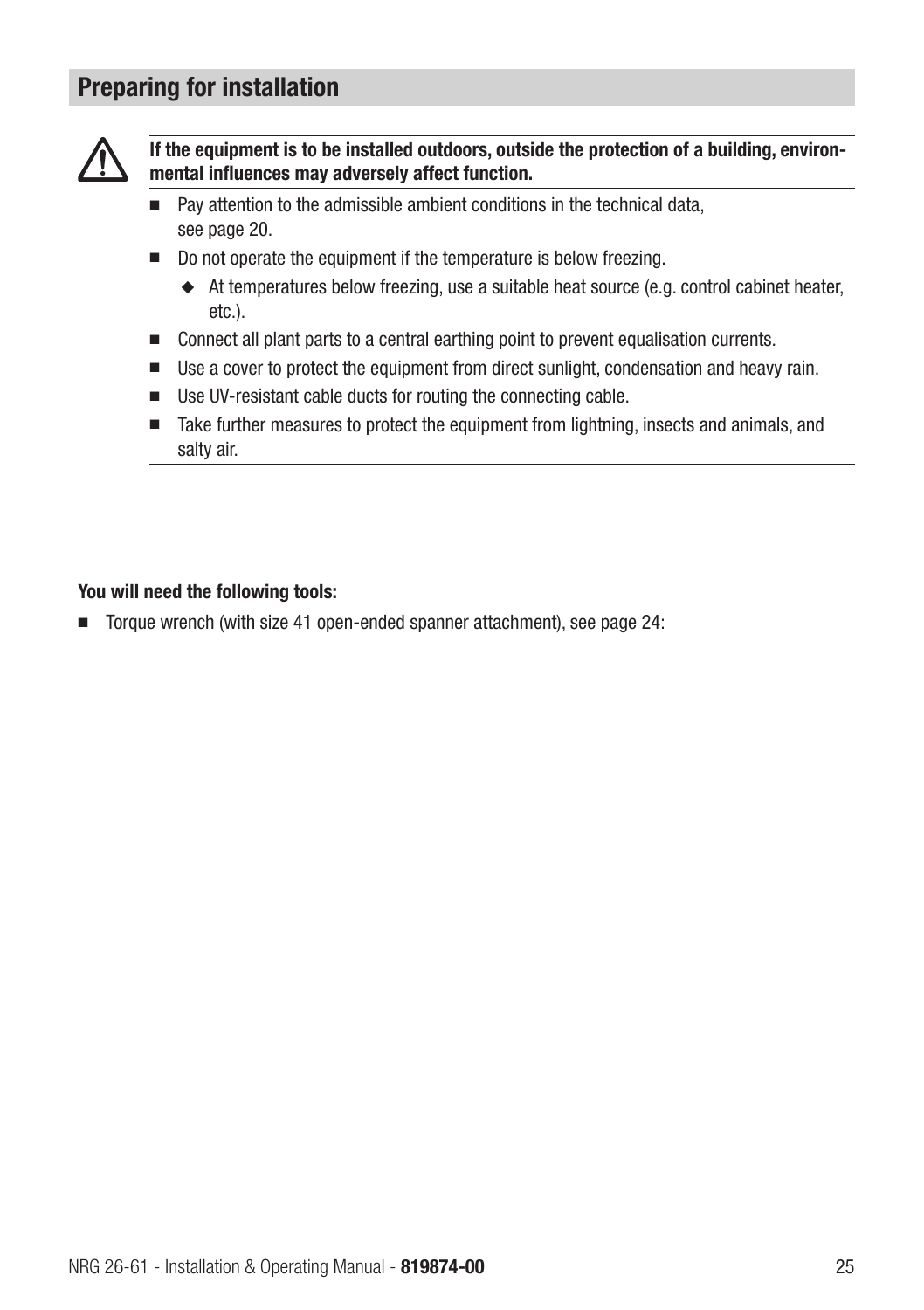### Installation

# DANGER



### Danger to life from scalding caused by escaping hot steam.

- Hot steam or water can escape suddenly if the level electrode is unscrewed under pressure.
- Reduce the boiler pressure to 0 bar and check the pressure before unscrewing the level electrode.
- Only remove the level electrode at a boiler pressure of 0 bar.

### WARNING



### The hot level electrode can cause severe burns.

The level electrode becomes very hot during operation.

- Always let the level electrode cool down before performing installation and maintenance work.
- Only remove the level electrode after it has cooled down.

### **ATTENTION**



### Incorrect installation can lead to malfunctions in the plant or the level electrode.

- Inspect the sealing surfaces of the tank threaded standpipe or flange cover to ensure they are perfectly machined, see Fig. 9.
- Take care not to bend the level electrode during installation!
- Do not subject the electrode rod to hard impacts.
- The level electrode may be inclined at  $45^{\circ}$  only when being used in a two-hole flange, with the length of the electrode rod limited to 688 mm maximum, see Fig. 15.
- Do not install the body  $\bullet$  or upper part of the cover tube  $\bullet$  of the level electrode in the boiler thermal insulation!
- Do not install in the screwed socket.
- Pay attention to the minimum clearances when installing the level electrode, see installation examples Fig. 11 to Fig. 15.
- To prevent current leaks, maintain a minimum distance of 14 mm between the electrode and earth (flange or tank wall).
- Check the boiler coupling and flange during the preliminary boiler inspection.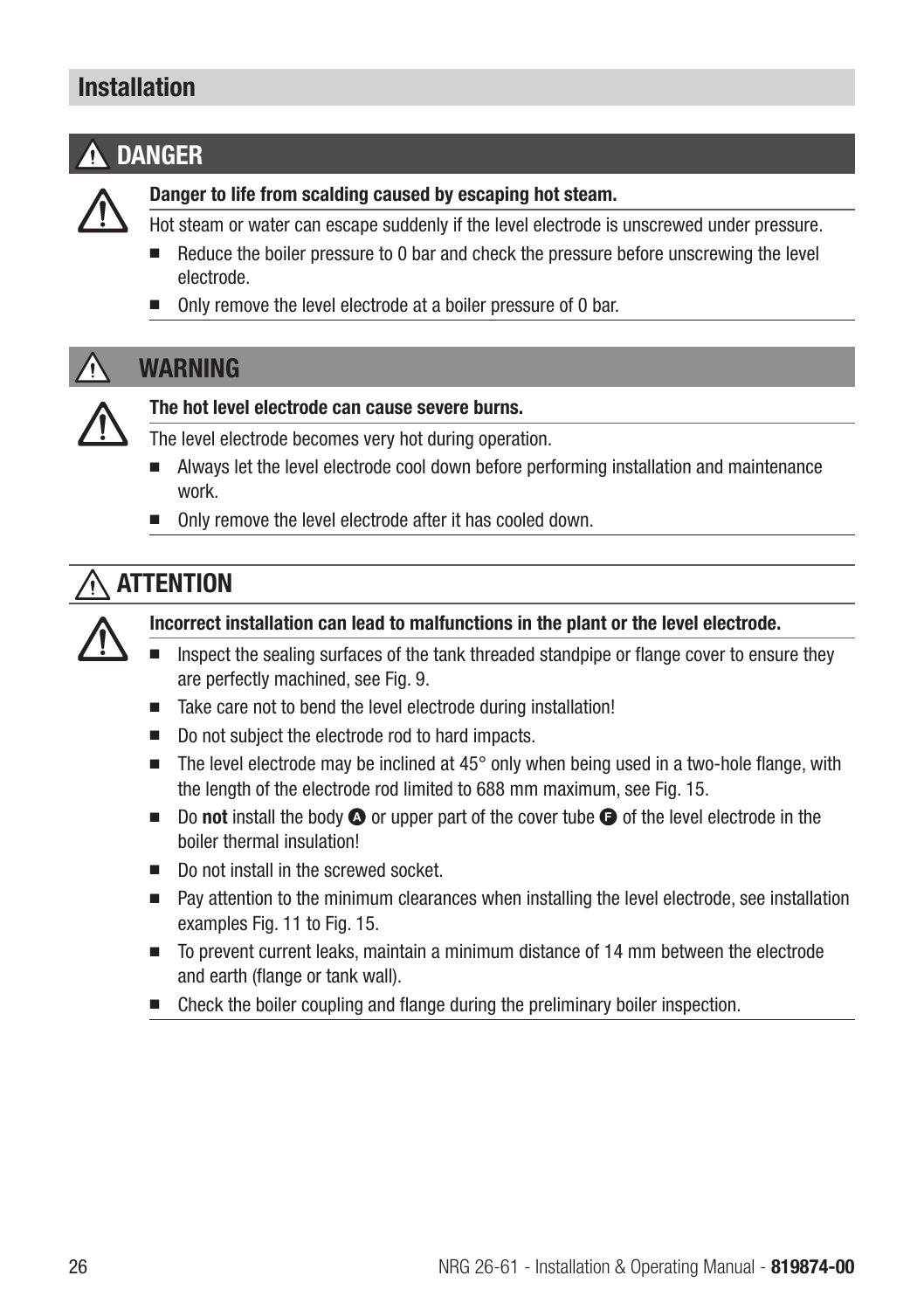### Installation

1. Inspect the sealing surfaces of the tank threaded standpipe or flange cover.

Sealing surfaces must be perfectly machined, as shown in Fig. 9.  $\oslash$  833 mm

Sealing surface dimensions for NRG 26-61





2. Push the supplied sealing ring  $\bullet$  onto the seal seat  $\bigcirc$  of the electrode, or lay it on the sealing surface of the flange.

### DANGER



Danger to life from escaping hot steam if incorrect or defective seals are used.

- Only use the supplied sealing ring for sealing the electrode thread  $\bullet$ .
	- ◆ Sealing ring D 27 x 32 DIN 7603-2.4068, bright annealed

### Prohibited seal materials:

- Hemp, PTFE tape
- Conductive paste or grease

Example



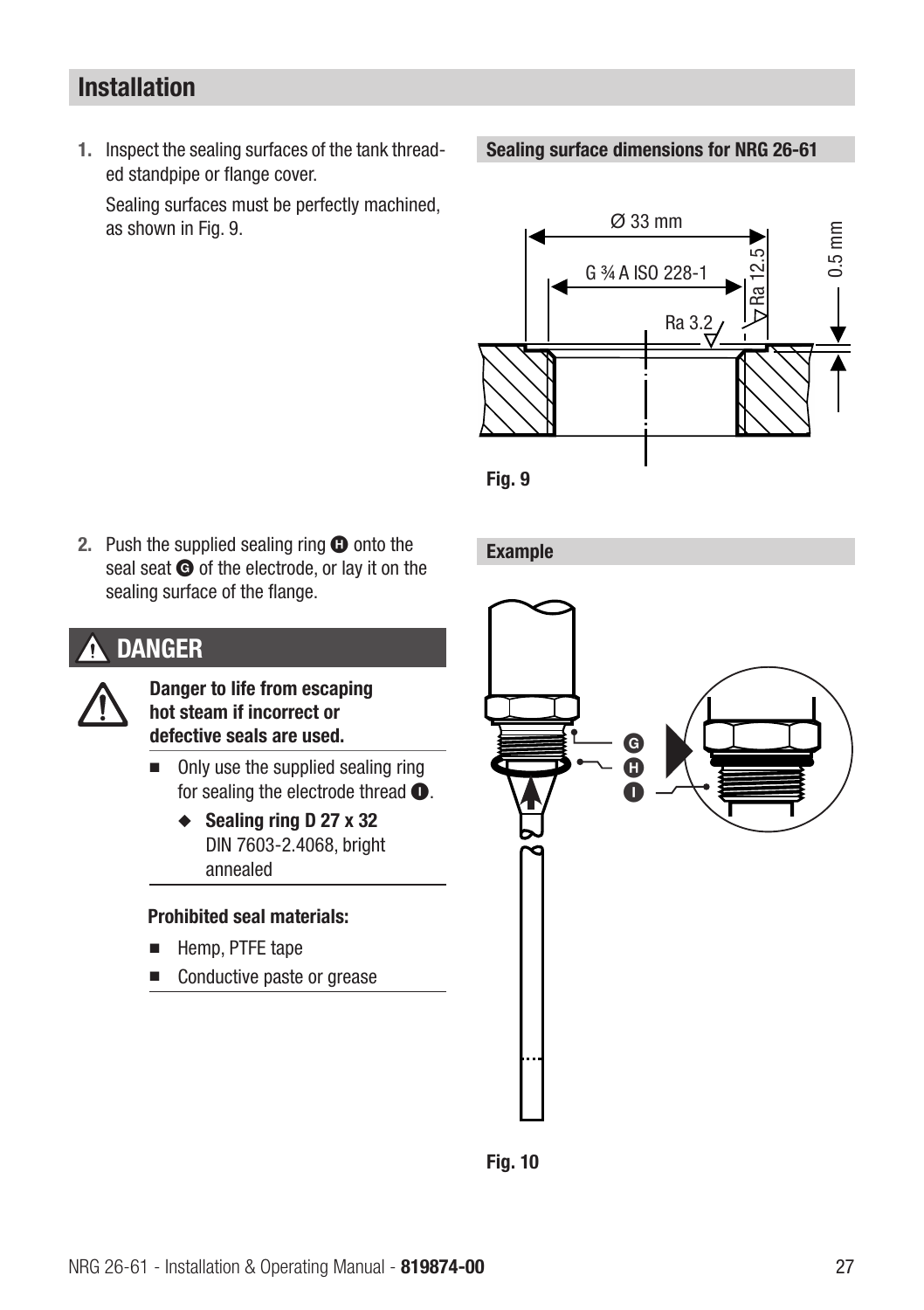### Installation

- 3. If necessary, apply a small quantity of silicone grease (e.g. Molykote® III) to the electrode thread  $\bullet$ .
- 4. Screw the level electrode into the threaded standpipe of the tank or flange cover, and tighten securely using a torque wrench (with size 41 open-ended spanner attachment). Tighten to the torques stated below.

### Tightening torque when cold:

 $N = NFG$  26-61 = 160 Nm

Installation example with dimensions, see Fig. 11, page 29

### Installing two level electrodes in a flange

- 1. Fit the first electrode as described above.
- 2. Slacken and remove the rear body panel of the second electrode opposite the operating unit.
- 3. Unfasten the electrode wiring from the PCB.
- 4. Slacken the nut in the body of the second electrode using a size 19 open-ended spanner.
- 5. Screw in the second electrode and tighten the nut in the body to a torque of 25 Nm.
- 6. Reconnect the electrode wiring to the PCB.
- 7. Close the rear body panel of the second electrode and screw back on.

Installation example with dimensions, see Fig. 13, page 31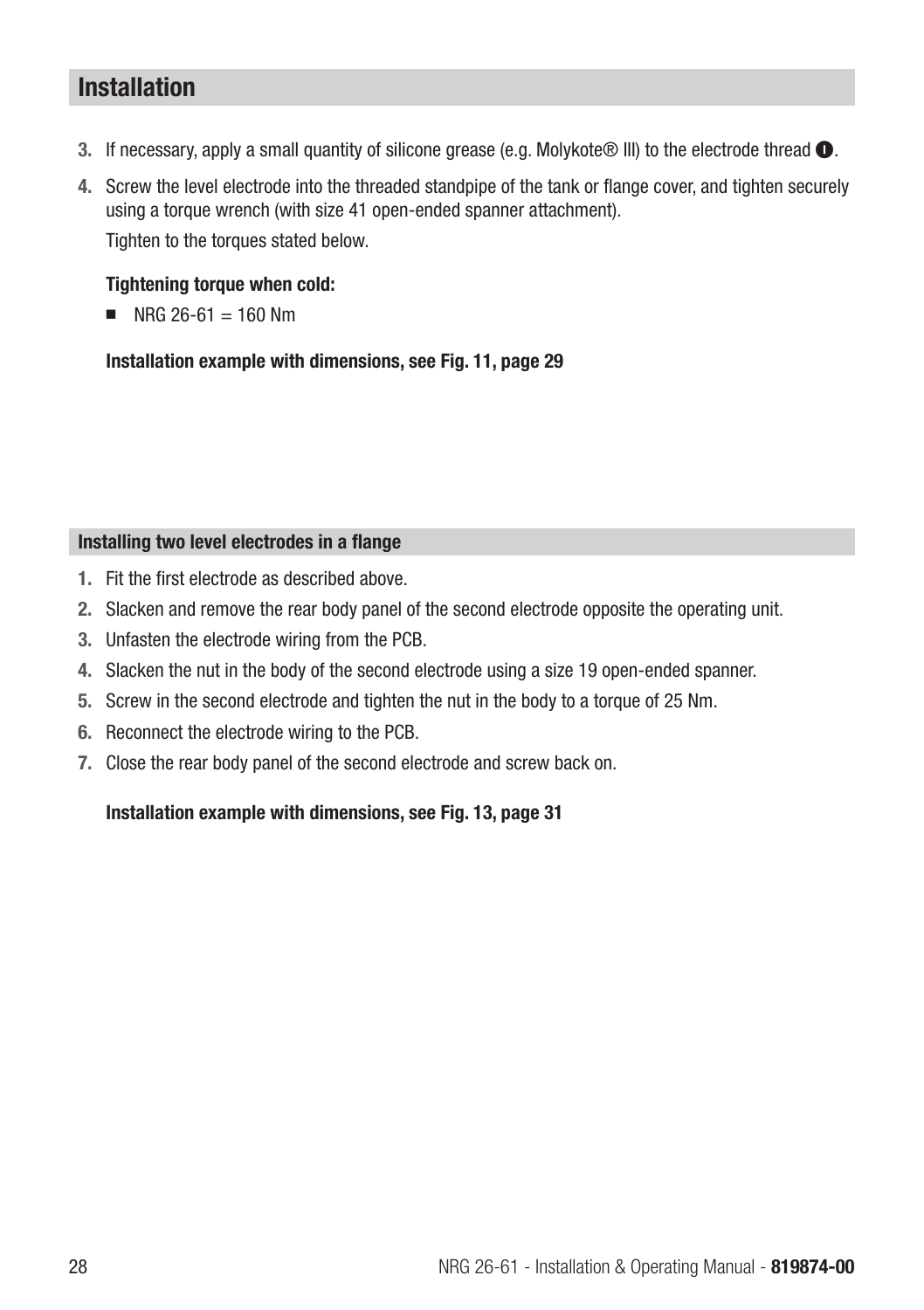Protective tube (provided at the site) for internal installation.

Illustration not to scale.

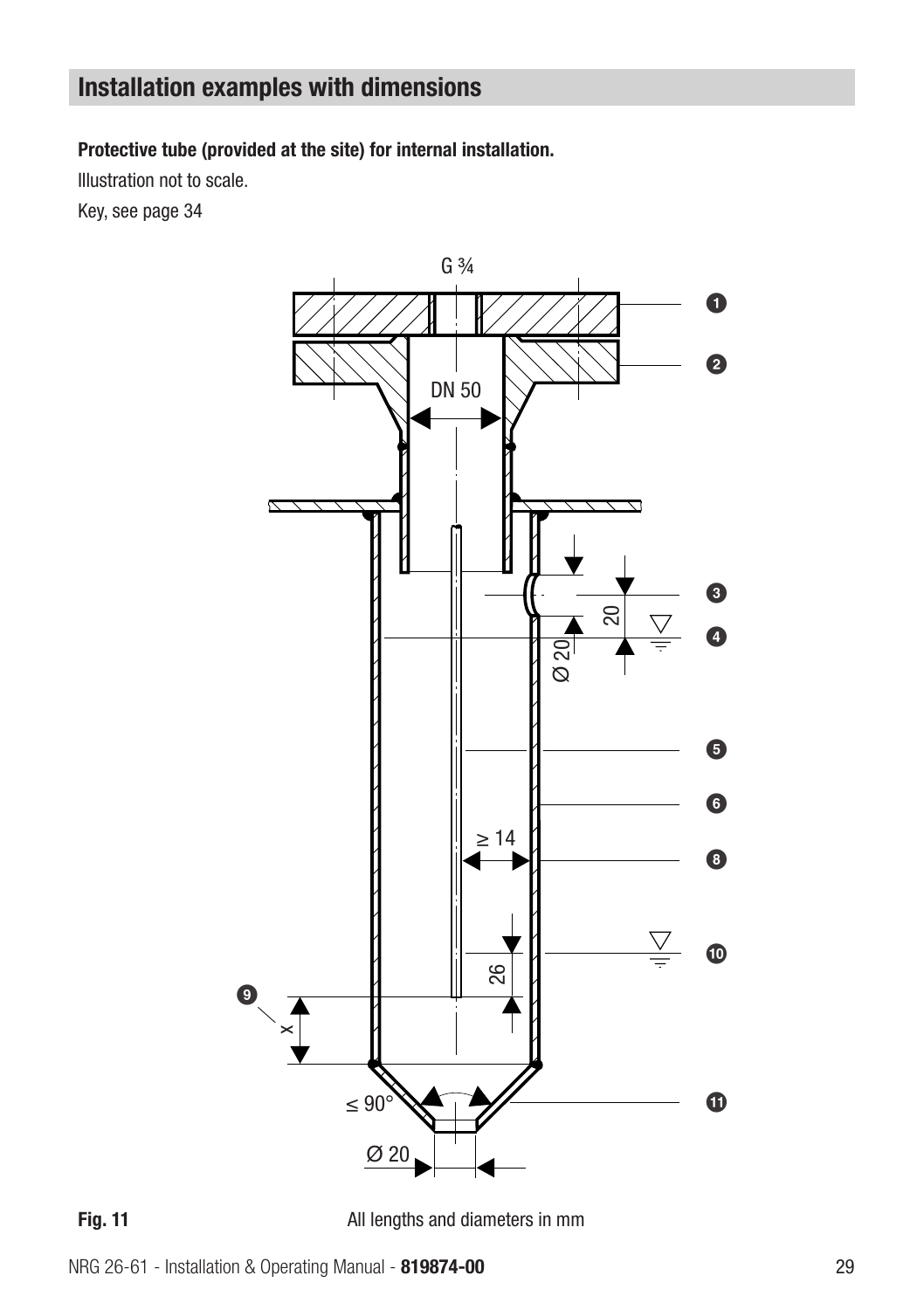Protective tube (provided at the site) for internal installation.

Illustration not to scale.



All lengths and diameters in mm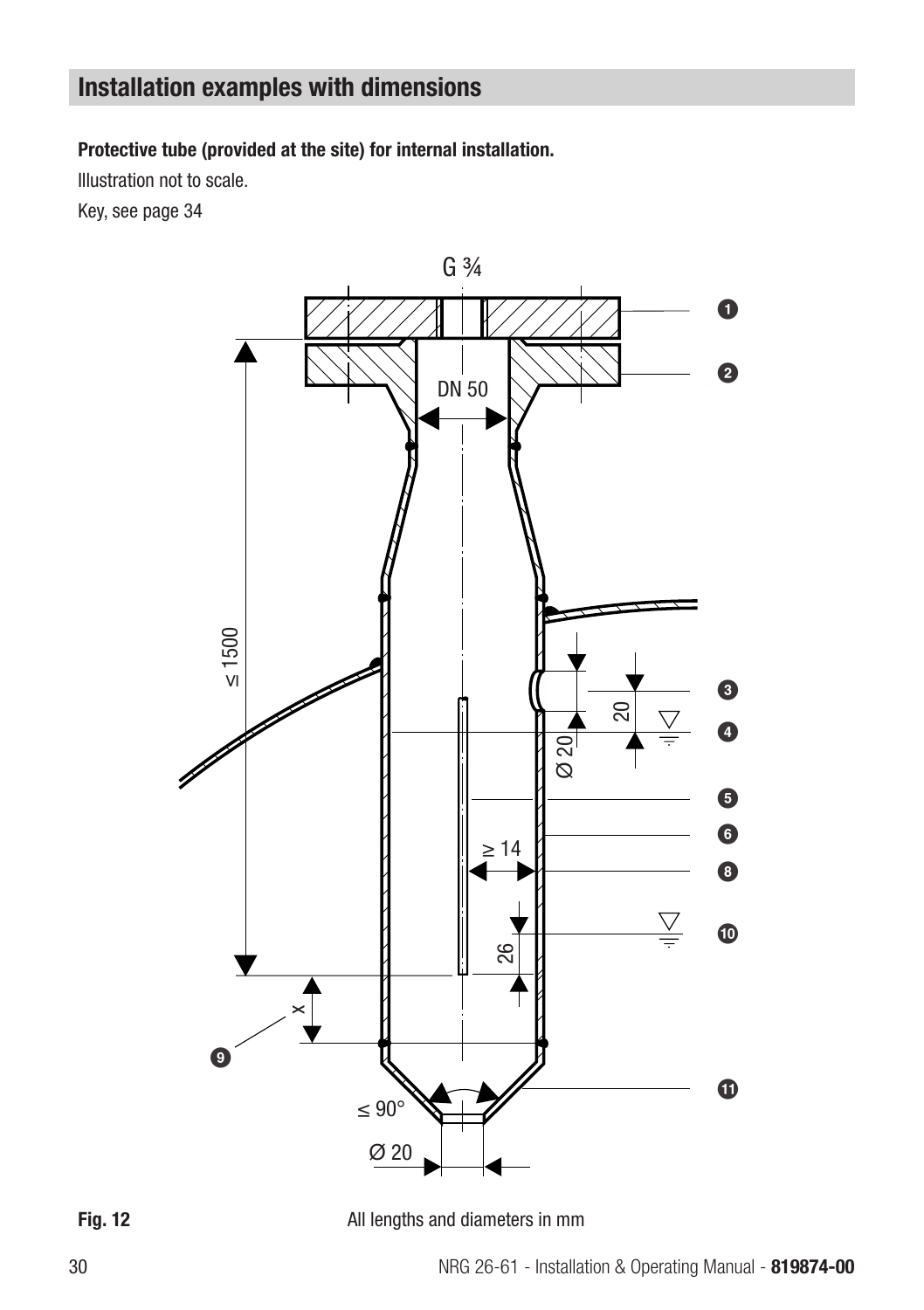Protective tube (provided at the site) for internal installation, combined with other equipment from GESTRA AG.

Illustration not to scale.

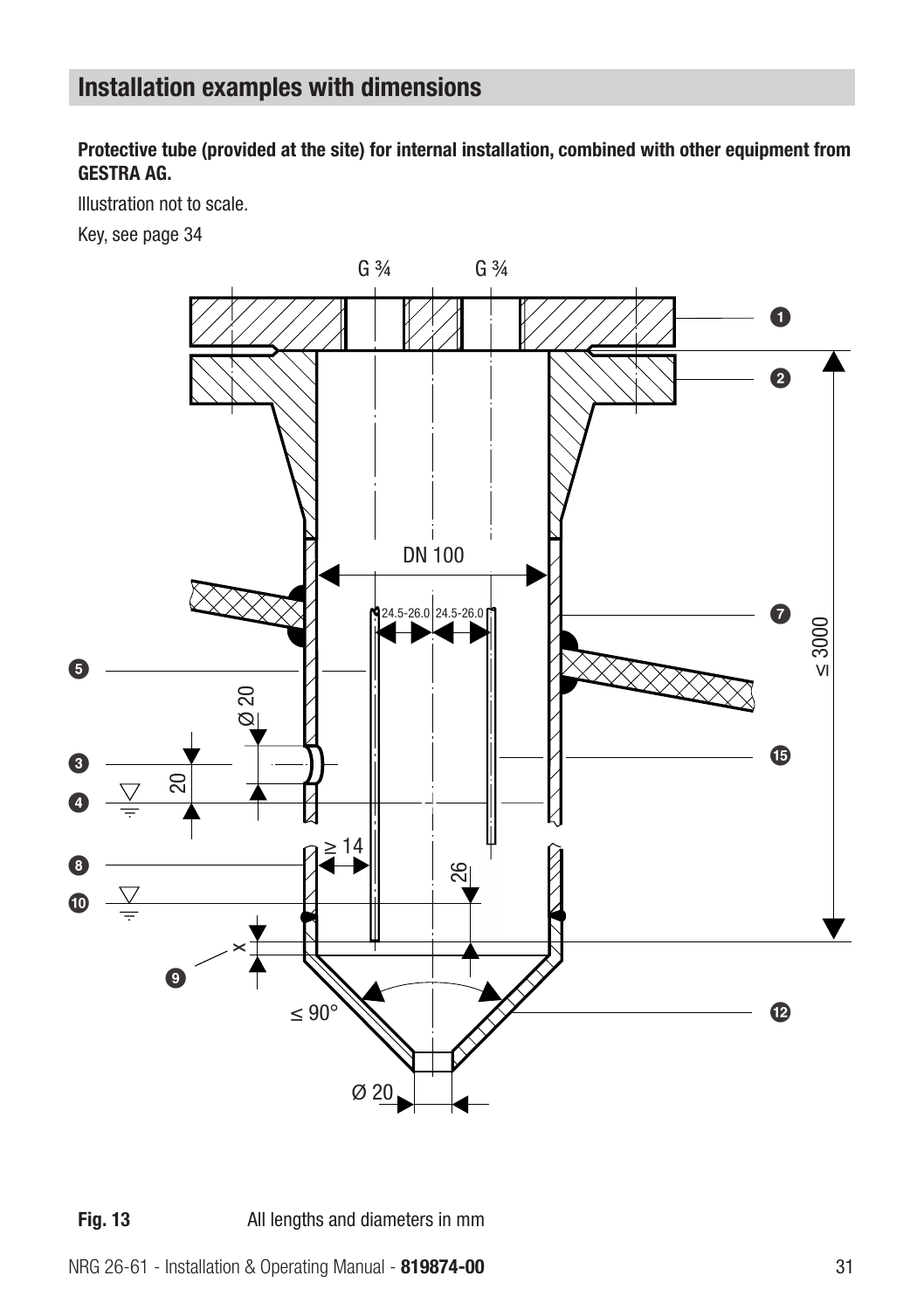Level pot  $(\geq$  DN 80) for mounting externally.

Illustration not to scale.



Fig. 14 **All lengths and diameters in mm**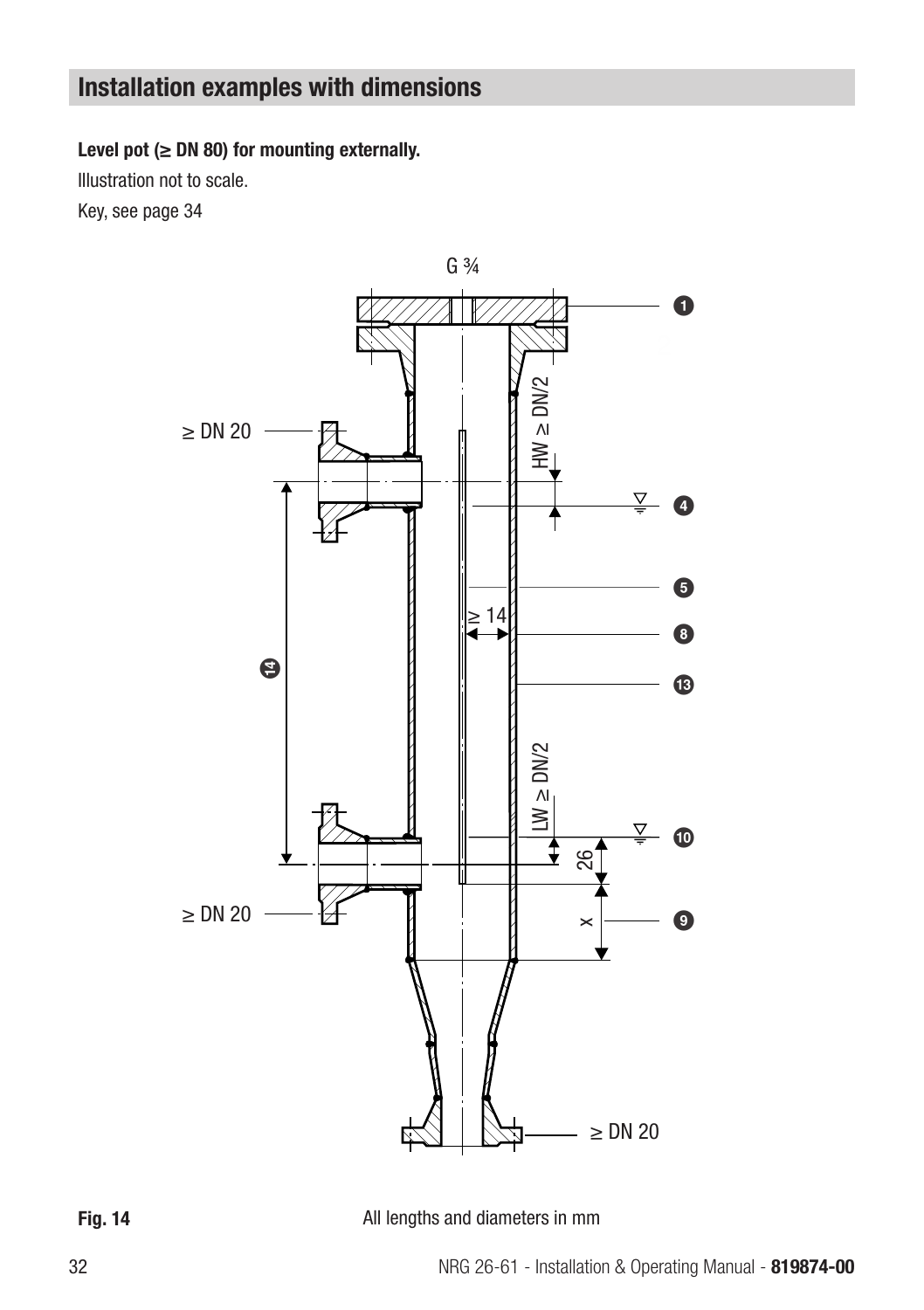### Oblique installation, e.g. in pressurised steam plants.

The level electrode must not be at an incline of more than 45°, and the length of the electrode rod is limited to 688 mm maximum.

Illustration not to scale.



All lengths and diameters in mm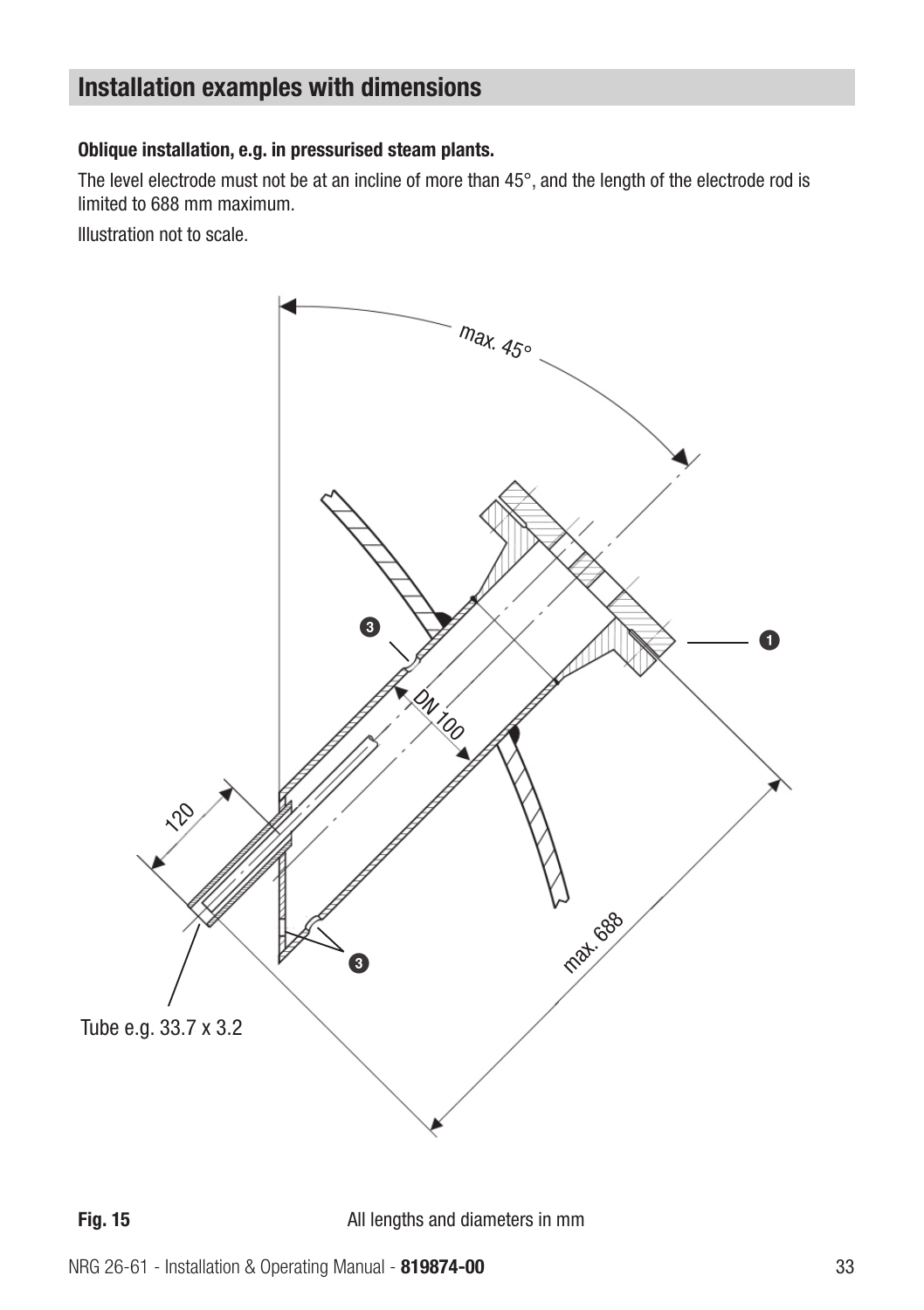### Key Fig. 11 to Fig. 15

- 11, 12: Flange (PN 40, DN 50) DIN EN 1029-01 (single electrode)<br>Fig. 14: Flange (PN 40, > DN 80) DIN EN 1029-01 (single electrode) Flange (PN 40,  $\geq$  DN 80) DIN EN 1029-01 (single electrode) Fig. 13, 15: Flange (PN 40, DN 100) DIN EN 1029-01 (electrode combination)
- 2 Standpipe in connecting flange (perform preliminary inspection of standpipe during boiler inspection)
- **3** Pressure relief hole Ø 20 mm
- **4** Highest possible HW mark
- **5** Flectrode rod
- 6 Protective tube DN 80 (in France as per AFAQ ≥ DN 100)
- **7** Protective tube DN 100
- 8 Distance between electrode rod and protective tube ≥ 14 mm
- $\bullet$  Minimum dimension (x) = 10 mm below the electrode length (electrode length, see page 19)
- 0 Lowest possible LW mark (upper bound)
- **10** Reducer DIN 2616-2, K-88.9 x 3.2 42.4 x 2.6 W
- **12** Reducer DIN 2616-2, K-114.3 x 3.6 48.3 x 2.9 W
- $\bullet$  Level pot  $\geq$  DN 80
- **12** Centre distance of standpipe
- **B** Additional electrode

### Aligning the terminal box

If necessary, you can orientate the display in the desired direction by rotating the terminal box.

### ATTENTION



Rotating the terminal box  $\geq 180^\circ$  will damage the level electrode's internal wiring.

Never rotate the terminal box more than 180 degrees in either direction.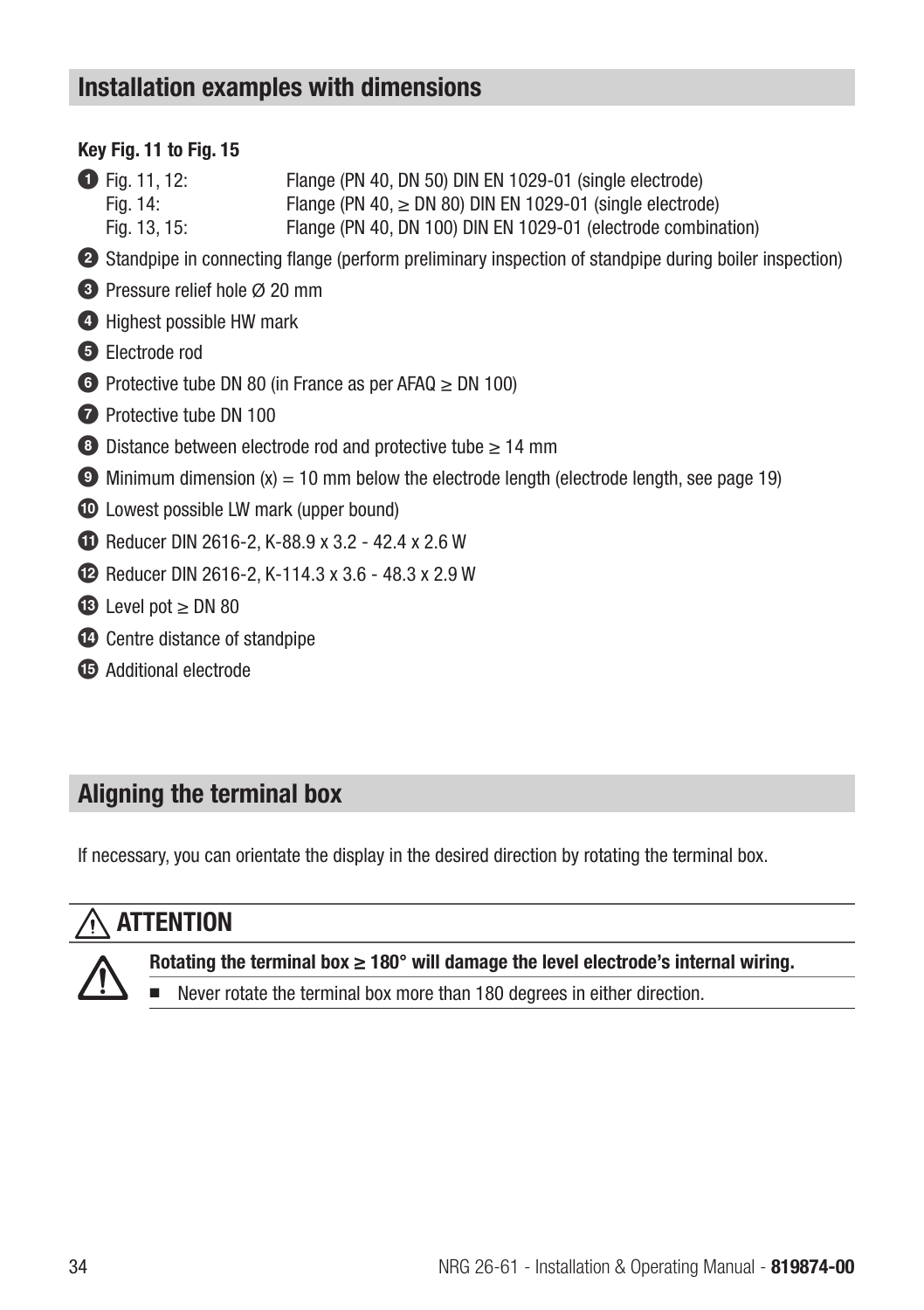### Functional elements



- $\bullet$  M12 CAN bus socket, 5-pole, A-coded
- E M12 CAN bus connector, 5-pole, A-coded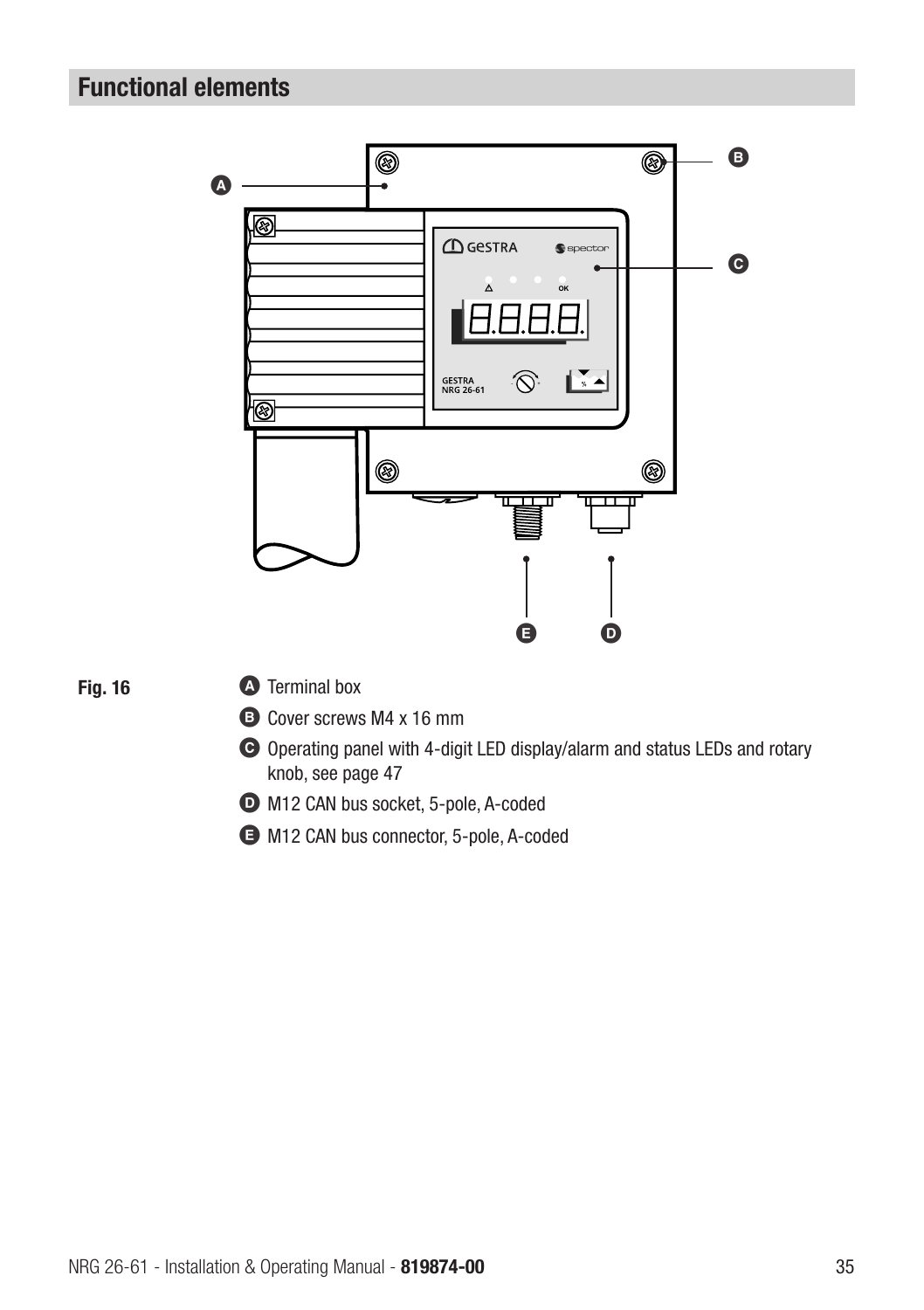### Connecting the CAN bus system

### Bus line, cable length and cross-section

- Use a shielded, multi-core, twisted-pair control cable, e.g. UNITRONIC<sup>®</sup> BUS CAN 2 x 2 x .. mm<sup>2</sup> or RE-2YCYV-fl  $2 \times 2 \times ...$  mm<sup>2</sup> as the bus line.
- Pre-wired control cables (with plug and coupling) are available as accessories in various lengths.
- The baud rate (transfer rate) is determined by the cable length between the bus terminal devices, and the wire cross-section is determined by the overall power input of the measuring sensors.
- 0.2 A at 24 V is required per sensor. With five sensors, there is therefore a voltage drop of approx. 8 V per 100 m when using cables of 0.5 mm². In this case, the system is operating at its limits.
- With five or more sensors and a cable length of ≥ 100 m, the wire cross-section needs to be doubled to 1.0 mm².
- $\blacksquare$  At larger distances of  $> 100$  m, the 24 V DC supply can also be connected on site.

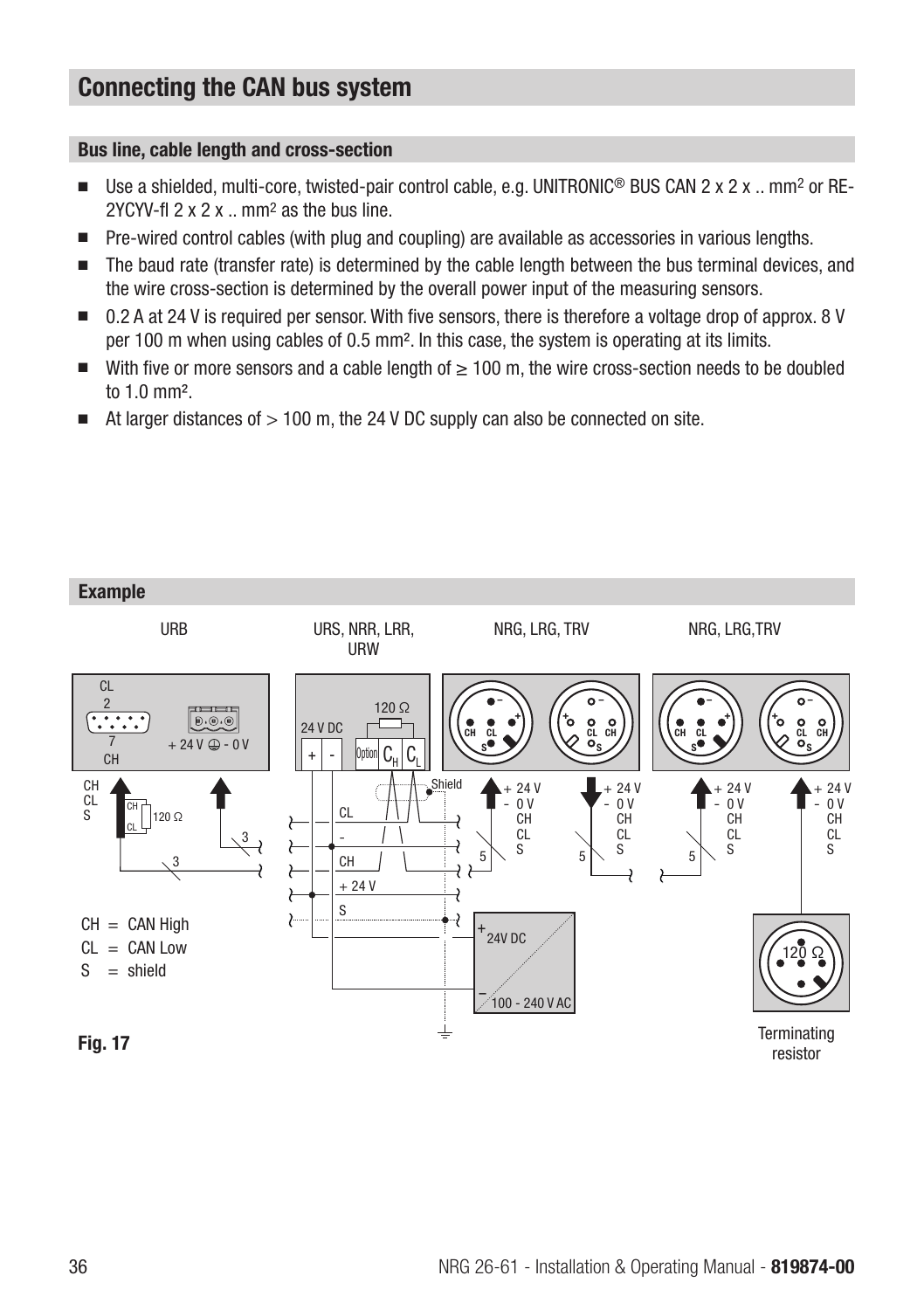### Connecting the CAN bus system

#### Important notes on connecting the CAN bus system

- A dedicated 24 V DC SFLV power supply unit that is isolated from connected loads must be used to supply the SPECTOR*connect* system.
- Make sure wiring is in line, not in a star!
- Use a central earth to prevent differences in potential between plant parts.
	- ◆ Connect the bus line shields to one another all the way along, and connect them to the central earthing point (CEP).
- If two or more system components are connected in a CAN bus network, a 120  $\Omega$  terminating resistor must be connected to the first and last units between terminals  $C_l$  /  $C_H$ .
- Use the CAN bus connector with terminating resistor if you are using the level electrode as the first or last unit.
- Only one URS 60 and one URS 61 safety control unit may be used in the CAN bus network.
- The CAN bus network must not be interrupted during operation! If it is, an alarm is triggered.

#### Pin assignment of the CAN bus connector and coupling for non pre-wired control cables

If non pre-wired control cables are used, you must wire the CAN bus connector and couplings as shown in the wiring Fig. 18 diagram.

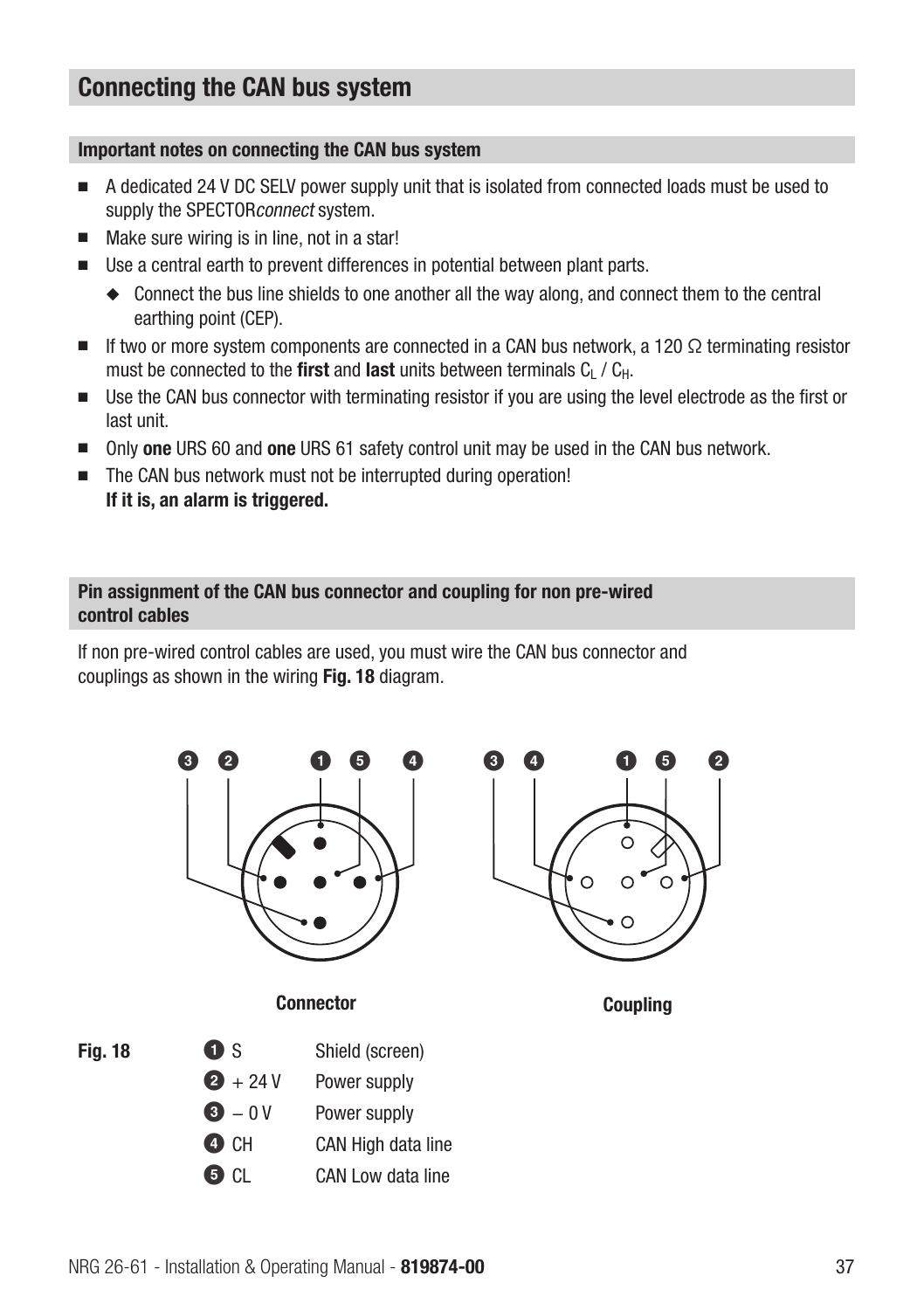### Before bringing into service, check that all equipment is correctly connected:

- Is the polarity of the CAN bus control line correct throughout?
- Is a 120  $\Omega$  terminating resistor connected to the terminal devices of the CAN bus line?

### Next, switch on the supply voltage.

#### Changing the factory settings if necessary

### You will need the following tools

■ Slotted screwdriver, size 2.5

#### Notes for bringing into service for the first time



When the equipment is brought into service for the first time, the "AL.Lo" and "AL.Hi" alarm limits are set to Max/Min values, which is why the warning messages "LO.LE" and "HI.LE" are shown alternately on the display.

First, set the "AL.Lo" and "AL.Hi" alarm limits to suitable values for your specific plant,see page 42.



Measuring range calibration and the setting of alarm limits are mutually independent.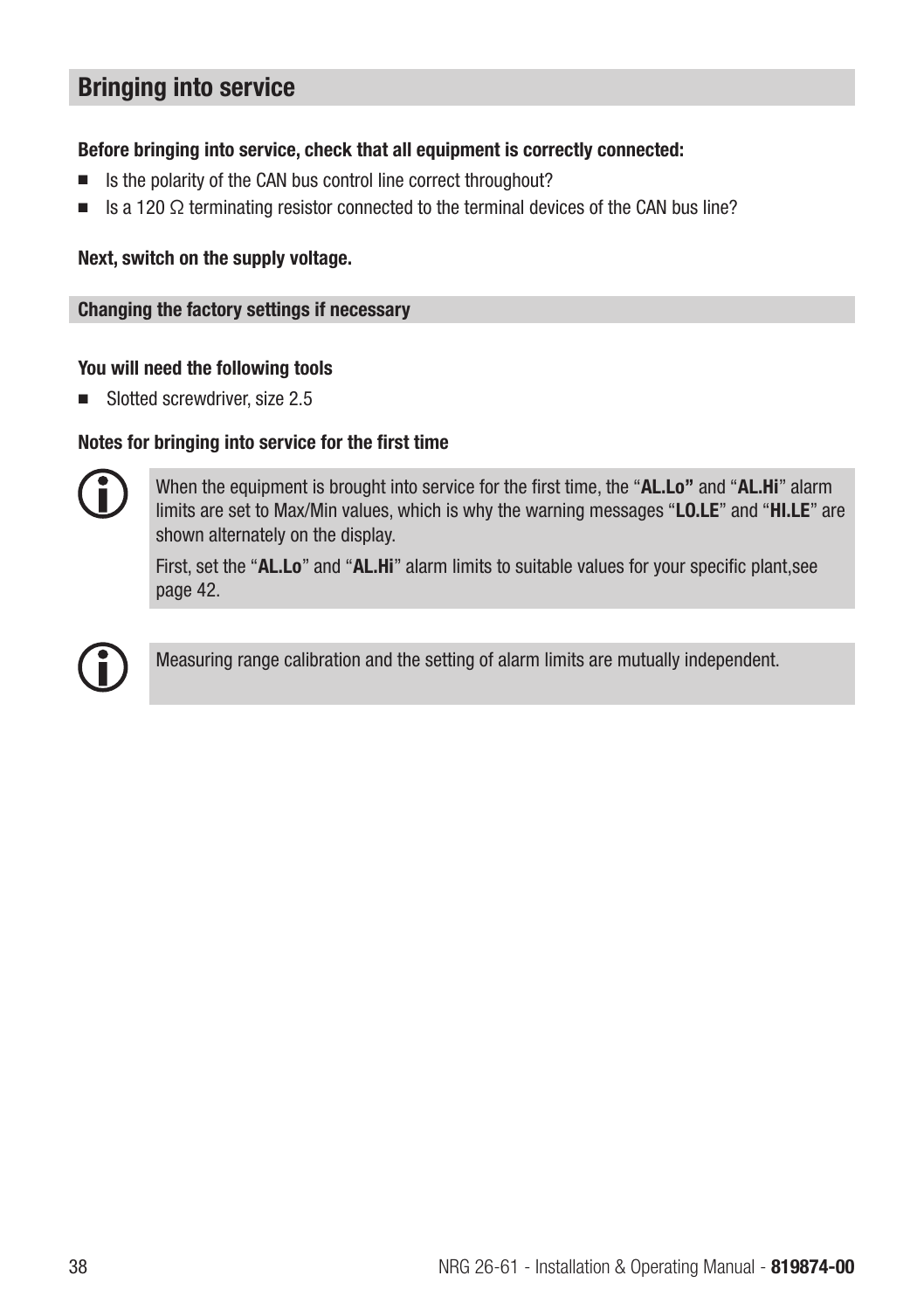### Selecting and setting a parameter:



 Using the screwdriver, turn the rotary knob clockwise or anti-clockwise until the desired parameter appears on the display. The set value is displayed after approx. 3 seconds.

 The display alternates between the set parameter and its actual value, e.g. bd.rt  $\rightarrow$  "value"  $\rightarrow$  bd.rt.

### The following parameters are shown one after the other when you turn the knob clockwise:

"Actual value"  $\rightarrow$  Id.Lo  $\rightarrow$  Id.Hi  $\rightarrow$  GrP  $\rightarrow$  bd.rt  $\rightarrow$  °C.in  $\rightarrow$  AL.Lo  $\rightarrow$ ALLHI  $\rightarrow$  CALL  $\rightarrow$  CALLP  $\rightarrow$  CALLH  $\rightarrow$  Filt  $\rightarrow$  diSP  $\rightarrow$  ConP  $\rightarrow$ "Actual value"

### Key to parameters, see page 40.

If you do not enter anything for 30 seconds, the display automatically returns to the actual value.

Once you have selected a parameter, press and hold the rotary knob until the current value of this parameter flashes on the display.

Set the desired value.

 $\blacktriangleright$  **F** Reducing/increasing the value

### Each parameter has an individual, admissible value range.

By pressing the knob briefly, you can jump to the next digit. This is a more convenient way of making large changes to values.



If you do not set a parameter within 10 seconds, the process is aborted ("quit") and the old parameter value is retained.



Save your set value by pressing the rotary knob for approx. 1 second.

The message "donE" is shown and the parameter appears on the display once more.



<sup>2.</sup>  $\widehat{\mathbb{R}}$ +

3.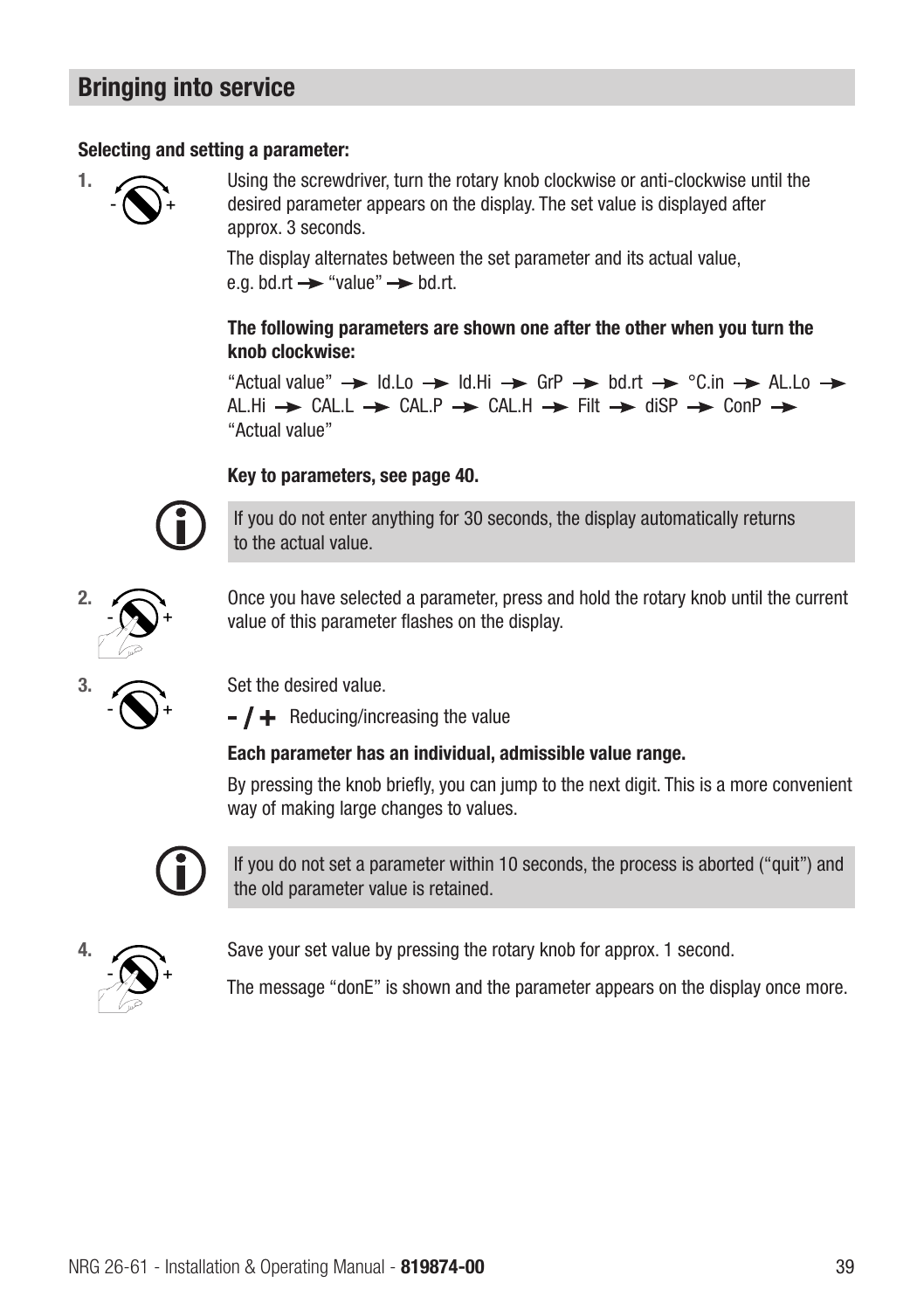### Key to parameters:

- $0.099.9$  = actual value display, the current measured level based on the 0 100 % calibration
- $Id.Lo =$  limiter ID; for the LW limiter function  $*$
- $Id.Hi =$  limiter ID; for the HW limiter function  $*$ 
	- \* Effect on the URS 6x safety control unit
- GrP = controller group (effect on URB 60 / SPECTOR *control*)
- $\blacksquare$  bd.rt  $=$  baud rate
- $°C.in =$  display ambient temperature of housing
- $\blacksquare$  ALLo = sets the LW alarm limit for the limiter function
- $\blacksquare$  AL.Hi = sets the HW alarm limit for the limiter function
- $\blacksquare$  CAL.L = lower bound calibration to 0 %
- CAL.P  $=$  calibrates measuring range to an intermediate value above 25 % (alternative to CAL.H)
- $\blacksquare$  CAL.H = upper bound calibration to 100 %
- $\blacksquare$  Filt  $\blacksquare$  filter constant
- $\text{dS}P = \text{initiate a display test}$
- $\blacksquare$  ConP = activation of compatibility mode; for operation with SPECTORconnect, do not change setting  $(ConP = oFF)$

### Notes on changing communication parameters "bd.rt, Id.Lo; Id.Hi or GrP"

All CAN bus equipment from GESTRA AG has default ex works parameter settings, which enable a standard system to be brought into operation without making any changes.

### Please follow the steps below if you need to make changes to communication parameters:

- Set the same baud rate for all bus nodes
- To apply changed communication parameters, perform the steps below on the URB 60 visual display and operating unit or the SPECTORcontrol:
	- ◆ Device list Reimport



To do this, please read the instructions in the Installation & Operating Manual of the URB 60 visual display and operating unit or the SPECTOR control.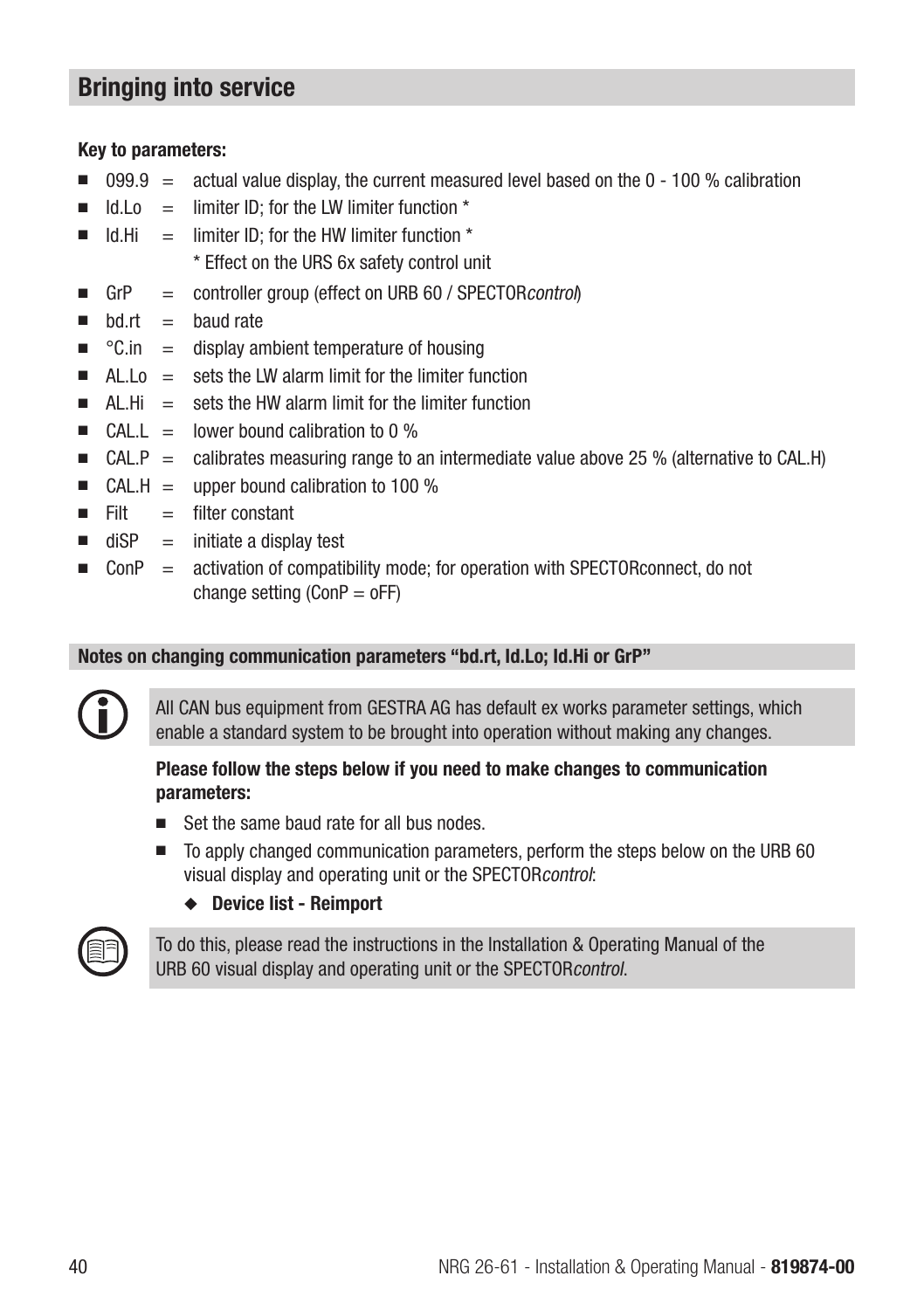### Changing the "Id.Lo / Id.Hi" limiter ID



To set the limiter ID, please also read the instructions in the Installation & Operating Manual of the URS 60 / URS 61 safety control unit.

### Pay attention to the setting instructions on page 39 and proceed as follows:

- 1. Select the parameter "Id.Lo or Id.Hi".
	- $Id.Lo =$  limiter ID for the 2nd low water electrode
	- $Id.Hi =$  limiter ID for the 1st high water electrode
- 2. Press and hold the rotary knob until the current limiter ID flashes on the display.
- 3. Set the desired ID (off/0001 to 0008).
	- off = the NRG 26-61 level electrode has no effect on the URS 60 / URS 61 safety control unit.
- 4. Save your setting by pressing the rotary knob for approx. 1 second.

### Changing the controller group "GrP"



For setting the controller group, please also pay attention to the information in the Installation & Operating Manual of the NRR 2-60 or NRR 2-61 level controller.

### Pay attention to the setting instructions on page 39 and proceed as follows:

- 1. Select the parameter "GrP".
- 2. Press and hold the rotary knob until the current controller group ID flashes on the display.
- 3. Set the desired controller group (1 to 4).
- 4. Save your setting by pressing the rotary knob for approx. 1 second.

### Changing the baud rate "bd.rt"



You must set the same baud rate for all bus nodes.

### Pay attention to the setting instructions on page 39 and proceed as follows:

- 1. Select the parameter "bd.rt".
- 2. Press and hold the rotary knob until the current baud rate flashes on the display.
- 3. Set the desired baud rate (50 kBit/s or 250 kBit/s).
- 4. Save your setting by pressing the rotary knob for approx. 1 second.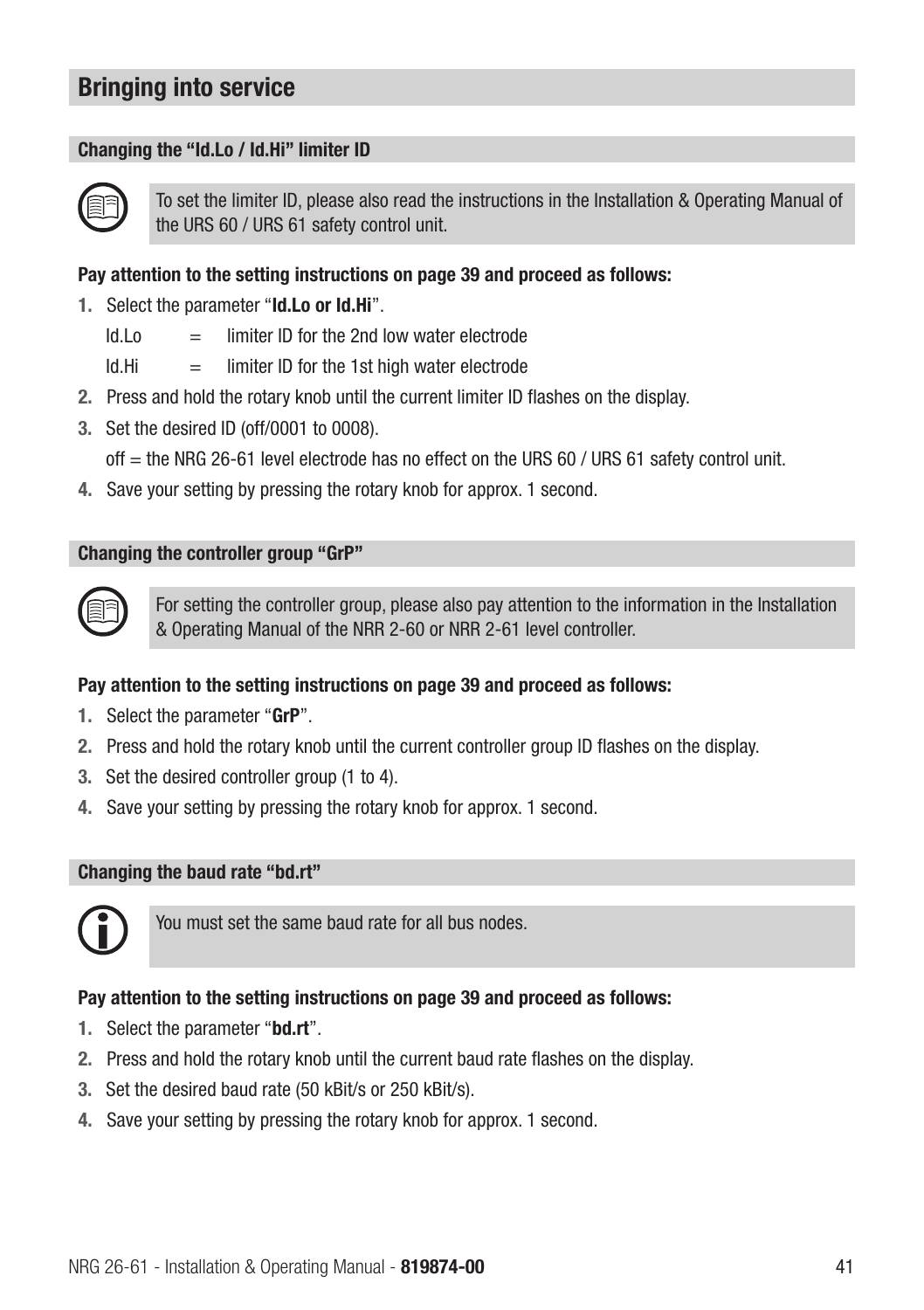### Notes for setting the "AL.Lo" and "AL.Hi" alarm limits



These settings only apply to the limit value for the safety shutoff by the URS 60 / URS 61 safety control unit.

They do not affect the limit signal contacts of the NRR 2-60 or NRR 2-61 level controller.

Please also see the information in the relevant Installation & Operating Manual.

#### Always set the alarm limits with the plant at its operating point.

If the alarm limits were previously set with a cold plant, you must repeat them at the operating point.

#### Setting the "AL.Lo" (low-level alarm = LW) limit

#### Pay attention to the setting instructions on page 39 and proceed as follows:

- 1. Select the parameter "AL.Lo".
- 2. Bring the boiler water to the desired low water level.
- 3. Save your setting by pressing the rotary knob for approx. 1 second.

#### Checking the set "AL.Lo" limit or switchpoint



Check the switchpoint by allowing the level to drop below the set "AL.Lo" limit. In this case, the equipment must behave as if there were an alarm.

Always check the switchpoint when bringing into service, after changing a limit, and each time the NRG 26-61 level electrode is changed, and do this at the plant's operating point.

#### Setting the "AL.Hi" (high-level alarm = HW) limit

#### Pay attention to the setting instructions on page 39 and proceed as follows:

- 1. Select the parameter "AL.Hi".
- 2. Bring the boiler water to the desired high water level.
- 3. Save your setting by pressing the rotary knob for approx. 1 second.

### Checking the set "AL.Hi" limit or switchpoint



Check the switchpoint by allowing the level to rise above the set "AL.Hi" limit. In this case, the equipment must behave as if there were an alarm.

Always check the switchpoint when bringing into service, after changing a limit, and each time the NRG 26-61 level electrode is changed, and do this at the plant's operating point.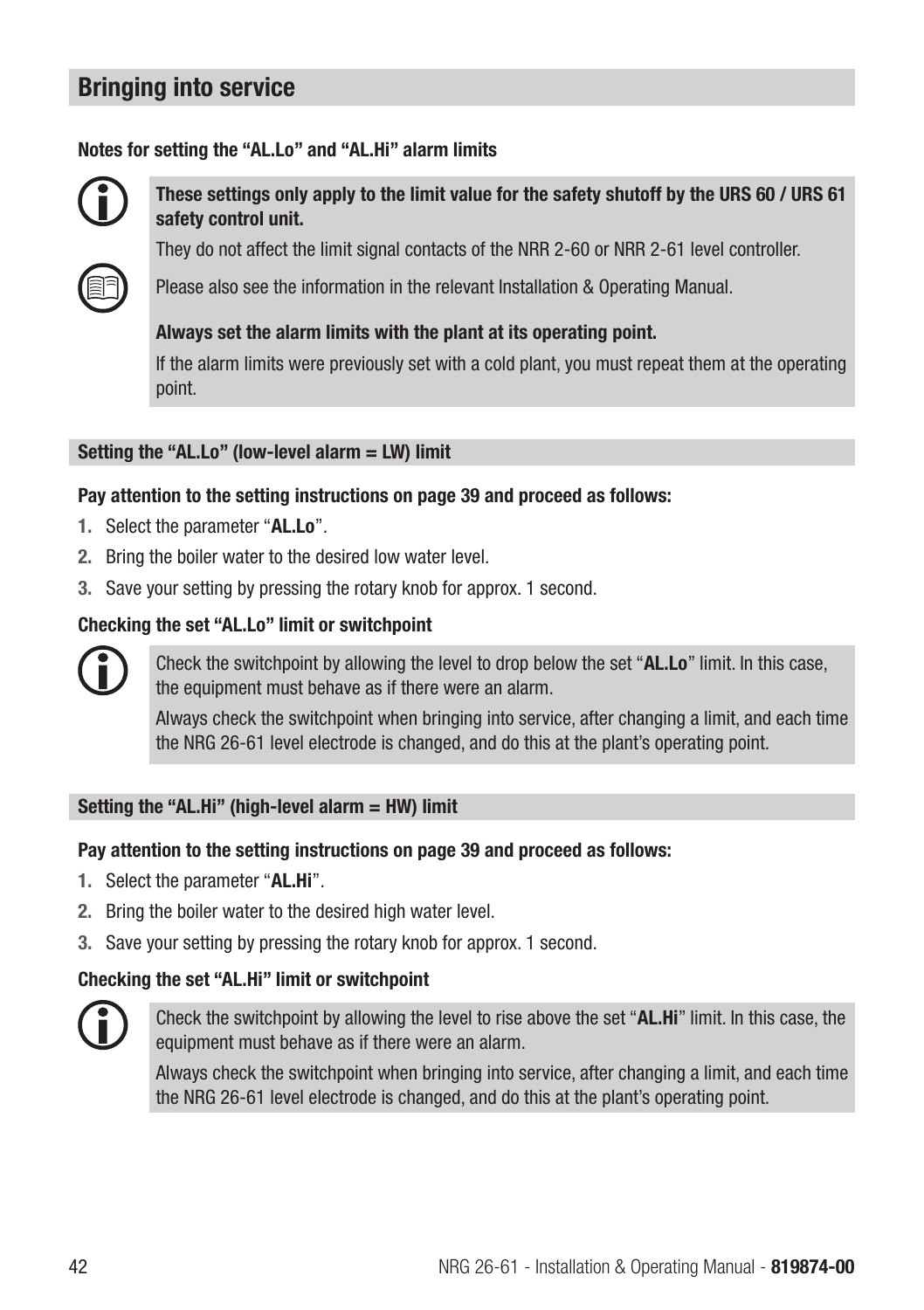### Notes on calibration

### Always perform calibration with the boiler fluid at the operating point

If you set the measuring range while the fluid is cold, the settings will change when subject to heat and will then need to be corrected at the operating point.

### Calibration to the lower bound of the active measuring range "CAL.L" (0 % calibration value)



Bring the level to 0 % and perform calibration.

### Pay attention to the setting instructions on page 39 and proceed as follows:

- 1. Reduce the level of water in the boiler to the 0 % limit of the desired measuring range.
- 2. Select the parameter "CAL.L". After approx. 3 seconds, the old value is shown as a hexadecimal display.
- 3. Press and hold the rotary knob until the new value is displayed.
- 4. Save your setting by pressing the rotary knob for approx. 1 second.
- 5. Continue with calibration "CAL.P" or "CAL.H".

### Independent rapid calibration at a water level of  $>$  25 % of the active measuring range "CAL.P"



This parameter enables partial filling of the boiler, as an alternative to complete filling. The value set for partial filling is extrapolated to 100 % of the boiler level.

### Pay attention to the setting instructions on page 39 and proceed as follows:

- 1. Increase the level of water in the boiler to  $> 25$  % of the desired measuring range.
- 2. Select the parameter "CAL.P". After approx. 3 seconds, the old value is shown as a hexadecimal display.
- 3. Press and hold the rotary knob until the value (e.g. 0025) appears. The last digit flashes.
- 4. Set the desired reading > 25 % to match the set level.
- 5. Save your setting by pressing the rotary knob for approx. 1 second.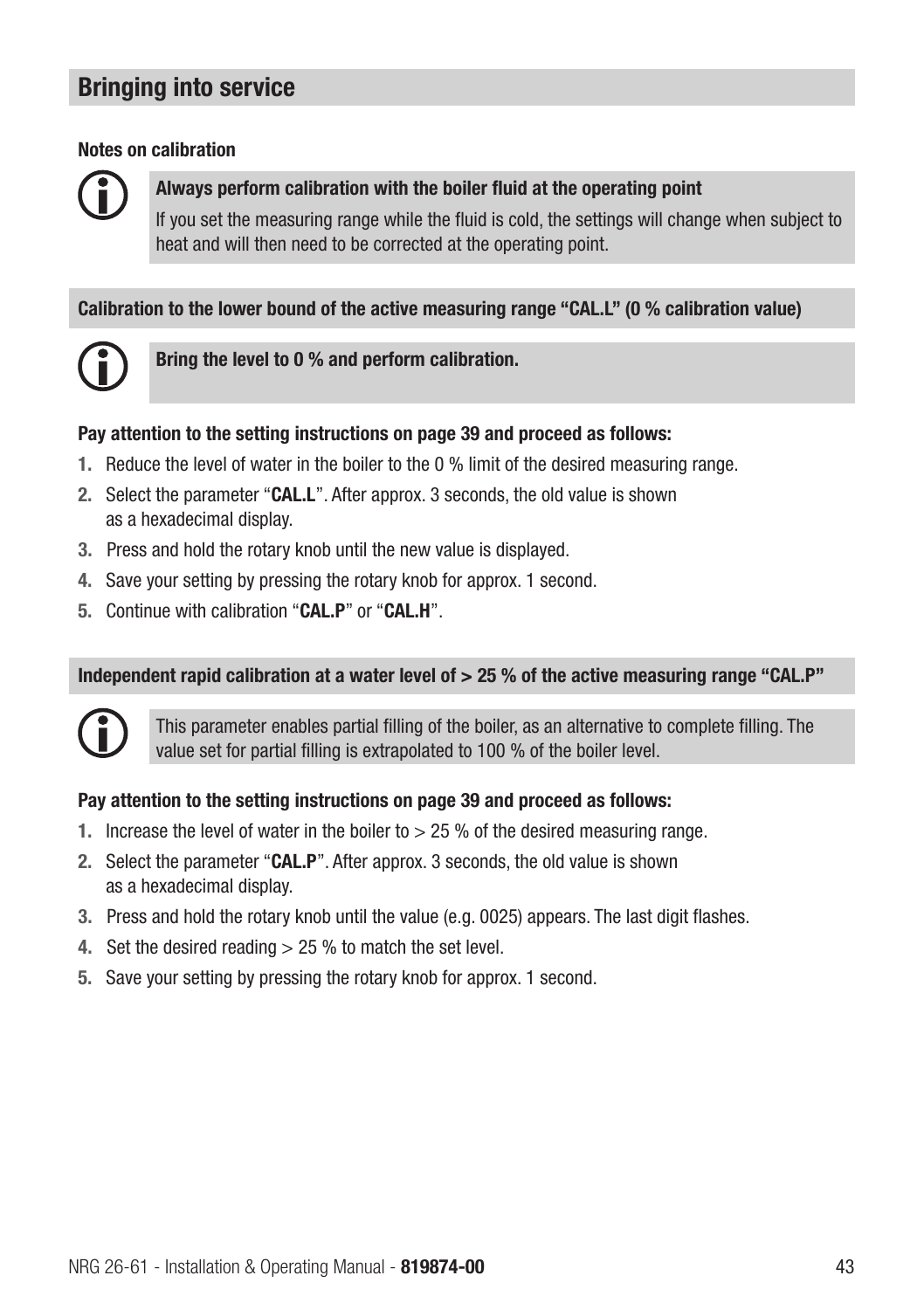#### Calibration to the upper bound of the active measuring range "CAL.H" (100 % calibration value)



Calibration with "CAL.H" ensures the best possible accuracy for setting the measuring range.

#### Pay attention to the setting instructions on page 39 and proceed as follows:

- 1. Increase the level of water in the boiler to the 100 % limit of the desired measuring range.
- 2. Select the parameter "CAL.H". After approx. 3 seconds, the old value is shown as a hexadecimal display.
- 3. Press and hold the rotary knob until the new value is displayed.
- 4. Save your setting by pressing the rotary knob for approx. 1 second.

#### Setting the filter constant "Filt"



Here, you can set a time constant to smooth the output signal for the level controller and the display. The filter constant only affects the display and control, and is set at a fixed value for the limiter.

#### Pay attention to the setting instructions on page 39 and proceed as follows:

- 1. Select the parameter "Filt".
- 2. Press and hold the rotary knob until the current time constant flashes on the display.
- 3. Set the desired time constant (1 to 30 seconds).
- 4. Save your setting by pressing the rotary knob for approx. 1 second.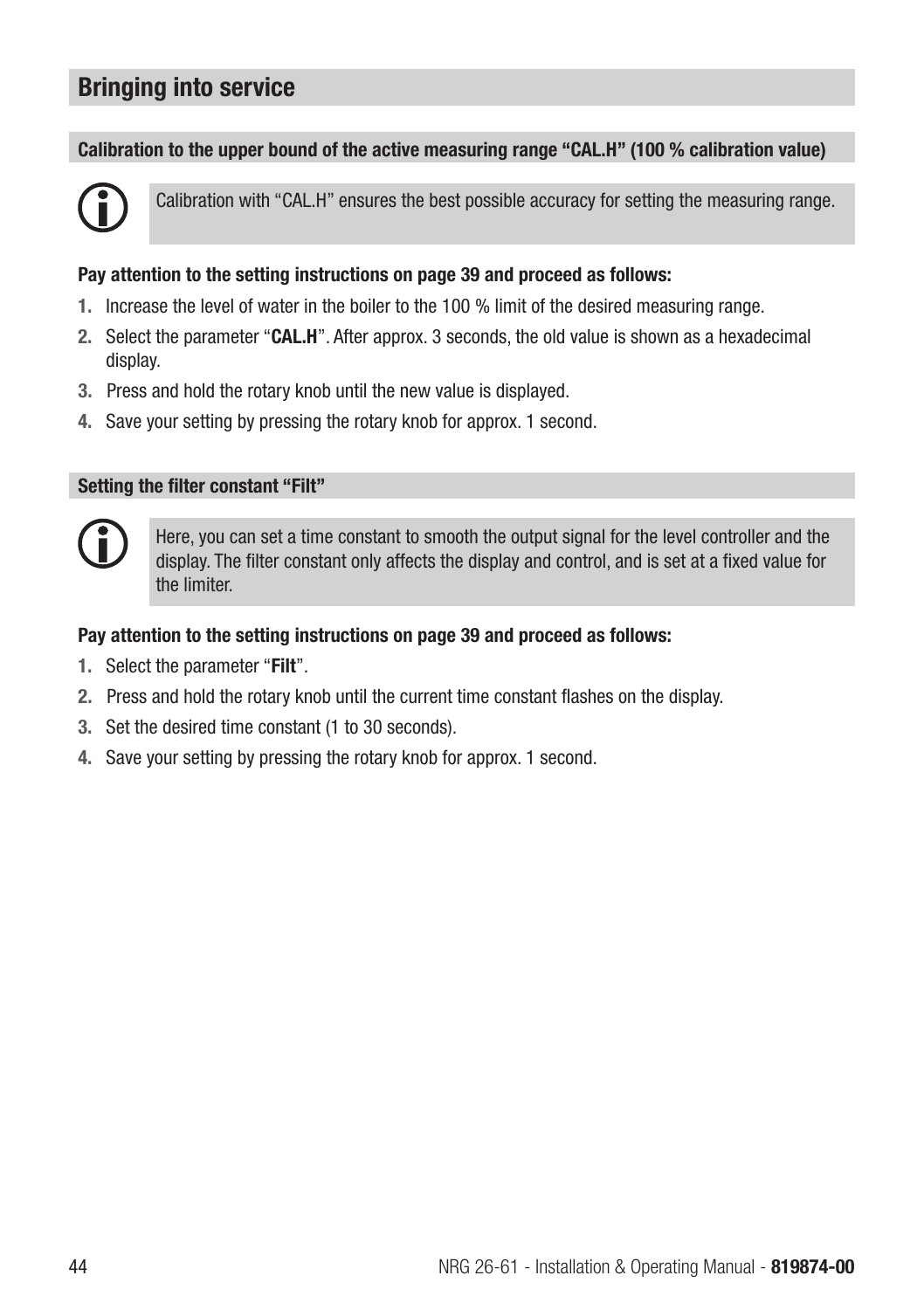### Manually initiating a display test

### Pay attention to the setting instructions on page 39 and proceed as follows:

- 1. Select the parameter "diSP".
- 2. Press and hold the rotary knob until the display test starts and shows "....".
- 3. The following numbers and decimal points run across the display from right to left: "...., 1, 2, 3, 4, 5, 6, 7, 8, 9, ...."
- 4. Check that all numbers and decimal points are displayed correctly. The display test runs automatically until it has finished, and cannot be interrupted.
- 5. The display test ends with "donE".

### Replacing faulty equipment



Faulty equipment jeopardises plant safety.

If numbers or decimal points are displayed incorrectly or not at all, you must replace the level electrode with an identical one from GESTRA AG.

### Activating URB 2 compatibility "ConP"



For operation with SPECTOR connect, do not change setting (ConP =  $o$ FF).

- 1. Select the parameter "ConP".
- 2. Press and hold the rotary knob until the current status flashes on the display.
- 3. Set the required status (off / on).
	- $ConP = on:$  This enables the higher-resolution NRG 26-61 readings to be displayed on the URB 2 operating terminal. (by converting from 16 bit to 10 bit)

 $ConP = oFF: 16-bit resolution of the NRG 26-61 readings.$ 

4. Save your setting by pressing the rotary knob for approx. 1 second.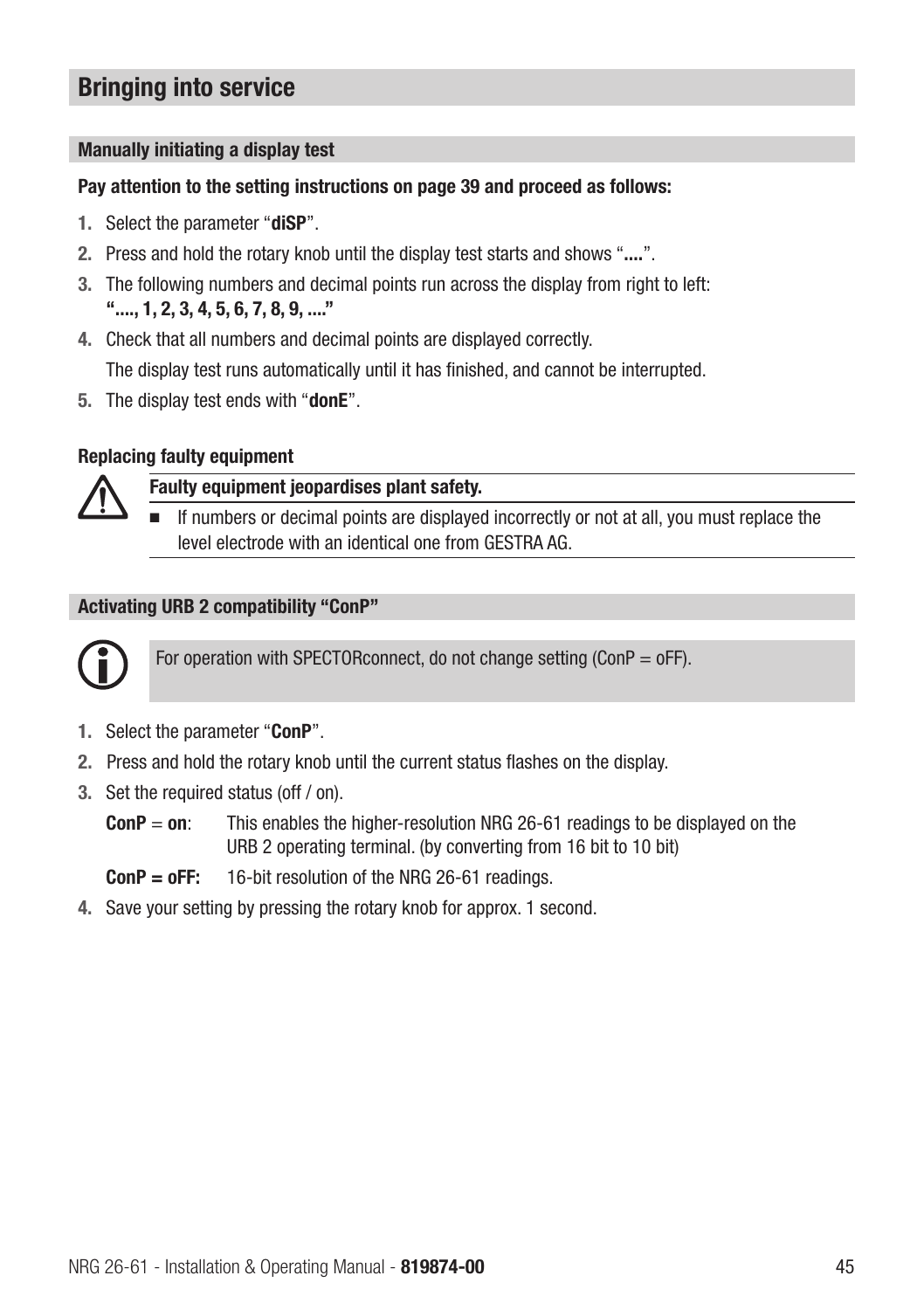#### Checking the level display by raising or reducing the level



Incorrectly installed or bent level electrodes result in a loss of function that can jeopardise plant safety.

Therefore, proceed as follows when bringing into service and when replacing the NRG 26-61 level electrode:

- Check the LW and HW limiter switchpoints by exceeding the upper or lower level at the plant's operating point.
- Never start up any plant without first checking that switchpoints are correct.
- The NRG 26-61 level electrode may only be repaired by the manufacturer, GESTRA AG.
- Only replace a faulty device with an identical device from GESTRA AG.

#### Checking the limiter switchpoints by initiating a test function

Check the AL.Lo and AL.Hi alarm limits of the limiter function by initiating the test function with the rotary knob, see page 50, Test table.

In this case, the equipment must behave as if there were an alarm.

#### Lockout function



If the installation requires a lockout function, this must be implemented in the downstream (safety) circuit. This circuit must conform to the requirements of EN 50156.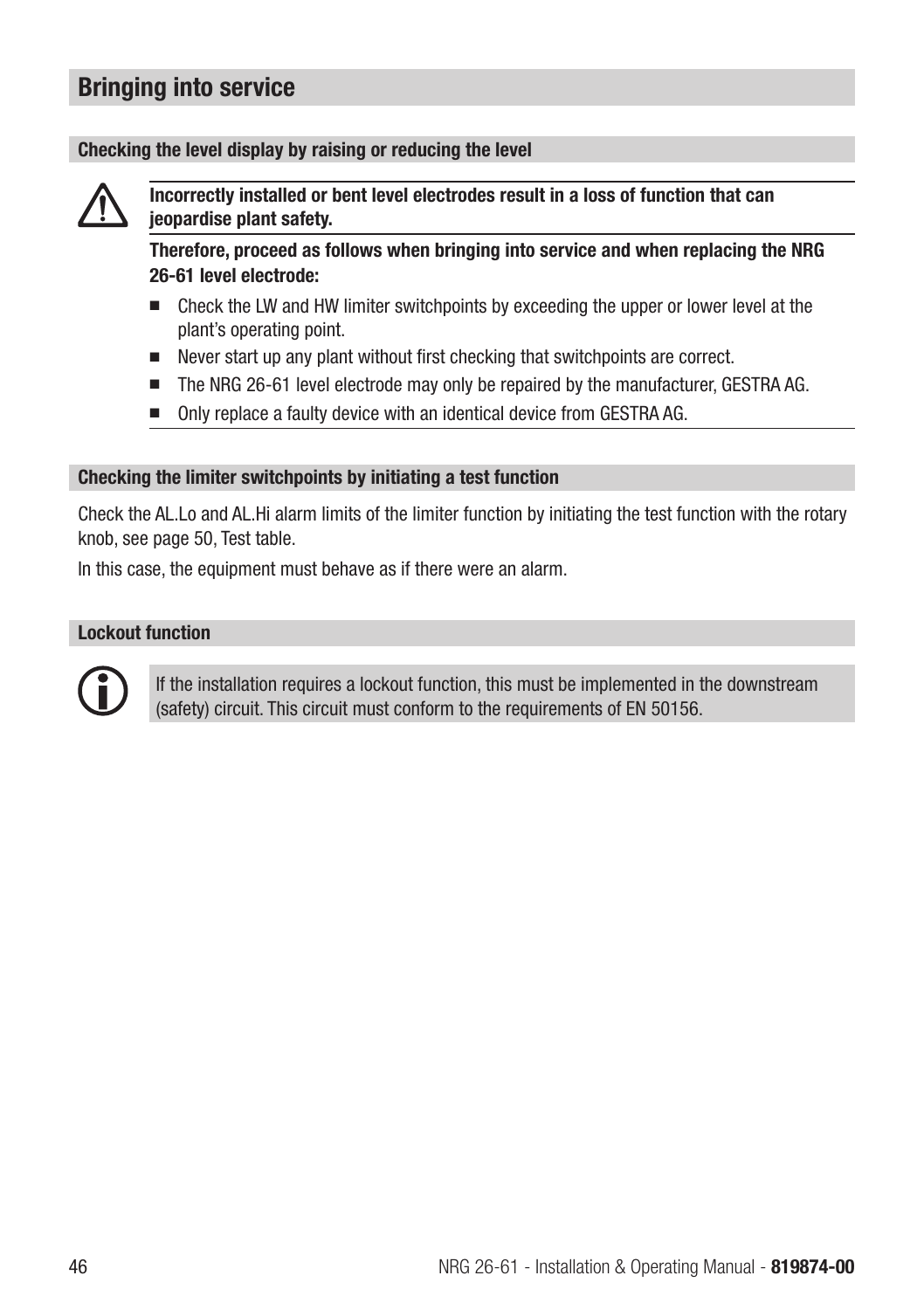

### Fig. 19 The operating panel:

- $\bullet$  Actual value display/fault code/limit value, green, 4 digits
- <sup>2</sup> LED 1, alarm/fault, red
- <sup>3</sup> LED 2, function OK, green
- 4 Rotary knob/push-button for operation and settings

#### Notes on the priority of the various indications



Fault indications and alarms are displayed based on their priority. Indications with higher priority are shown continuously before those with low priority. If several indications need attention, the display does not alternate between them.

Priority  $1 =$  fault indications as per fault code table, see page 52 ff.

Priority  $2 =$  low-level (LW) alarm

Priority  $3 =$  high-level (HW) alarm

### Priority of fault code display

Higher priority fault codes overwrite lower ones on the display!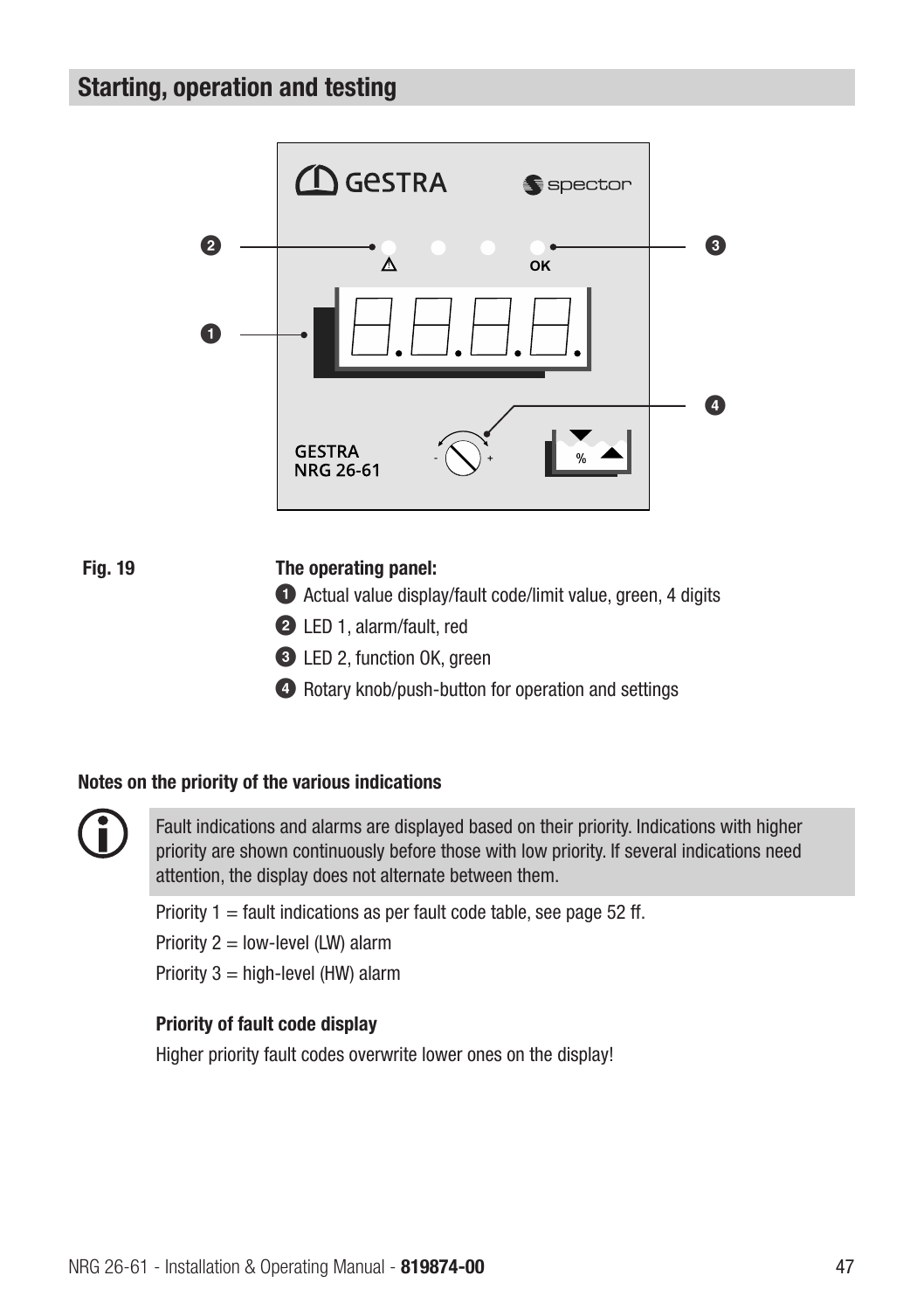### Relationship between display and LEDs and the operating state of the level electrode:

| <b>Start</b>                |                                                                                    |                                   |  |
|-----------------------------|------------------------------------------------------------------------------------|-----------------------------------|--|
|                             | All LEDs light up - Test                                                           | The system is started and tested. |  |
| Switch on<br>supply voltage | Display:<br>$S$ -xx = software version<br>$t-07$ = equipment type NRG<br>$26 - 61$ | The LEDs and display are tested.  |  |

| Bringing into service for the first time |                                                                                   |                                                                                                |  |  |
|------------------------------------------|-----------------------------------------------------------------------------------|------------------------------------------------------------------------------------------------|--|--|
| Switch on                                | Display:<br>$LO.$ LE + HI.LE alternating<br><b>LED 1:</b> Alarm LED lights up red | Low and high-level alarm (LW and HW) based on<br>factory-set alarm limits "AL.Lo" and "AL.Hi". |  |  |
| supply voltage                           | <b>LED 2: Operating LED is off</b>                                                | First, set the alarm limits to suitable values for your<br>specific plant, see page 42.        |  |  |

| <b>Normal operation</b>                           |                                         |                                                                       |  |
|---------------------------------------------------|-----------------------------------------|-----------------------------------------------------------------------|--|
| The level electrode<br>is immersed within the set | Display: $e.q.047.3$                    | Displays the current level as % of the calibrated<br>measuring range. |  |
| measuring range                                   | LED 2:<br>Operating LED lights up green |                                                                       |  |

*See the following pages for more information and tables.*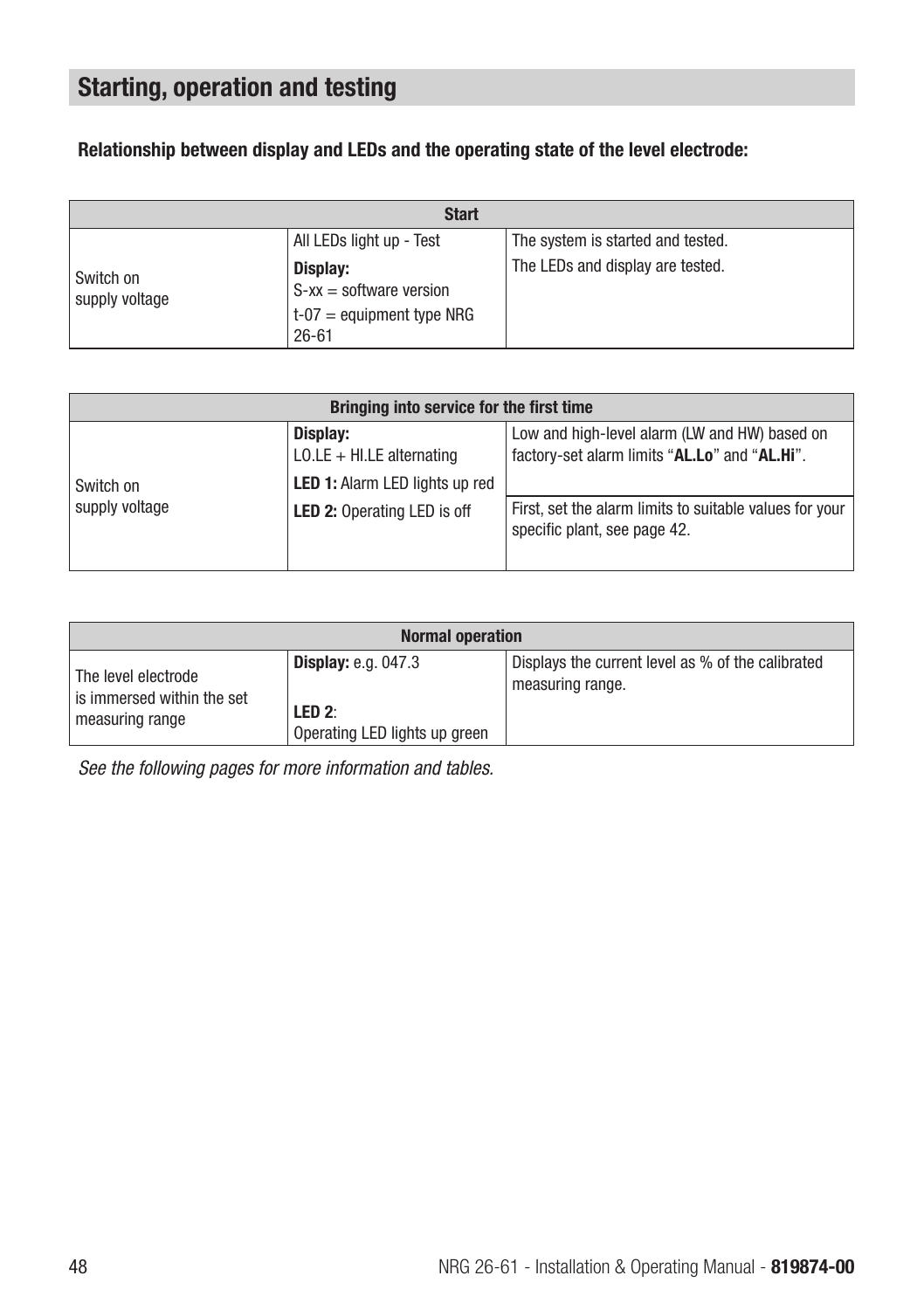| Behaviour in the event of a low-level alarm (LW)                       |                                                 |                                                                                                |
|------------------------------------------------------------------------|-------------------------------------------------|------------------------------------------------------------------------------------------------|
| The level electrode is<br>immersed only<br>to below the low-level mark | Display:<br>LO.LE and e.g. 009.5<br>alternating | The alarm message (Low Level) and the current<br>reading are shown alternately on the display  |
| (LW)                                                                   | LED 1:<br>Alarm LED lights up red               | The MIN alarm is active                                                                        |
| The level is below the AL.Lo<br>alarm limit                            | LED 2:<br>Operating LED is OFF                  | Alarm                                                                                          |
| Behaviour in the event of a high-level alarm (HW)                      |                                                 |                                                                                                |
| The level electrode is<br>immersed to above the                        | Display:<br>HI.LE and e.g. 092.5 alternating    | The alarm message (High Level) and the current<br>reading are shown alternately on the display |
| high-level mark (LW)                                                   | LED 1:<br>Alarm LED lights up red               | The MAX alarm is active                                                                        |
| The level is above the AL.Hi<br>alarm limit                            | LED 2:<br>Operating LED is OFF                  | Alarm                                                                                          |

■ The alarm state is transferred to the URS 60 / URS 61 safety control unit via CAN data telegram.

- There, once the time delay has elapsed, the alarm message triggers the safety shutoff.
- The affected signal output is activated.
- The URS 60 / URS 61 safety control unit does not automatically lock the safety contacts.

| Behaviour in the event of a malfunction (fault code display)    |                                   |                                                                   |
|-----------------------------------------------------------------|-----------------------------------|-------------------------------------------------------------------|
|                                                                 | Display:<br>e.g. E.005            | A fault code is permanently displayed,<br>fault codes see page 52 |
| On the occurrence of a fault                                    | LED 1:<br>Alarm LED lights up red | There is an active fault                                          |
|                                                                 | LED 2:<br>Operating LED is OFF    | A fault is present                                                |
| $\cdots$ $\cdots$ $\cdots$ $\cdots$ $\cdots$ $\cdots$<br>.<br>. |                                   |                                                                   |

The fault or error state is transferred to the URS 60 / URS 61 safety control unit via CAN data telegram.

- The fault causes this unit to execute an undelayed safety shutoff.
- The affected signal output is activated.
- The URS 60 / URS 61 safety control unit does not automatically lock the safety contacts.



#### Electrode alarms and faults cannot be acknowledged.

When the alarm or fault is cancelled the display also goes blank, and the URS 60 / URS 61 safety control unit closes the safety contacts and deactivates the relevant signal outputs once more.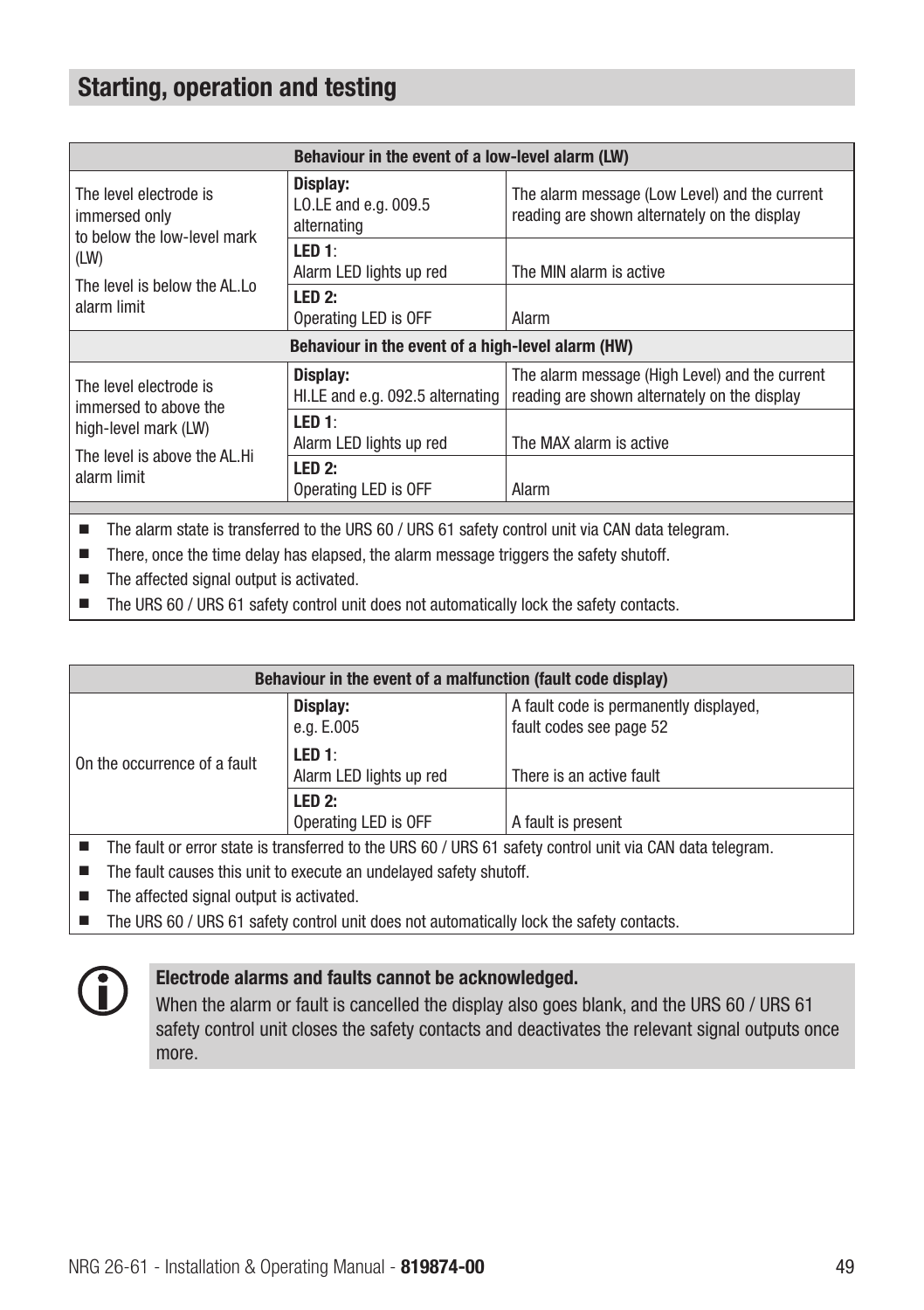| <b>Test</b>                                                                                       |                                                                                                                                                                                 |                                                                                              |
|---------------------------------------------------------------------------------------------------|---------------------------------------------------------------------------------------------------------------------------------------------------------------------------------|----------------------------------------------------------------------------------------------|
| Checking the safety function by simulating the alarm state                                        |                                                                                                                                                                                 |                                                                                              |
| In operating mode:<br>Press the rotary knob on the<br>NRG 26-61 and hold until the                | Display:<br>e.g. LO.LE and 000.0<br>alternating                                                                                                                                 | The test simulates water falling below the<br>LW mark or rising above the HW mark.           |
| end of the test:<br>1 x press and hold $=$ low-lev-                                               | e.g. HI.LE and 100.0<br>alternating                                                                                                                                             | The respective alarm message and the current<br>reading are shown alternately on the display |
| el (LW) alarm<br>2 x press and hold $=$<br>high-level (HW) alarm                                  | LED 1:<br>Alarm LED lights up red                                                                                                                                               | MIN or MAX alarm                                                                             |
| <sub>0r</sub><br>press button 1, 2, 3 or 4 of the                                                 | LED 2:<br>Operating LED is OFF                                                                                                                                                  | Alarm                                                                                        |
| URS 60 / URS 61 safety control<br>unit and hold until the end of<br>the test                      | a real alarm.                                                                                                                                                                   | The safety control unit URS 60 / URS 61 or equipment behaves as if there were                |
| <sub>0r</sub><br>initiate the limiter test for the<br>NRG 26-61 level electrode on<br>the URB 60. | Once the delay time has elapsed, the output contacts of the URS 60 / URS 61<br>П<br>are opened and the corresponding signal outputs are activated.<br>The test has now finished |                                                                                              |



### Faulty equipment jeopardises plant safety.

- If the level electrode does not behave as described above, it may be faulty.
- Perform failure analysis.
- The NRG 26-61 level electrode may only be repaired by the manufacturer, GESTRA AG.
- Only replace faulty equipment with identical equipment from GESTRA AG.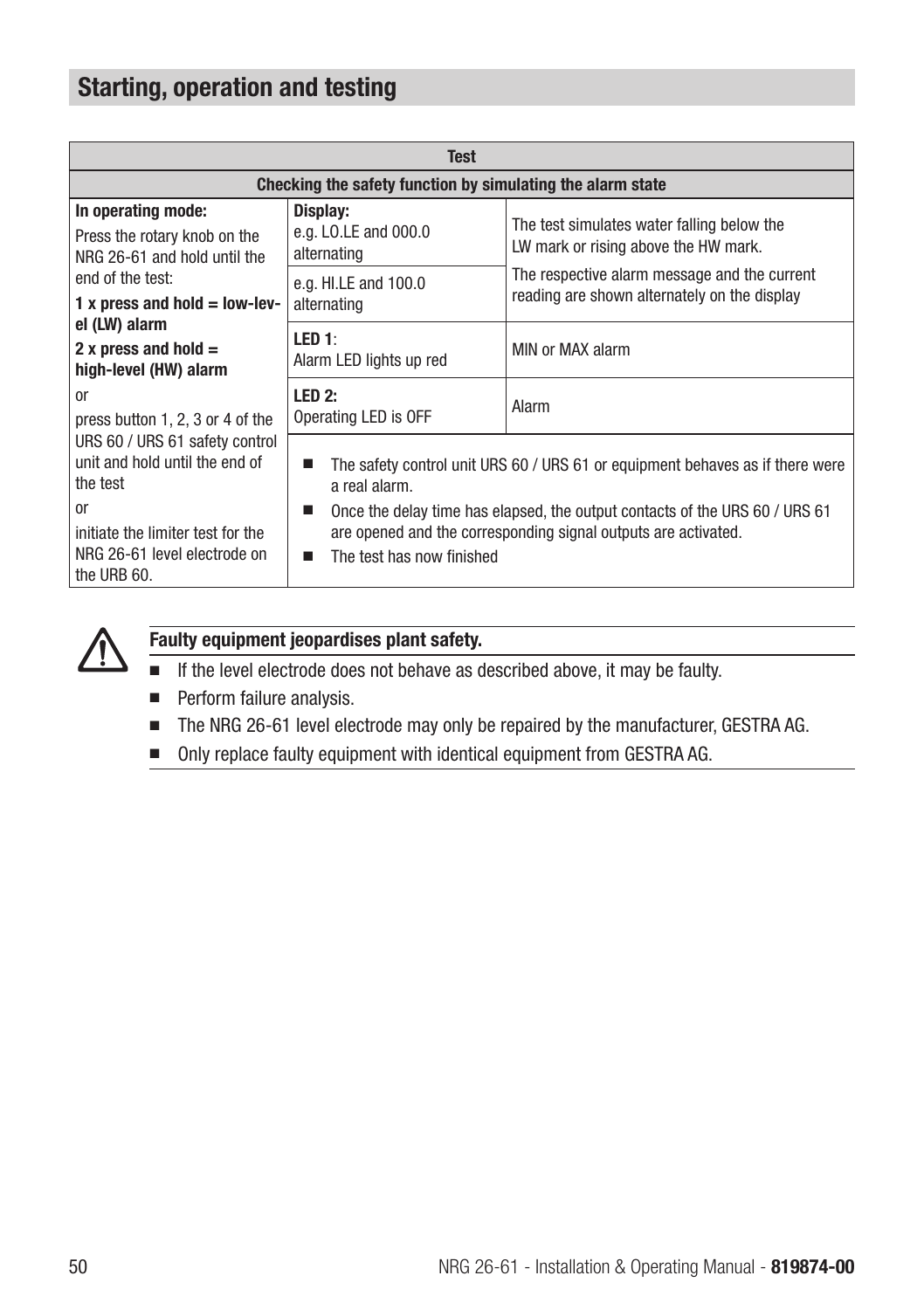#### **Causes**

System malfunctions occur if CAN bus components have been incorrectly installed or configured, if the equipment has overheated, if there is interference in the supply network or if electronic components are faulty.

### Check the installation and configuration before systematic troubleshooting!

### Installation:

■ Check that the installation location complies with the admissible ambient conditions in terms of temperature, vibration, interference sources, minimum distances, etc.

### Wiring:

- Does the wiring conform to the wiring diagrams?
- Is the bus line polarity correct throughout?
- $\blacksquare$  Is a 120  $\Omega$  terminating resistor connected to the terminal devices of the CAN bus line?

### Configuration of the level electrode:

- Is the level electrode set to the correct limiter ID 1,2,3,4,5,6,7,8?
- Limiter IDs must not be assigned in duplicate.

### Baud rate:

- Is the cable length correct for the set baud rate?
- Is the baud rate identical for all units?

### $\hat{\wedge}$  attention

### Interrupting the CAN bus causes a plant shutdown and triggers an alarm.

- Bring the plant into a safe operating state before commencing work on the installation.
- Switch off the voltage to the plant and secure so that it cannot be switched back on.
- Check that the plant is not carrying live voltage before commencing work.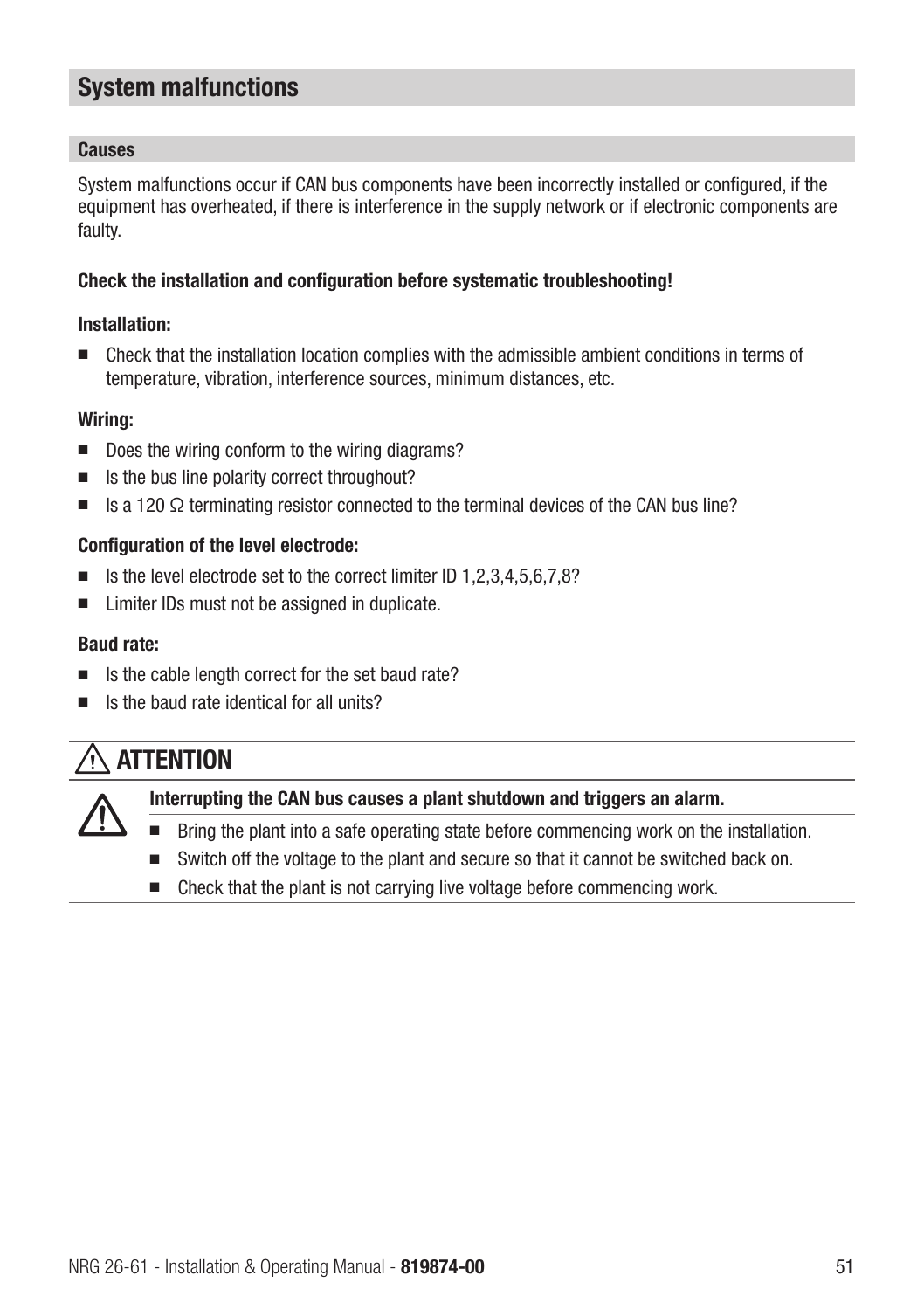### Indication of system malfunctions using fault codes



Fig. 20

 $\bullet$  Actual value display/fault code/limit value, green, 4 digits

| <b>Fault code display</b> |                                |                                                                                                  |                                                                                                                            |
|---------------------------|--------------------------------|--------------------------------------------------------------------------------------------------|----------------------------------------------------------------------------------------------------------------------------|
| <b>Fault code</b>         | <b>Internal</b><br>designation | <b>Possible faults</b>                                                                           | Remedy                                                                                                                     |
| E.001                     | MinCh1Err                      | Channel 1 reading below<br>minimum, possible internal open<br>circuit                            | Is the level electrode no longer immersed?<br>Check the installation location, replace the<br>level electrode if necessary |
| E.002                     | MinCh <sub>2Frr</sub>          | Channel 2 reading below<br>minimum, possible internal open<br>circuit                            | Is the level electrode no longer immersed?<br>Check the installation location, replace the<br>level electrode if necessary |
| E.003                     | MaxCh2Err                      | Channel 2 reading above<br>maximum, possible internal open<br>circuit                            | Replace the level electrode                                                                                                |
| E.004                     | Ch1Ch2DiffErr                  | Difference between channels 1<br>and 2 exceeds 10 % error toler-<br>ance, internal short circuit | Replace the level electrode                                                                                                |
| E.005                     | MaxCh1Err                      | Channel 1 reading above<br>maximum, possible internal open<br>circuit                            | Replace the level electrode                                                                                                |
| E.006                     | MinTSTCh1Err                   | Channel 1 reading internal<br>capacitance (47pF)                                                 | Replace the level electrode                                                                                                |
| E.007                     | MaxTSTCh1Err                   | Channel 1 reading reference<br>capacitance (1nF II 47pF)                                         | Replace the level electrode                                                                                                |
| E.008                     | MinTSTCh2Err                   | Channel 2 reading internal<br>capacitance (47pF)                                                 | Replace the level electrode                                                                                                |
| E.009                     | MaxTSTCh2Err                   | Channel 2 reading reference<br>capacitance (1nF II 47pF)                                         | Replace the level electrode                                                                                                |
| E.010                     | PWMTSTCh1Err                   | Channel 1 reading with disabled<br>measurement signal                                            | Replace the level electrode                                                                                                |
| E.011                     | PWMTSTCh2Frr                   | Channel 2 reading with disabled<br>measurement signal                                            | Replace the level electrode                                                                                                |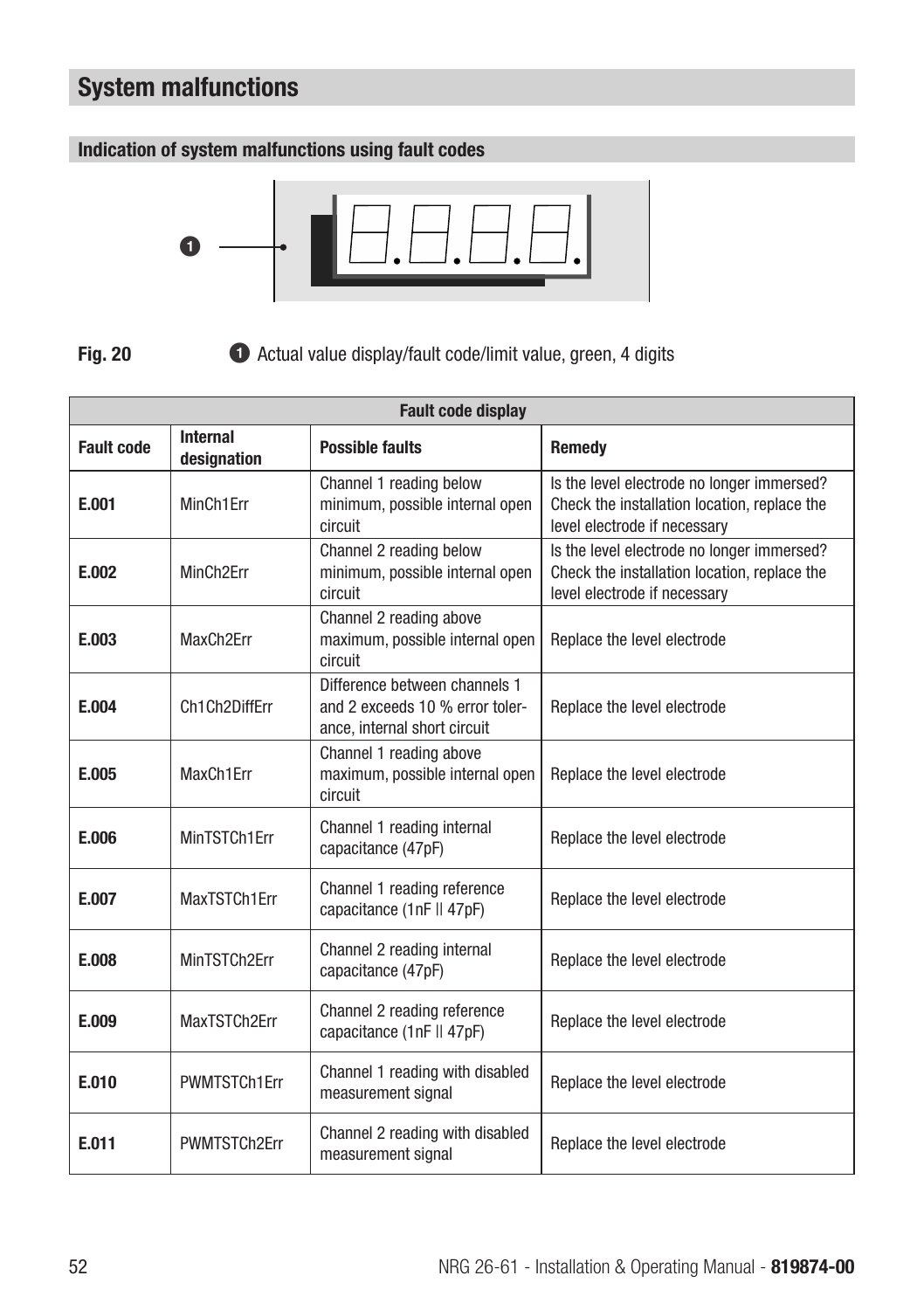| <b>Fault code display</b> |                                |                                                                  |                                                                                                          |
|---------------------------|--------------------------------|------------------------------------------------------------------|----------------------------------------------------------------------------------------------------------|
| <b>Fault code</b>         | <b>Internal</b><br>designation | <b>Possible faults</b>                                           | Remedy                                                                                                   |
| E.012                     | FreqErr                        | Measurement signal frequency                                     | Replace the level electrode                                                                              |
| E.014                     | ADSReadErr                     | 16-bit AD converter is not<br>responding                         | Replace the level electrode                                                                              |
| E.015                     | <b>UnCalibErr</b>              | Factory calibration invalid<br>(not measuring range calibration) | Replace the level electrode                                                                              |
| E.016                     | PlausErr                       | Measuring range<br>plausibility error                            | Check measuring range calibration,<br>repeat if necessary                                                |
| E.019                     | V6Err                          | System voltage 6 V outside<br>tolerance                          | Replace the level electrode                                                                              |
| E.020                     | V <sub>5</sub> Err             | System voltage 5 V outside<br>tolerance                          | Replace the level electrode                                                                              |
| E.021                     | V3Err                          | System voltage 3 V outside<br>tolerance                          | Replace the level electrode                                                                              |
| E.022                     | V <sub>1</sub> Err             | System voltage 1 V outside<br>tolerance                          | Replace the level electrode                                                                              |
| E.023                     | V12Err                         | System voltage 12 V outside<br>tolerance                         | Replace the level electrode                                                                              |
| E.024                     | CANErr                         | <b>Communication failure</b>                                     | Check the baud rate, wiring and terminating<br>resistors                                                 |
| E.025                     | <b>ESMG1Err</b>                | µC error                                                         | Replace the level electrode                                                                              |
| E.026                     | <b>BISTErr</b>                 | µC periphery self-test error                                     | Replace the level electrode                                                                              |
| E.027                     | OvertempErr                    | PCB temperature.<br>ambient temperature $>$ 75 °C                | Check installation location. Lower the<br>ambient temperature of the terminal box<br>(cool if necessary) |

*All E.013, E.017 and E.018 fault codes not listed here are available as reserves*

 $\mathbf{f}$ 

Virtually all of the aforementioned fault codes can be caused by EMC interference. This is less likely to be the case in the event of permanent faults, but should be considered for sporadic fault messages.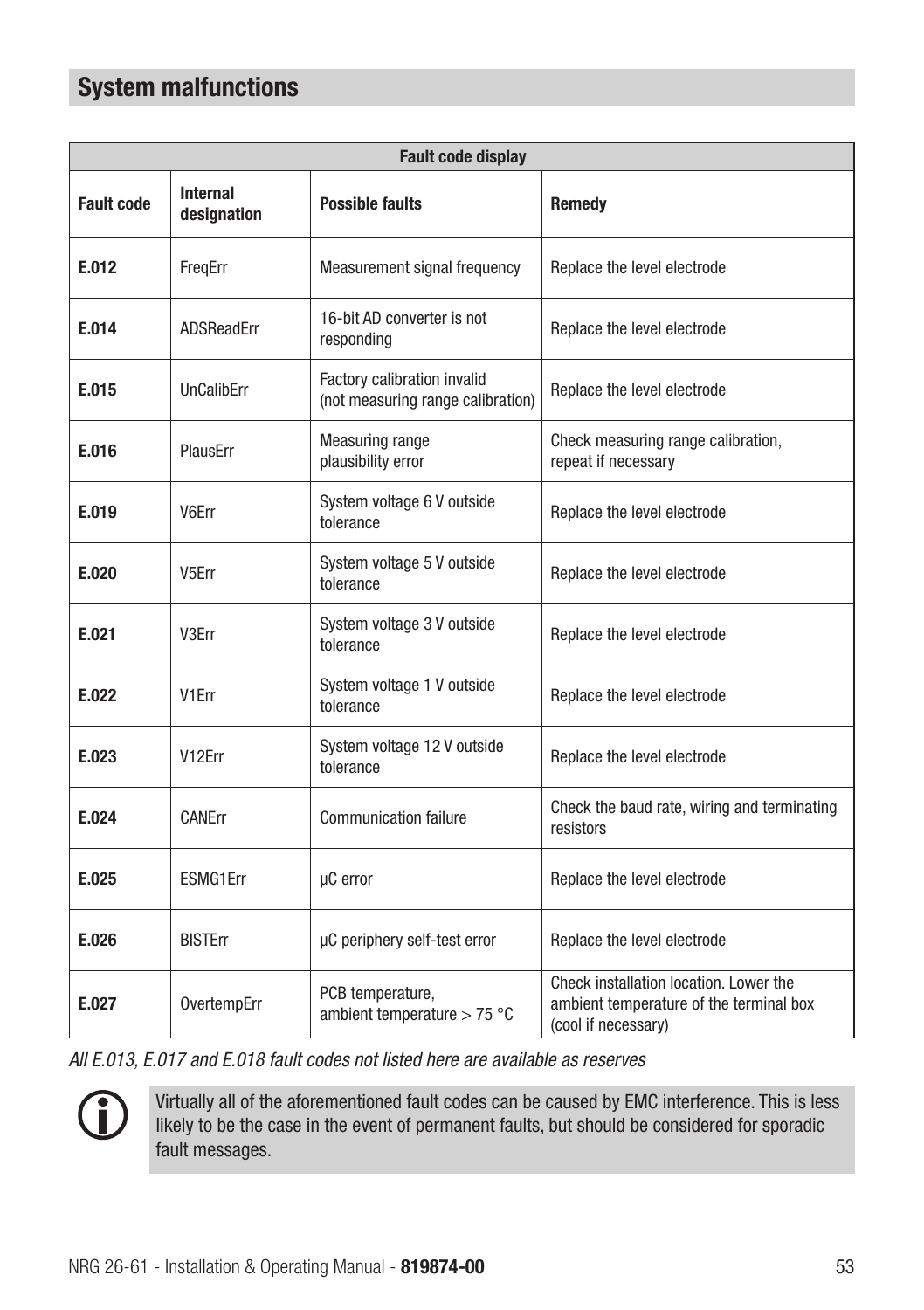### Common application and usage errors

| The 0 % and 100 % measuring range limits are obviously outside the sight glass level. |                                                                            |
|---------------------------------------------------------------------------------------|----------------------------------------------------------------------------|
| Possible causes if no error messages appear                                           | Remedy                                                                     |
| The measuring range is incorrectly set.                                               | Check the measuring range calibration.<br>Repeat calibration if necessary. |

| The characteristic of the measurement signal in the measuring range is reproducible, but not linear,                       |                            |
|----------------------------------------------------------------------------------------------------------------------------|----------------------------|
| Possible causes if no error messages appear                                                                                | <b>Remedy</b>              |
| The level electrode was installed without a protective<br>tube.<br>The protective tube is required as a counter electrode. | Install a protective tube. |

| The characteristic of the displayed reading appears implausible compared with the tendency of the level in<br>the sight glass. |                                                                        |  |
|--------------------------------------------------------------------------------------------------------------------------------|------------------------------------------------------------------------|--|
| Possible causes if no error messages appear                                                                                    | Remedy                                                                 |  |
| The pressure relief hole is clogged or flooded, or may<br>even be missing completely.                                          | Check the protective tube<br>If necessary, add a pressure relief hole. |  |
| The shut-off valves of an externally mounted measur-<br>ing cylinder (option) are closed.                                      | Inspect the shut-off valves, open if necessary.                        |  |

| A correctly set electrode that has been in operation for a long period delivers increasingly imprecise readings. |                                                                              |  |
|------------------------------------------------------------------------------------------------------------------|------------------------------------------------------------------------------|--|
| Possible causes if no error messages appear                                                                      | Remedy                                                                       |  |
| Increasing soiling due to build-up of deposits on the<br>electrode rod.                                          | Remove the level electrode and clean the electrode rod<br>with a damp cloth. |  |

| A control unit, e.g. NRR2-60, indicates a MIN or MAX alarm even though the level visible in the sight glass<br>remains within the admissible measuring range limits. |                                                                                                                                           |  |
|----------------------------------------------------------------------------------------------------------------------------------------------------------------------|-------------------------------------------------------------------------------------------------------------------------------------------|--|
| Possible causes if no error messages appear                                                                                                                          | Remedy                                                                                                                                    |  |
| The measuring range is incorrectly set.<br>The electrode or protective tube is soiled.                                                                               | Calibrate the measuring range at the operating point.<br>Inspect the electrode and protective tube for soiling and<br>clean if necessary. |  |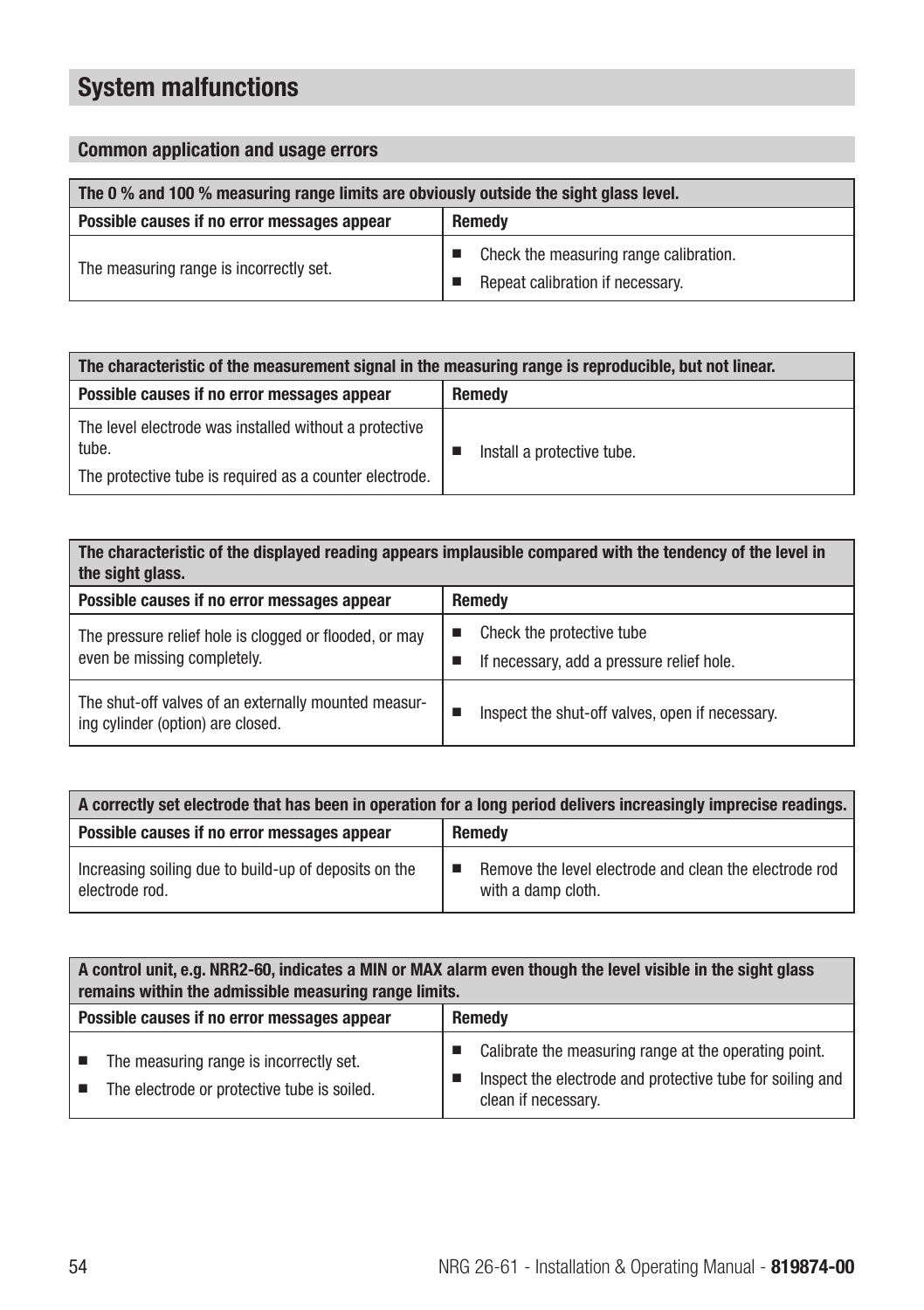| The display or control unit reacts to changes of level too slowly or too quickly. |                                         |
|-----------------------------------------------------------------------------------|-----------------------------------------|
| Possible causes if no error messages appear                                       | <b>Remedy</b>                           |
| The damping coefficient "FiLt" is incorrectly<br>set.                             | Correct the damping coefficient "FiLt". |

| The equipment fails to work. No display and the LEDs do not light up. |                                                                    |  |
|-----------------------------------------------------------------------|--------------------------------------------------------------------|--|
| Possible causes if no error messages appear                           | Remedy                                                             |  |
| Supply voltage failure.                                               | Switch on the supply voltage.<br>Check all electrical connections. |  |

| The equipment fails to work. The display is on and the LEDs light up. |                                                                                                           |  |
|-----------------------------------------------------------------------|-----------------------------------------------------------------------------------------------------------|--|
| Possible causes if no error messages appear                           | Remedy                                                                                                    |  |
| The earth connection to the tank is interrupted.                      | Clean the sealing surfaces and<br>screw in the level electrode with a metal sealing ring.<br>see page 27. |  |

| Flashing values from t-71 to t-75 appear on the display                                                                                                                                                                                     |                                                                             |
|---------------------------------------------------------------------------------------------------------------------------------------------------------------------------------------------------------------------------------------------|-----------------------------------------------------------------------------|
| <b>Possible causes</b>                                                                                                                                                                                                                      | <b>Remedy</b>                                                               |
| The ambient temperature of the electrode terminal box<br>is high, between 71 $\degree$ C and 75 $\degree$ C.<br>If the temperature rises above 75 $\degree$ , the fault<br>code E.027 (Overtemp Err) appears and a plant<br>shutoff occurs. | Reduce the ambient temperature around the terminal<br>box, e.g. by cooling. |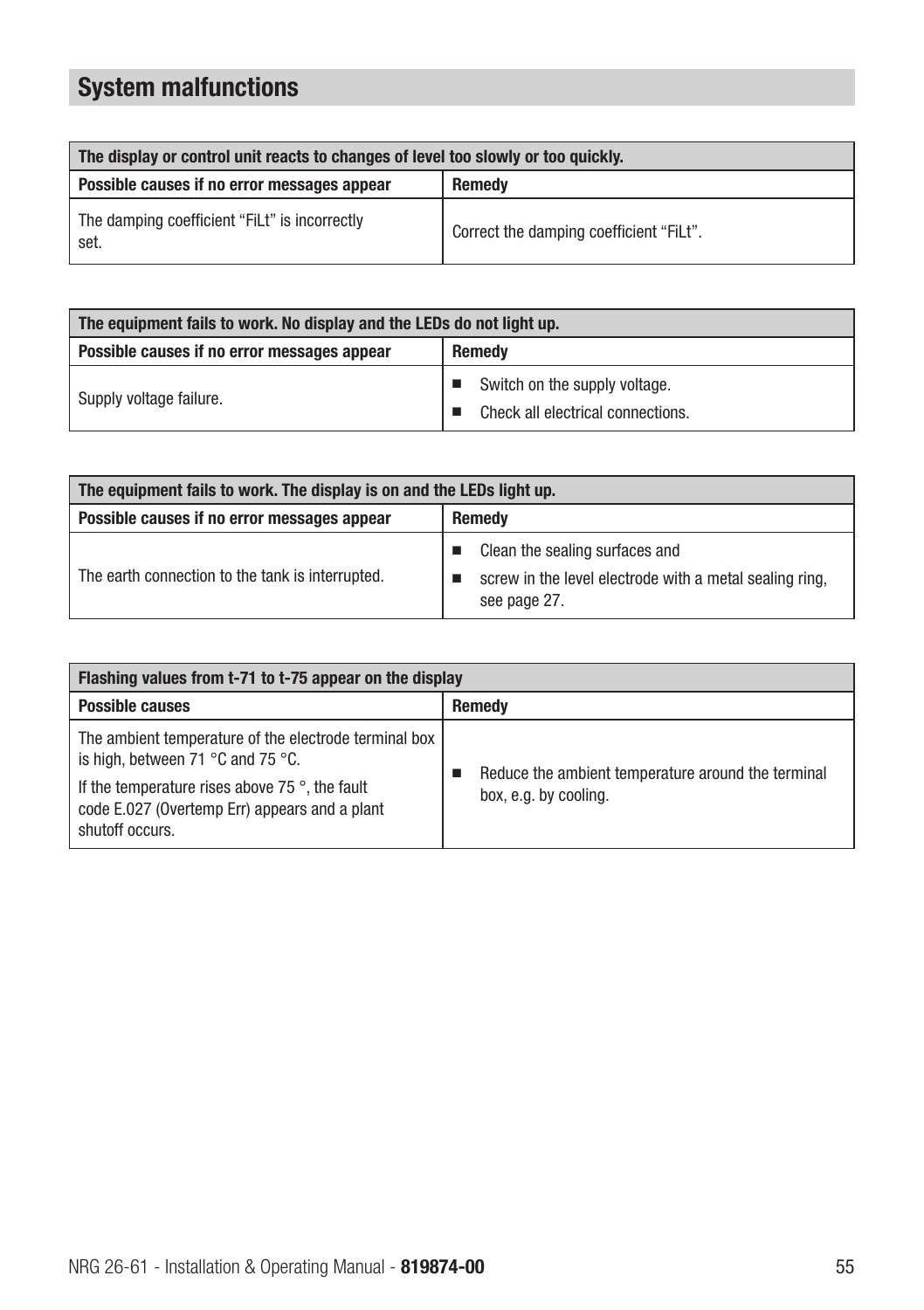### Checking installation and function

When you have remedied system malfunctions, perform a function test as follows.

- Check the limiter functions by bringing the level below the set low water (LW) and above the set high water (HW) limits. In this case, the equipment must behave as if there were an alarm.
- Check the switchpoint when bringing into service and every time the NRG 26-61 level electrode is replaced.



System malfunctions in the NRG 26-61 level electrode also trigger a system malfunction in the URS 60 / URS 61 safety control unit. The output contacts open without a delay and the relevant signal output is activated.

If you require assistance, please tell us the indicated fault code.



In the event of malfunctions or faults that cannot be remedied with the aid of this Installation & Operating Manual, please contact our service centre or authorised agent in your country.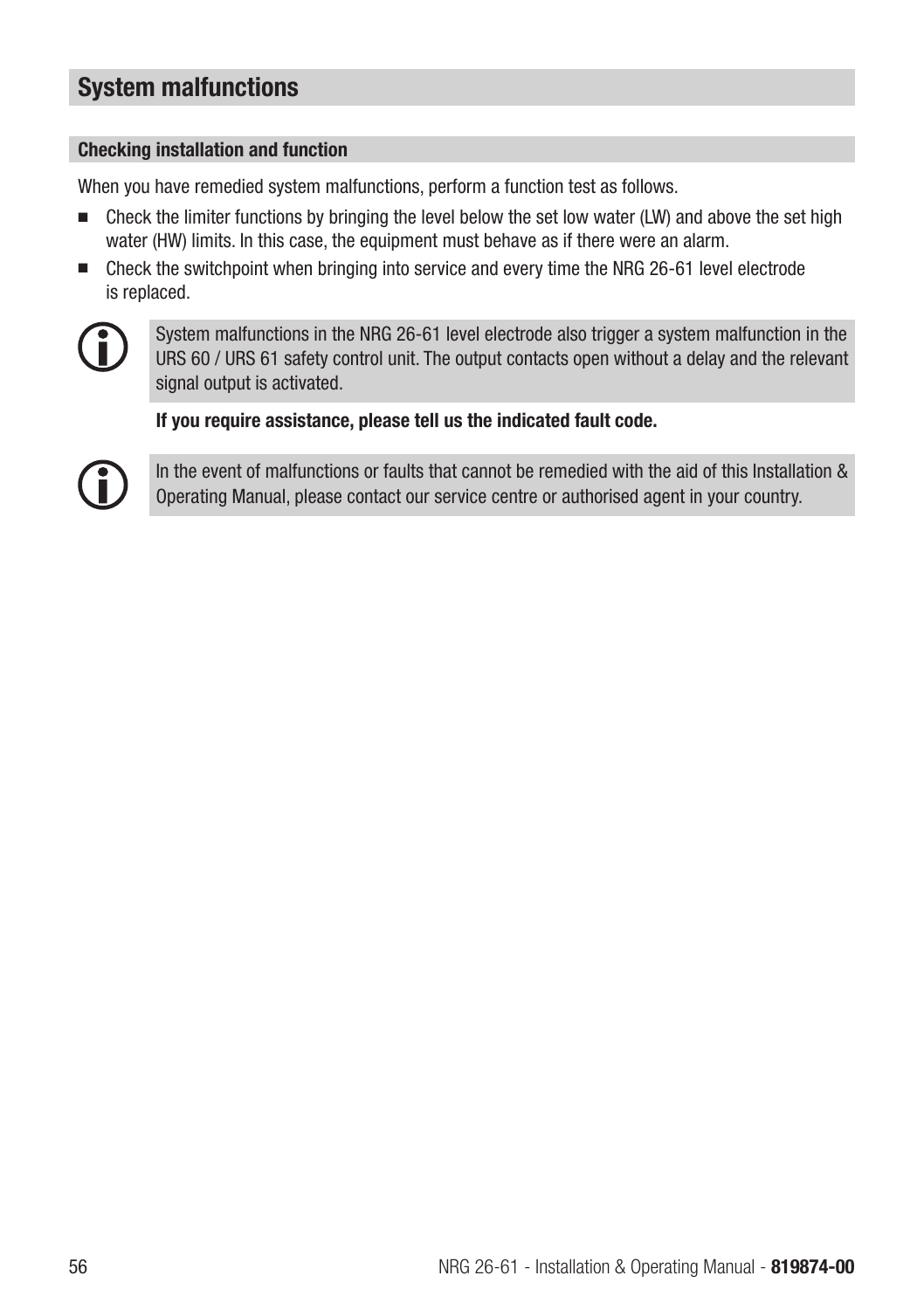### Taking out of service

# **A** DANGER



Danger to life from scalding caused by escaping hot steam.

- Hot steam or water can escape suddenly if the level electrode is unscrewed under pressure.
- Reduce the boiler pressure to 0 bar and check the pressure before unscrewing the level electrode.
- Only remove the level electrode at a boiler pressure of 0 bar.

### WARNING



### The hot level electrode can cause severe burns.

The level electrode is very hot during operation.

- Always let the level electrode cool down before performing installation and maintenance work.
- Only remove the level electrode after it has cooled down.

#### Proceed as follows:

- 1. Reduce the boiler pressure to 0 bar.
- 2. Allow the level electrode to cool to room temperature.
- 3. Switch off the supply voltage.
- 4. Unplug the connections of the CAN bus control lines and plug them into one another.
- 5. Next, remove the level electrode.



An alarm is triggered when the CAN bus line is interrupted.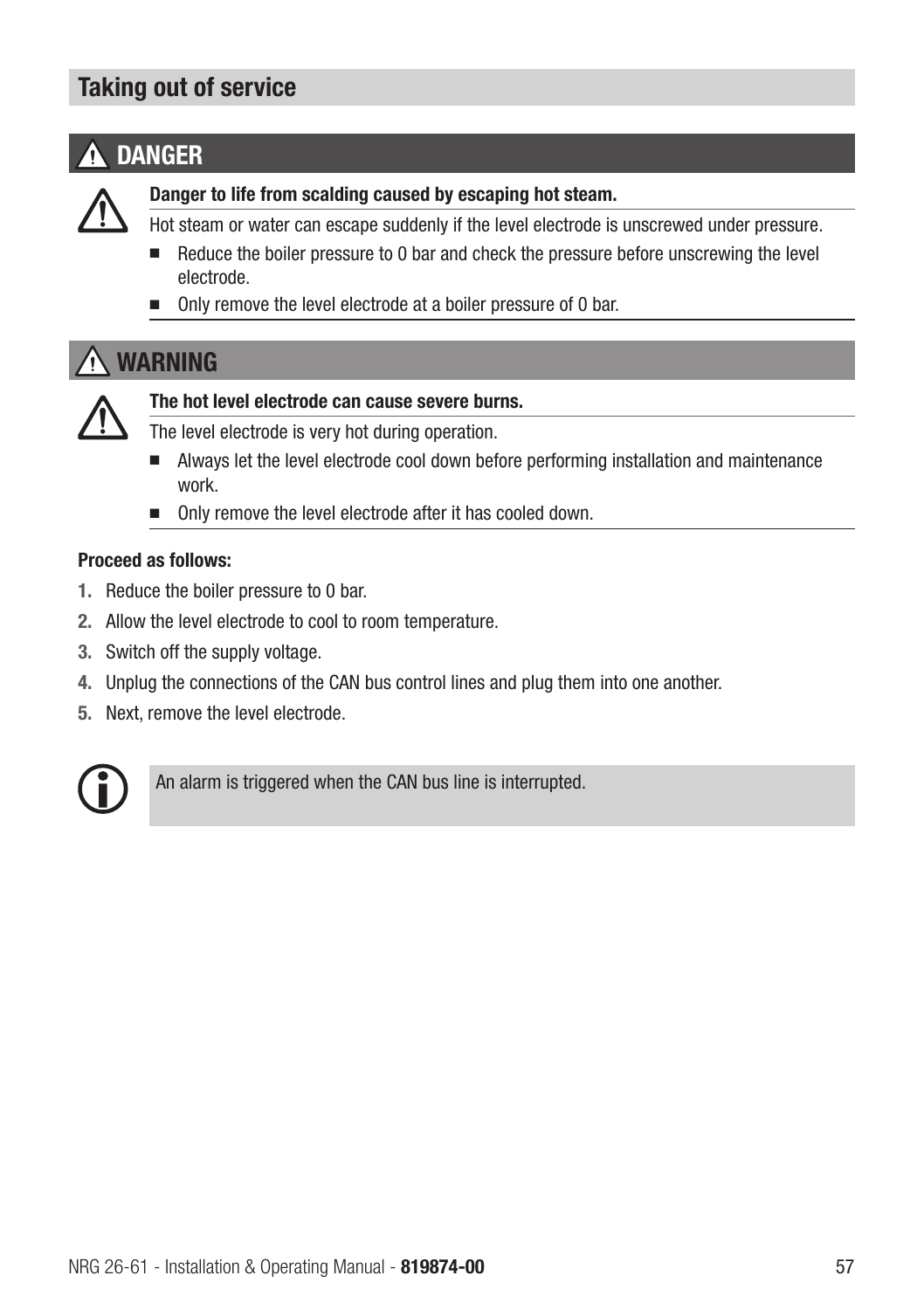### Cleaning the level electrode

### Cleaning interval

We recommend cleaning the electrode at least once a year, such as during maintenance work, depending on the operating conditions.



Before cleaning the electrode rod, take the level electrode out of operation and remove it, see page 57.

### **Disposal**

Dispose of level electrodes in accordance with statutory waste disposal provisions.

### Returning decontaminated equipment



If products have come into contact with media that are hazardous to health, they must be drained and decontaminated before being returned to GESTRA AG.

The term media can refer to solid, liquid or gaseous substances or mixtures, as well as radiation. GESTRA AG can accept returned products only if accompanied by a completed and signed return note and also a completed and signed declaration of decontamination.



The return confirmation and declaration of decontamination must be attached to the outside of the return package, as processing will otherwise be impossible and the products will be returned to the sender at their expense.

### Please proceed as follows:

- 1. Let GESTRA AG know about the return beforehand by e-mail or phone.
- 2. Wait until you have received the return confirmation from GESTRA.
- 3. Fill out the return confirmation (and declaration of decontamination) and send it with the products to GESTRA AG.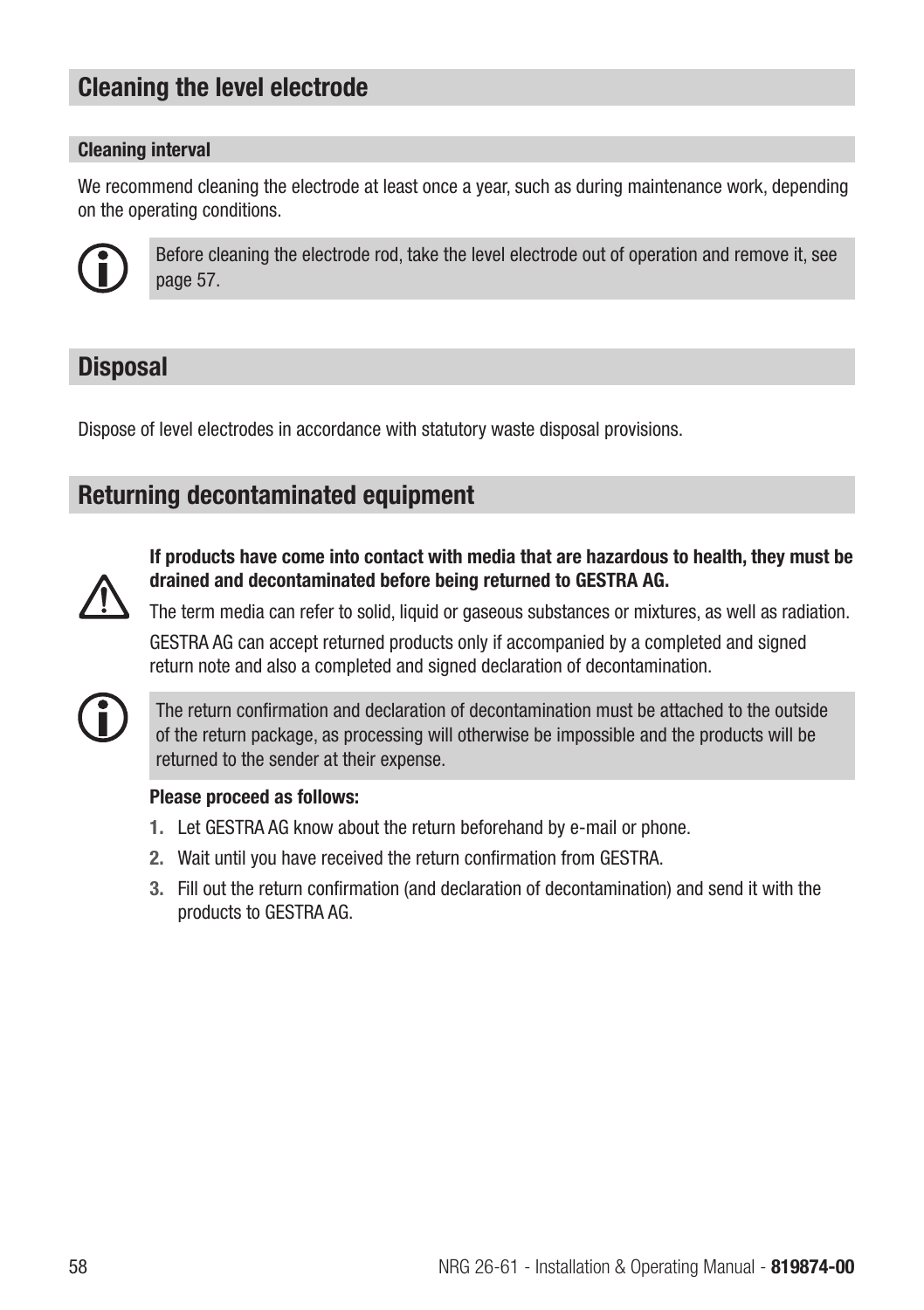### EU Declaration of Conformity

We hereby declare that the NRG 26-61 level electrode conforms to the following European Directives:

- Directive 2014/68/EU EU Pressure Equipment Directive
- Directive 2014/35/EU Low Voltage Directive
- Directive 2014/30/EU EMC Directive
- Directive 2011/65/EU RoHS Directive

Please see our Declaration of Conformity for details on the conformity of our equipment with European Directives.

The current Declaration of Conformity can be found on the internet at www.gestra.com or requested from us.